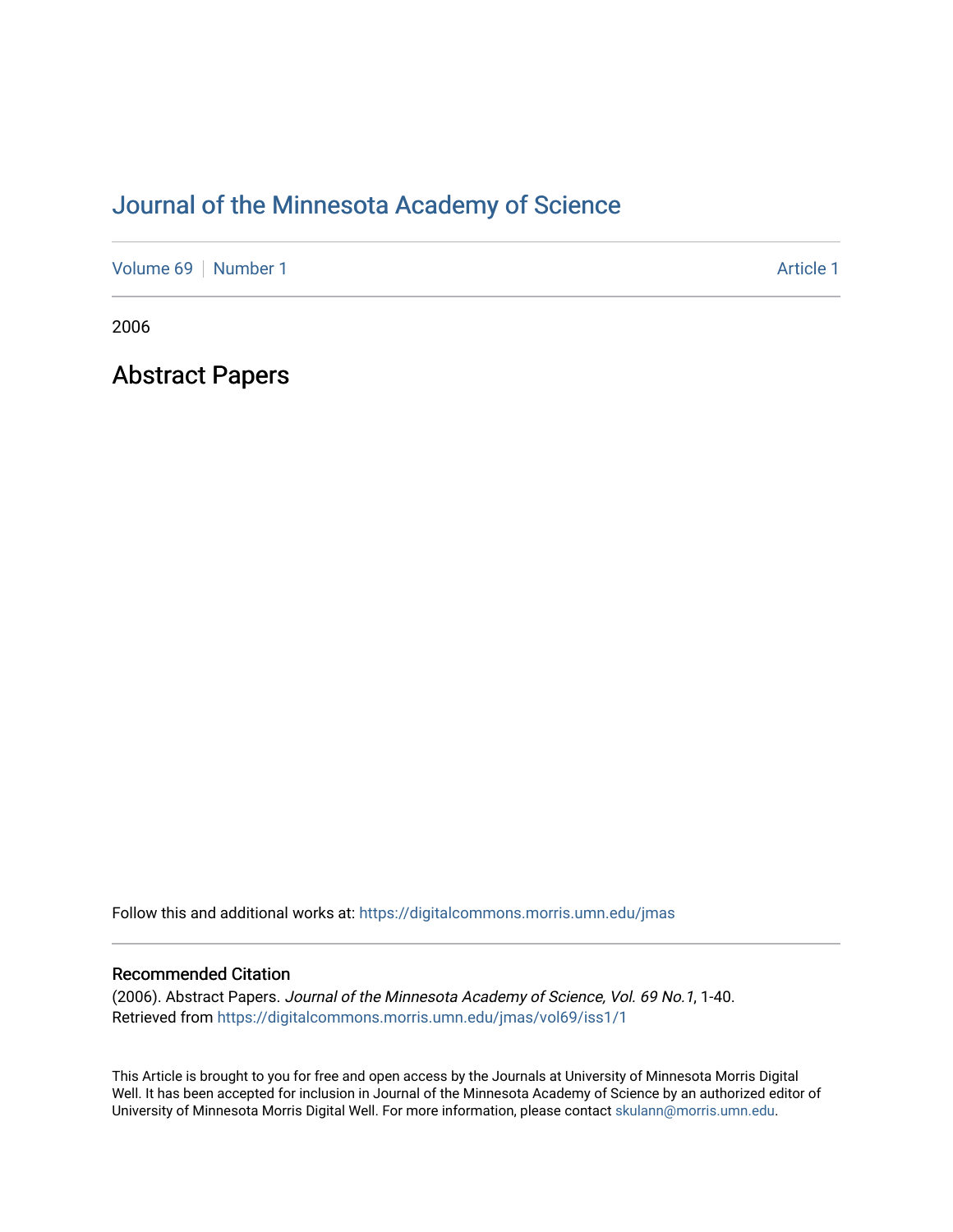## **ABSTRACTS of the 2006**

## **Annual Meeting and Winchell Undergraduate Symposium**

*Abstracts are listed alphabetically by the last name of the first author listed.*

## **Winchell Undergraduate**

## **Research SympOSIUM**

## **INTERMOLECULAR INTERACTIONS IN PHE-NYLHYDRAZONE CRYSTALS: LEWIS ACID**–**LEWIS BASE VS. HYDROGEN BONDING**

Trina M. Arola and William H. Ojala (Advisor)

*Department of Chemistry*

*University of St. Thomas, St. Paul, MN*

We are working toward preparing new crystalline materials by co-crystallizing molecules we have designated "bridge-flipped isomers." In these isomers, two major parts of the molecule are joined by a bridge of atoms; changing the bridge orientation relates one isomer to the other. We are currently examining phenylhydrazones, in which the bridge-flipped isomerism is Ar–NH–N=CH– Ar' vs. Ar–CH=N-NH–Ar' (where  $Ar = aryl$ ). Co-crystallization would be facilitated if the bridge-flipped isomers were isostructural (same molecular packing arrangement). We are determining the solid-state structures of phenylhydrazones by singlecrystal X-ray diffraction to identify isostructural bridge-flipped isomeric pairs for future co-crystallization experiments. Intermolecular interactions linking molecules into similar chains in the two solid isomers might encourage their isostructuralism, so we have prepared phenylhydrazones substituted with halogen atoms and nitrile groups to encourage intermolecular Lewis acid– Lewis base interactions. We find H-bonding between the bridge N–H and the nitrile group to be a competing and differentiating interaction.

## **INTERGENERIC HYBRIDIZATION BETWEEN THE SAND DOLLARS** *Encope michelini* **AND** *Mellita isometra* **(ECHINODERMATA: ECHINOIDEA: MELLITIDAE)**

Arden Ashley

*Department of Biology*

*Macalester College, St. Paul, MN*

Hybridization may be viewed as an obstacle to speciation and evolution or as a source of creative recom-bination leading to positive adaptations. This research presents a case study of a possible intergeneric hybridi-zation event between two groups of echinoids on the Atlantic Coast. In 1974, several unusual sand dollars were collected off of Fort Pierce, Florida. They are unlike any known species and cannot be categorized into any exis-ting genera. They share some characteristics with the genus *Mellita* and some with the genus *Encope,* and it has been theorized that interbreeding between these two gen-era may provide the explanation. If they are not hybrids, they must be considered representatives of a new genus in the Family Mellitidae.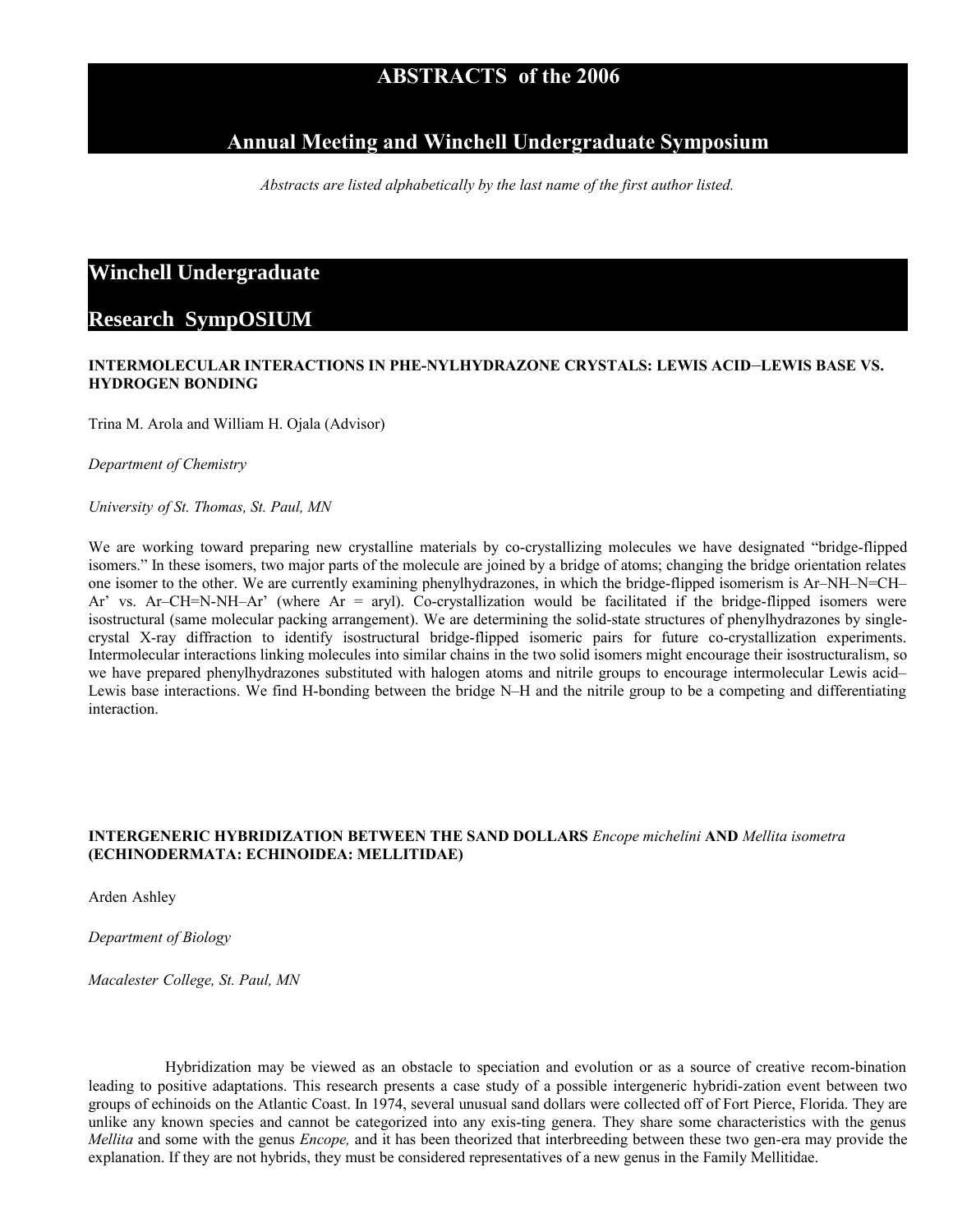In 2004, research at the National Museum of Natural History was conducted to investigate the origin of these sand dollars. Various morphological characteristics of specimens of the presumed hybrids were compared with those of the presumed parent taxa, *Mellita isometra* and *Encope michelini*. Statistical analysis was not poss-ible due to the small sample sizes; however, this study provides a broad analysis of many characteristics. In some characteristics the hybrids fell directly within the broad limits of variation of the proposed parents. In other cases, the presumed hybrids seemed to be quite distinct, falling outside the range of variation of the presumed parent taxa. Further study is required, including additional breeding experiments, DNA analysis, and additional morphometric data sampling, including examination of the plate structure and analysis of the internal skeleton.

#### **WETLAND POND MACROINVERTEBRATE COMM-UNITIES ON THE ST. OLAF CAMPUS**

H. L. A. Austin and M. C. S. Swift (Advisor)

*Department of Biology*

*St. Olaf College, Northfield, MN*

Aquatic macroinvertebrates are invertebrates that are visible to the naked eye which live in both pond and stream habitats. The purpose of this study was to learn to identify macroinvertebrates, and to compile a reference macroinvertebrate profile for ten ponds located on St. Olaf College's Natural Lands in Northfield, Minnesota. Fifty-six taxa were identified to genus or species. Samples were provided by Dr. Swift and collected from St. Olaf College. Fifteen taxa were collected and identified from St. Olaf College ponds. The most frequently collected and most abundant macroinvertebrates in St. Olaf ponds were *Hyalella* sp*.* and *Caecidotea occidentalis,* respectively*.* There was no correlation between pond age and taxon richness.

## **EVIDENCE OF DEPOSITION OF COMMERCIAL FERTILIZER IN AN UNPLOWED FLOODPLAIN PRAIRIE REMNANT**

Elizabeth Bach and Marty Condon (Advisor)

*Department of Biology*

*Cornell College, Mt. Vernon, IA*

Do unplowed areas of remnant tallgrass prairie offer the best examples of unaltered or "natural" prairie systems? Remnants that are on floodplains may show evidence of human alteration even though the area has never been plowed or intentionally altered. My project investigated the soil under Wearin Prairie, a floodplain remnant, for evidence of alteration indirectly caused by human actions. Specifically, my experiments were design-ned to test for the presence of available phosphorus, a component of commercial fertilizer which might be de-posited during flooding events. The results showed a correlation between the concentration of available pho-sphorus and proximity of the sample site to the West Nishnabotna River, implying fertilizer deposition.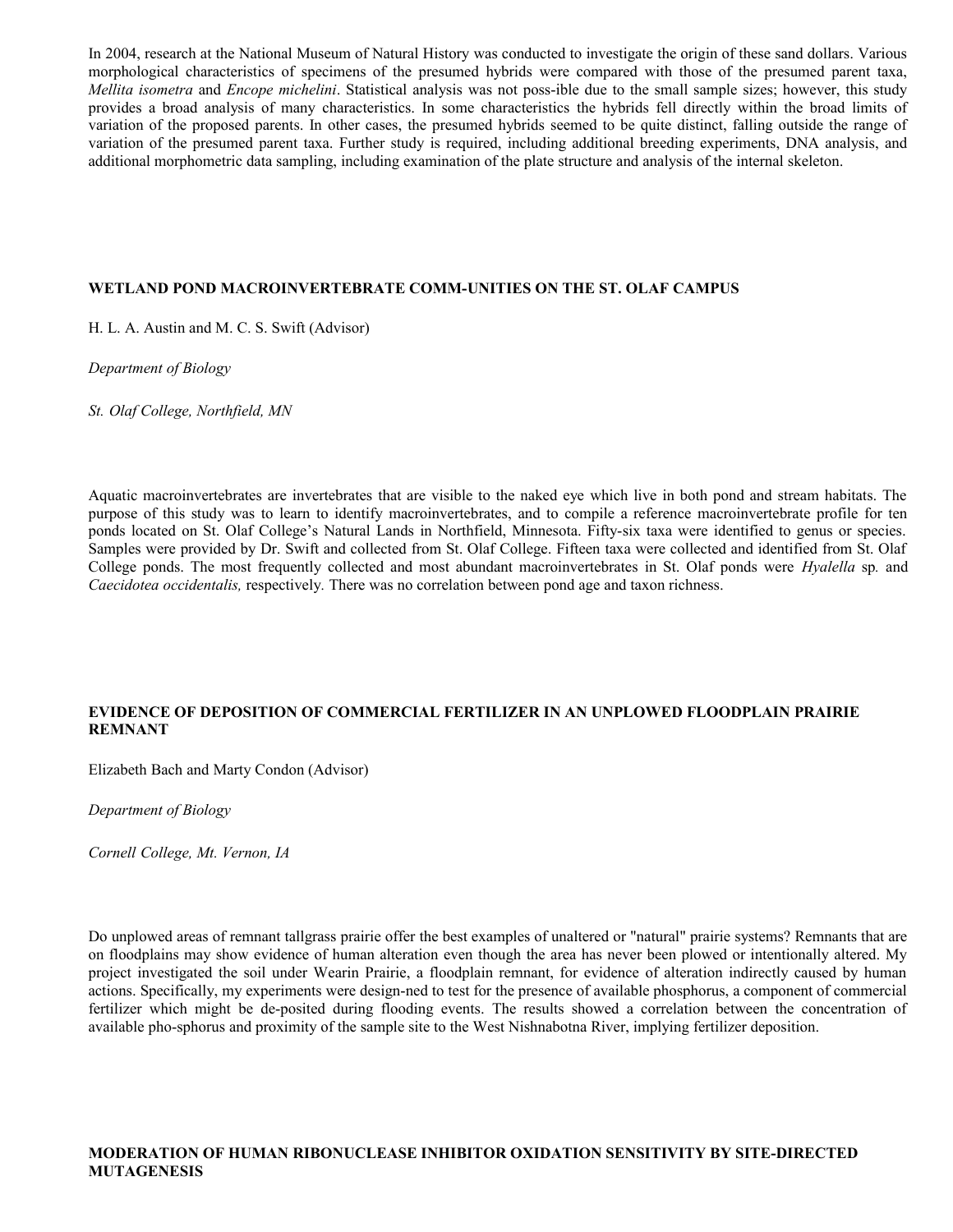Johann S. Bergholz, Barbara A Hirschman, Sarah B. Miller, and Kimberly A. Dickson (Advisor)

*Department of Biology*

*Macalester College, St. Paul, MN* 

Human ribonuclease inhibitor (RI) is a cytosolic protein critical for protecting cells from RNA degradation by ribonucleases. With a femtomolar affinity, the binding of RI with pancreatic-type ribonucleases is one of the strongest protein interactions observed in nature. RI is built from highly conserved, alternating A and B leucine-rich repeats (LRRs), each of which contains an α-helix and β-sheet. Reduced cysteine residues contained in these repeats are critical to protein structure but quickly oxidize under extracellular conditions, complicating efforts to utilize RI as a laboratory reagent. Using site-directed mutagenesis, we will mutate two highly conserved cys-teine residues at positions 10 and 17 of the A-repeats in an effort to increase the stability of RI. In order to main-tain molecular interactions within the tertiary structure of RI position A10 will be replaced with a serine residue, while valine will be substituted for the cysteine residue in position A17. Mutated proteins will be isolated and puri-fied to ensure that structure and function have been main-tained.

## **PERTURBATION OF AUXIN-MEDIATED TRAN-SCRIPTION VIA SYNTHESIS OF MOLECULAR INHIBITORS**

Johann S. Bergholz, Sarah B. Miller, Ronald G. Brisbois (Advisor), and Paul J. Overvoorde (Advisor)

#### *Department of Biology*

*Macalester College, St. Paul, MN*

Auxin, commonly exemplified by indole-3-acetic acid (IAA), is known to play a role in plant growth and development by affecting gene expression. The Aux/IAA family of genes encodes short-lived nuclear proteins that can be induced within five minutes to one hour upon exposure to IAA. The molecular mechanisms of auxin-mediated gene expression, however, are not completely understood. Current research points to the activation of auxin-response genes by directing proteolysis of the Aux/ IAA family of proteins by the ubiquitin protein ligase SCFTIR1, resulting in the activation of auxin response factors (ARFs), a known set of transcription factors that would then arbitrate auxin-mediated gene expression. Compound A, a furylacrylate ester of a thiadiazole hetero-cycle, has been shown to inhibit auxin-mediated tran-scription, but neither the mechanism of action nor the active part of this molecule are known. In this study we synthesized different analogues of compound A to deci-pher the active core moiety of the compound by GUS and qPCR analyses. With these results at hand, we will be able to identify the target for compound A and gain a better understanding of auxin functioning at the molecular level.

## **CREATION OF AN OXIDATION-RESISTANT RIBONUCLEASE INHIBITOR**

Owen Brafford, Catlin Shortridge, and Kimberly A. Dickson (Advisor)

*Department of Biology*

*Macalester College, St. Paul, MN*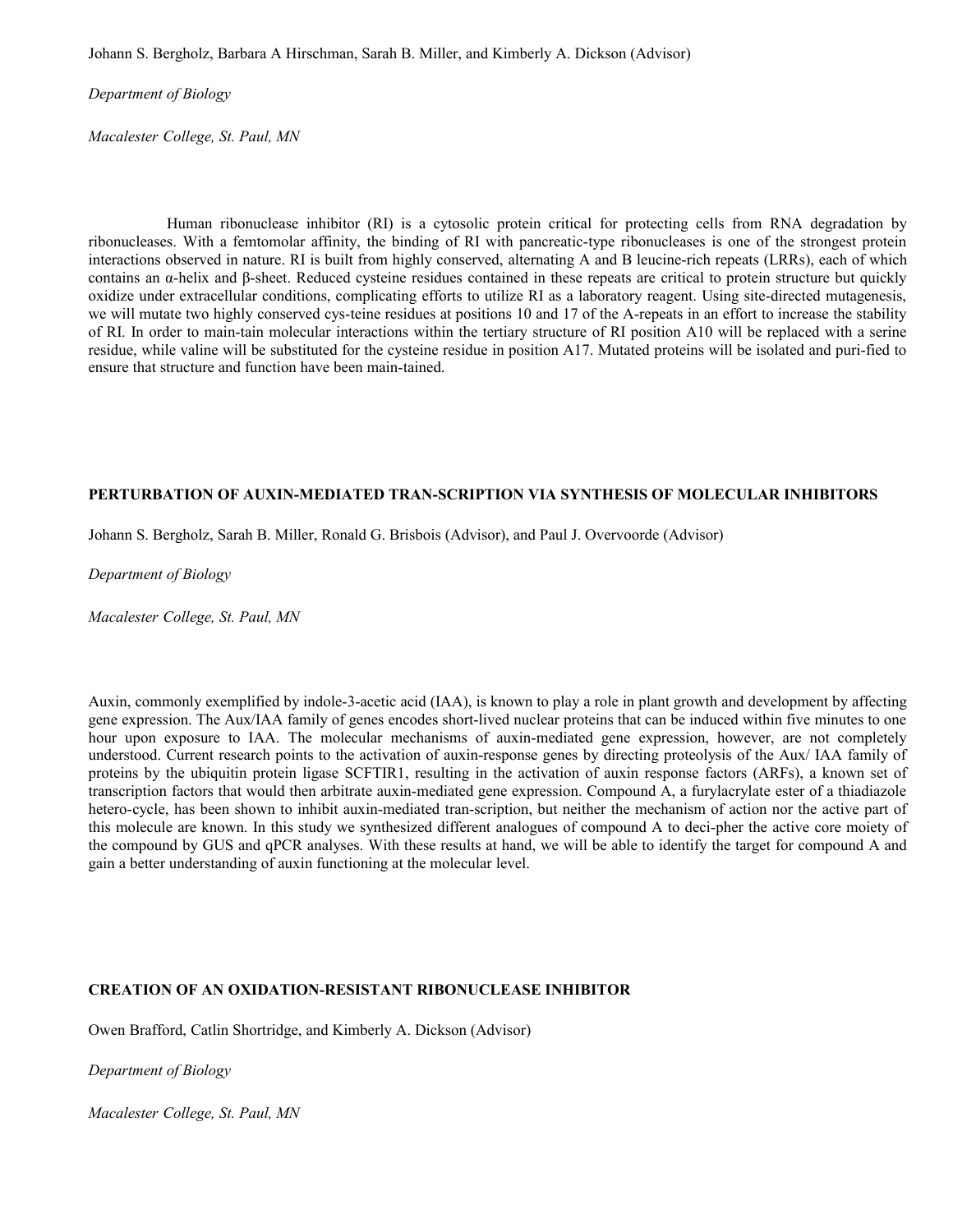Human Ribonuclease Inhibitor (RI) is a leucine-rich repeat, horseshoe-shaped protein that binds to pan-creatic-type ribonucleases to inhibit the degradation of RNA. The tertiary structure of RI is characterized by repeating structural elements called A and B units. Each of these units contains an α-helix and a β-sheet. RI contains 32 cysteine residues that create oxidative instability in the protein. Our goal was to replace the cysteine residues with amino acids that would conserve the structure of the protein without compromising its function. We replaced two A21 and five B21 cysteine residues with serine residues. Post-mutagenesis, the mutant RI proteins were characterized for function and binding activity. Possible benefits of an oxidation-insensitive RI would be as a useful laboratory reagent and as a new tool for exploring and modulating interactions with pancreatic-type ribonucleases.

## **MATE CHOICE MEDIATED BY SIZE AND CHEM-ICAL DEFENSE IN** *Nyssodesmus python* **(POLYDES-MIDA: PLATYRHACIDAE)**

Mercedes Burns and Mark A. Davis (Advisor) *Department of Biology*

*Macalester College, St. Paul, MN*

Large mates are preferred in a variety of species, presumably because larger size typically confers greater fitness. In chemically protected species, mates may prefer more toxic partners for the same reason. The common for-est millipede *Nyssodesmus python* displays sexual dimor-phism in body size and also produces a defensive com-pound containing hydrogen cyanide, making it an organ-ism well suited to an experiment on mate preferences highlighting both size and presence of defense compounds.

In research conducted as part of a study abroad course with the CIEE Monteverde, Costa Rica, program, the influence of size and toxicity on mate preferences in this species was tested. Fifty-eight millipedes were collec-ted and sorted by sex, size, and hydrogen cyanide rank based on a modification of the Grignard Sodium Picrate Test. They were then offered preference between two potential mates of differing size or hydrogen cyanide rank. The 32 mate choice experiments showed a statistic-ally significant preference between both sexes for larger mates; however, preference for mates with differing hydrogen cyanide ranks was not significant. Results suggested that mating with individuals possessing high quantities of defense compounds did not provide a significant fitness advantage. High mortality in this study may result from autotoxicity and exposure to unusually high amounts of ambient hydrogen cyanide during mea-surement of relative hydrogen cyanide levels. A new methodology is recommended in the future to better understand the role of chemically mediated mate choice without the hindrance of high study mortality.

## **MICROWAVE SYNTHESIS OF IONIC LIQUIDS IN ORGANIC CHEMISTRY LABORATORY**

Nathan Burrows and David Blackburn (Advisor)

*Department of Natural Sciences*

*Concordia University, St. Paul, MN*

The topics of microwave synthesis, ionic liquids, green chemistry, and neat (solventless) reactions are seldom taught in the undergraduate laboratory setting. This lab provides a method to introduce and experience all of these topics in a simple and easily available method. Students produce butylmethylimidazolium bromide, a hydrophilic low-melting ionic liquid, using a household microwave and a simple equipment setup using common lab glassware. Students can then perform an ion exchange producing butylmethylimidazolium hexafluorophosphate, a hydrophobic room-temperature ionic liquid, as a liquid precipitate. Two of the 12 principles of green chemistry, prevention of waste and atom economy, are exercised in this lab through a neat reaction and purification method.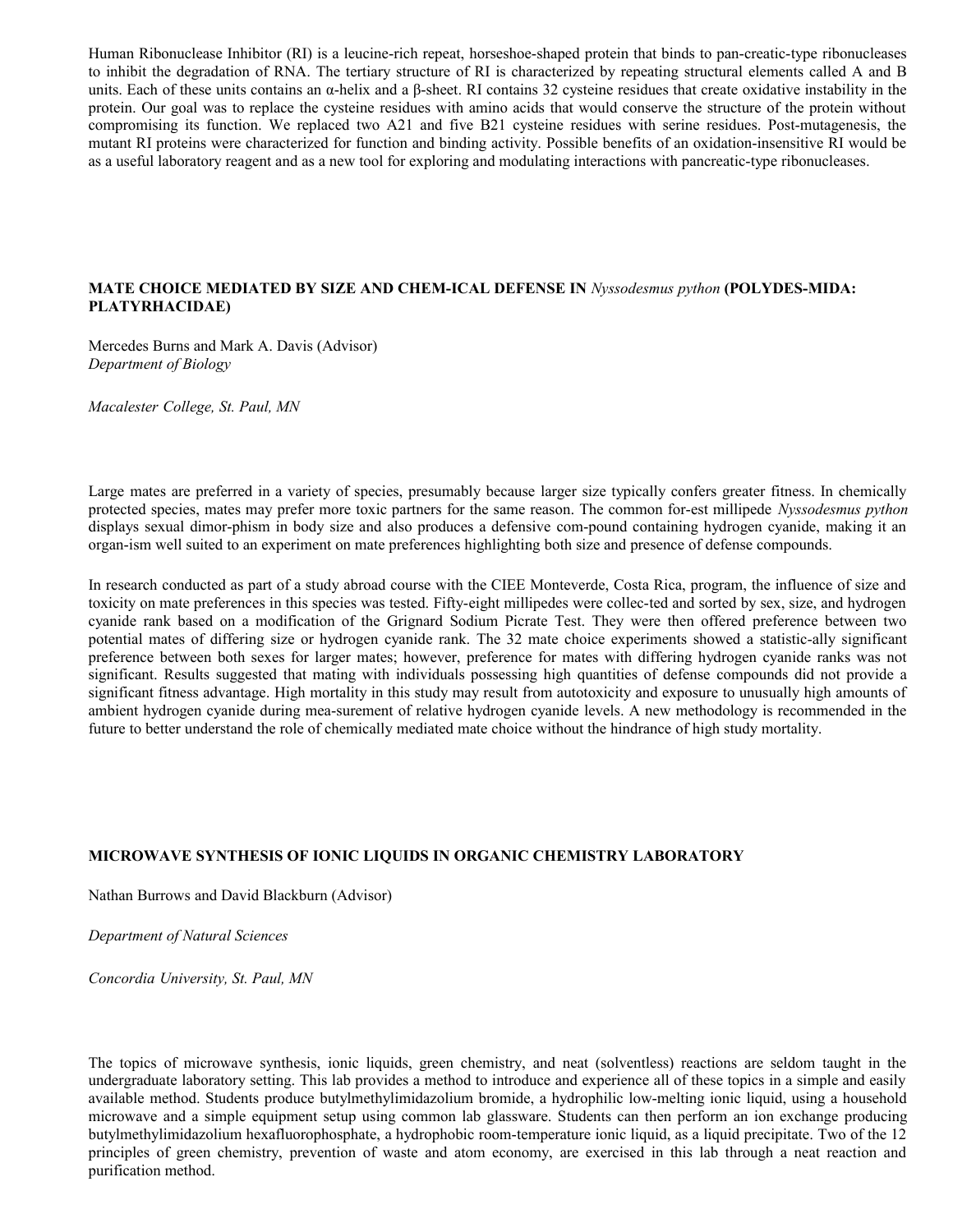#### **TURN STRUCTURES OF A MODEL PEPTIDE SYSTEM: INSIGHTS FROM CIRCULAR DICHR-OISM**

Sara J. Bush, Kristine L. Carlson, and Kathryn A. Thomasson

*Department of Chemistry*

*University of North Dakota, Grand Forks, ND*

Cyclo(Gly-L-Pro-L-Pro)2 (cGPP2) is a peptide model for cis and torsionally strained peptide bonds that exhibits a strong distinctive UV circular dichroic (CD) spectrum. Circular dichroic spectra were computed for the amide pi-pi\* transition using the dipole interaction model for various conformations of the peptide. Conformations of cGPP2 were created initially from crystal and NMR data, and followed by energy minimizations via molecular mechanics using three force fields: CVFF, CFF91, and AMBER. A series of dielectric constants, representing various solvent conditions from gas (0) to water (78.5), were used for the minimizations. The minimized struc-tures were examined for structural features such as beta- and gamma-turns. The CD spectra for each conformation were calculated using a variety of parameters, and each result was compared with the published experimental spectrum in acetonitrile.

## **STRESS FIBER FORMATION IS ESSENTIAL FOR CELLULAR MIGRATION IN CHINESE HAMSTER LUNG FIBROBLASTS**

Jenny L. Canine, Joseph J. Provost (Advisor), and Mark A. Wallert (Advisor)

#### *Department of Biosciences*

*Minnesota State University Moorhead, Moorhead MN*

The coordinated reorganization of the actin cytoskeleton is a common cellular event. In a variety of cell types including lymphocytes, the formation of stress fibers is indicative of a stabilized attachment state where the cells no longer migrate. The research presented here demonstrates that stress fiber formation is essential for cellular migration in CCL39 cells, Chinese Hamster Lung fibroblasts. As in virtually all other mammalian cells, the Sodium–Hydrogen Exchanger (NHE) is present and plays a dual role in pH regulation and cytoskeletal attachment to the plasma membrane. In this second role, NHE is also essential for the formation of stress fibers in cells. Previous research from our laboratory has shown that phenylephrine (PE) stimulates NHE and induces stress fiber formation in these cells. To investigate the role of stress fiber formation, CCL39 cells were allowed to grow into a confluent monolayer in a 35 mm culture dish. The cells were then serum deprived 12 to 18 hours. At this point the monolayer was wounded using a standard cell scraper. The cells were then allowed to migrate into the wounded area for 24 hours in one of four conditions: serum-free media, serum-free media with PE, 10% serum media, and 10% serum media with PE. Our data show that in PE-stimulated CCL39 cells, stress fibers are present in the cell immediately adjacent to the wound area and in cells that have migrated into the wound. These studies indicate that stress fiber formation has a direct involvement in cell migration.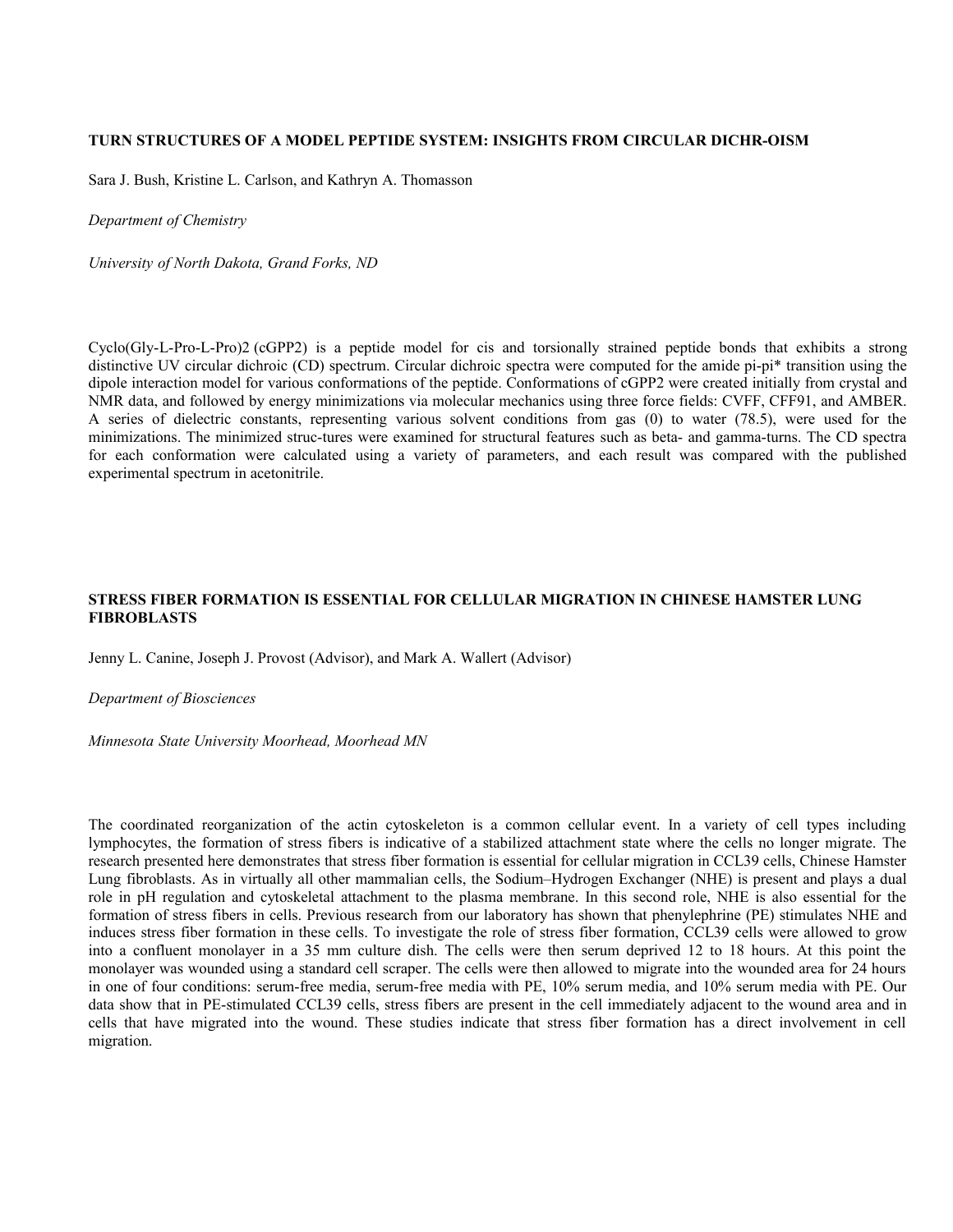#### **STRUCTURAL INSIGHT FROM CIRCULAR DICHROISM**

Kristine L. Carlson, Mark R. Hoffmann, and Kathryn A. Thomasson

*Department of Chemistry*

*University of North Dakota, Grand Forks, ND*

The tricyclic structure of the substituted diketo-piperazine cyclo(L-Pro-L-Pro) constrains its possible geo-metric conformations to three minimum energy structures. The relationship of these three structures was examined via comparison of UV circular dichroic spectra calculated using the classical dipole interaction model with experi-mental CD (Bowman, R. L.; Kellerman, M.; Johnson, W. C., Jr. Biopolymers **1983,** *22,* 1045). Starting with crystal structure data for the platter conformation, the three conformations were obtained by geometric optimization using MP2, DFT, and three molecular mechanics force fields. The pi-pi\* spectrum produced by each conform-ation was distinct but followed a pattern with a negative band at  $\sim$  185 nm and a positive band at  $\sim$  210 nm.

The CFF91 force field was the only classical force field to produce structures whose composite CD resembled experiment, but conformations were not clearly defined by CD due to the high ( $\sim$  20 degrees) amide bond torsion angles. Inclusion of water as solvent in the class-ical optimizations through the use of a dielectric constant resulted in very small changes in geometry for each con-formation and little or no shift in weighted CD, although the energies obtained using the CFF91 force field permit-ted real occupation of the chair and boat conformations (18% and 31%, respectively). DFT and MP2 energy calc-ulations indicated that the population of the molecule in the three conformations is roughly equal (MP2: 34% platter, 33% chair, 33% boat). Boltzmannweighted composite CD supported this conclusion through accurate description of the two pi-pi\* peaks with respect to one another.

## **SOY PROTEIN ISOLATE**

Michelle Caron and Gina Mancini-Samuelson (Advisor)

*Department of Chemistry*

*College of St. Catherine, St. Paul, MN*

The purpose of this project is to develop a case study for the Advanced Analytical class that focuses on the High Performance Liquid Chromatography instrument. The project focuses on the isolation of Soy Protein Isolate, 11S, and 7S protein from soy flour and other soy products.

#### **MOLECULAR ANALYSIS OF A TRANSCRIP-TIONAL SILENCER IN** *Drosophila melanogaster*

Chris Chamberlain and Presley Martin (Advisor)

*Hamline University, St. Paul, MN*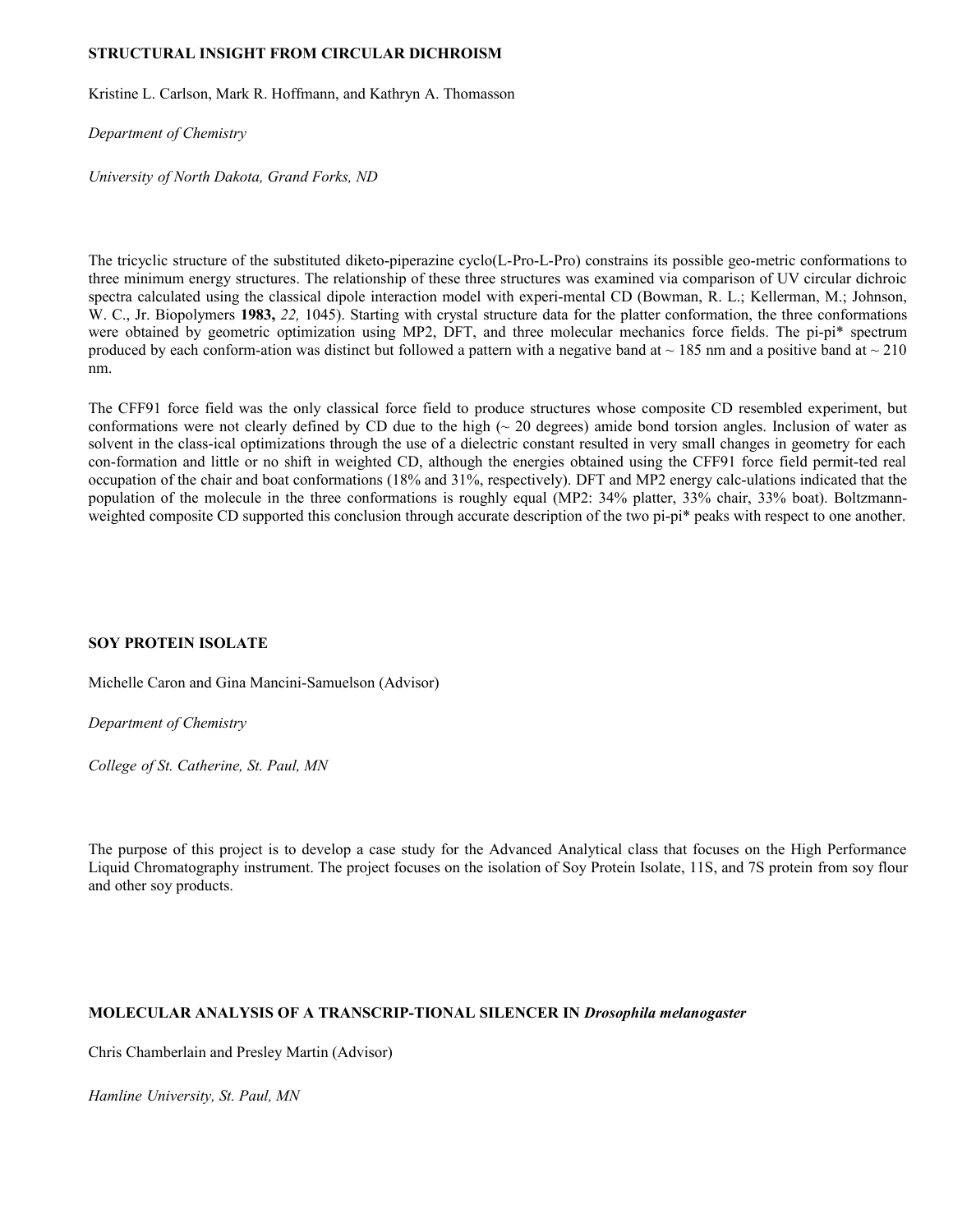The MM-50 transgenic line of *Drosophila melanogaster* contains a *D. melanogaster* Alcohol dehydrogenase (Adh) transgene inserted at position 25C of chromosome 2. Previous analysis has shown that expression of this Adh transgene is inhibited by a silencing activity located in an 1180 b.p. region near the  $5<sup>1</sup>$  end of the inserted gene. The sequence of the silencer region revealed the existence of two 20 b.p. homologies, which have been shown to inhibit Adh expression by 50%. The objective of this investigation was to determine what other sequences within the silencing region are required to produce the near 100% inhibition of expression observed when the whole region is present. Seven unique fragments of the silencer sequence were cloned using PCR and purified using standard procedures. Two fragments contain the first homology of the sequence, one fragment contains the second homology, and four fragments contain neither of the homologies. Each of the seven fragments were transformed into plasmids containing a functional Adh gene, thus yielding seven complete plasmids, each containing one of the fragments and one copy of the Adh gene. Each plasmid will be injected into *Drosophila* embryos and the larvae will be assayed for the level of Adh gene expression.

#### **THE EFFECTS OF OPIOID ANTAGONIST NAL-TREXONE IN ANIMALS MOTIVATED TO EAT BY TASTE**

Munya Chimukangara and Tim Shaw (Advisor)

*Department of Biological Sciences*

*Bethel University, St. Paul, MN*

It is well known that the opioid system plays a significant role in the regulation of palatable food intake. Generally speaking, opioid agonists increase feeding while opioid antagonists decrease feeding in non-food-restricted animals. These drugs, however, have a substan-tially reduced effect in food-deprived animals. These data are based predominantly on studies performed on the peripheral opioid system. Not much is known about the effects of these drugs when administered into the opioid receptors of the central nervous system. However there are data suggesting that food intake regulation is also dependent on brain sites in the hypothalamus. The hypo-thalamus is known to have nuclei associated with energy-and-reward-related feeding. In this study I was therefore trying to find out if the administration of Naltrexone in the hypothalamic paraventricular nucleus (PVN) would decrease food intake more effectively in a food-restricted (energy needs-related) model than in a non-food-restricted (reward-related) model. My results suggest that Naltrex-one more effectively decreases intake of food in the food-restricted model than in the non-food-restricted model. The data also suggest that the PVN is primarily involved in energy-needs-driven-food intake in comparison with rewarddriven food intake.

#### **ANALYSIS OF THE EXTRACELLULAR HEMO-GLOBIN FROM** *Lumbriculus variegatus*

Jessica Curtis, Rebecca Derby, Melissa Seefeld, Lee Vang, and Kay Tweeten (Advisor)

#### *Department of Biology*

*College of St. Catherine, St. Paul, MN*

The major carrier of oxygen in the California blackworm, *Lumbriculus variegatus*, is an extracellular, high molecular weight molecule. The objective of this project was to characterize this molecule to determine how similar it is to annelid hemoglobins that have already been studied.

The hemoglobin was isolated from homogenates of worm tissue by ultracentrifugation and size exclusion chromatography. The morphology, subunit composition, and size of the hemoglobin were determined by electron microscopy and showed that the structure consisted of two hexagonal-shaped rings that were 265 Å in width and composed of six subunits each. Western blot analysis showed that antibodies against human hemoglobin bound to four of the proteins with molecular weights of 14,900, 15,300,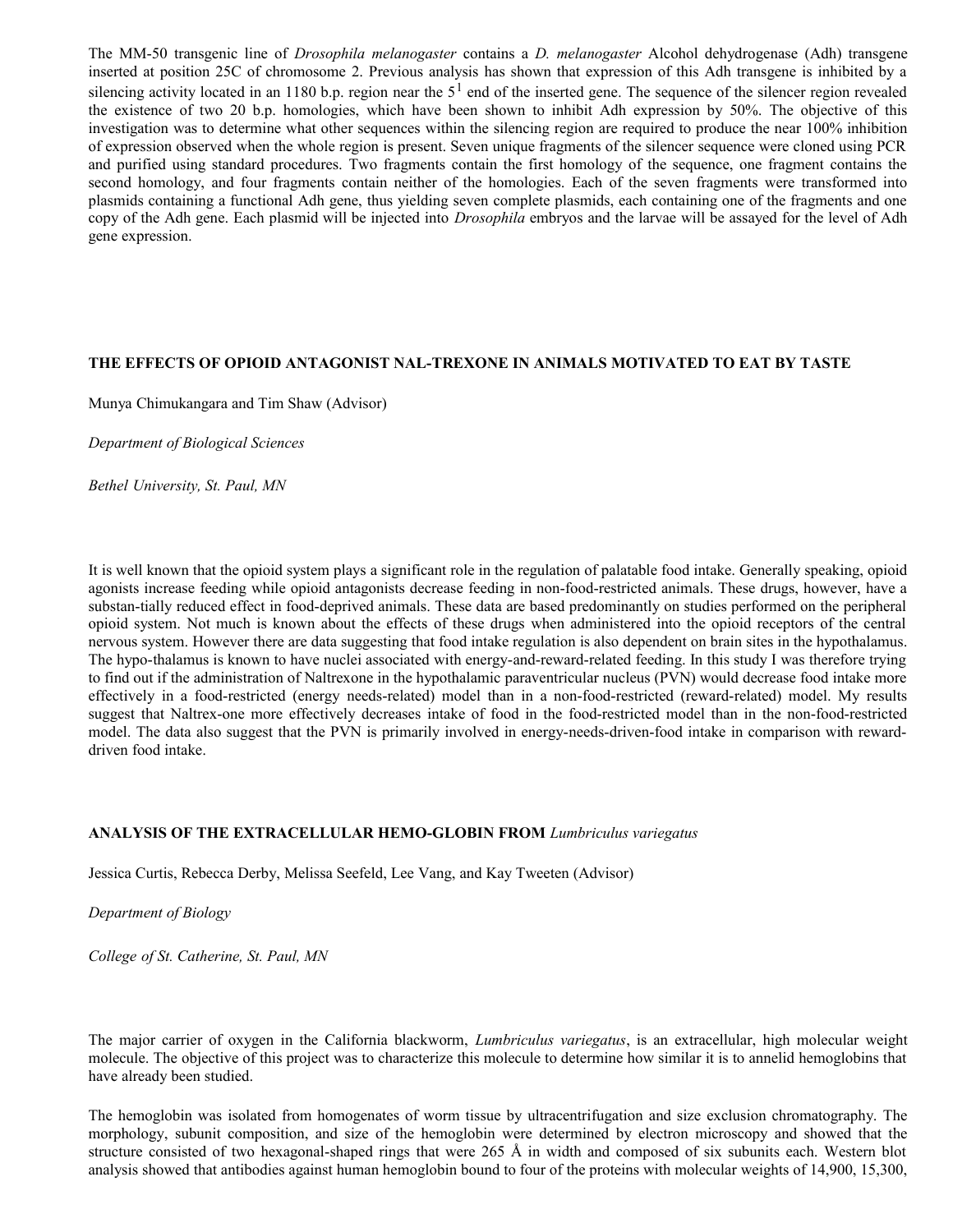16,100, and 16,500 daltons, suggesting these are the oxygen-binding proteins. Five to six potential linker proteins with molecular weights ranging from 26,200 to 36,000 daltons were also observed. The glycoprotein composition of *L. variegatus* hemoglobin appeared to be more complex than that of earthworm hemoglobin with all four oxygen-binding proteins and the predominant linker protein being glycosylated. Hemoglobins from *L. variegatus* and *Lumbricus terrestris* were compared by two-dimensional gel electrophoresis to further evaluate the similarities and differences in the proteins composing these assemblages.

## **THE GENDER GAP IN EARNINGS: DOES URBAN LOCATION MATTER?**

Amanda Demeules and Marsha Blumenthal (Advisor)

*Department of Economics*

*University of St. Thomas, St. Paul, MN*

Dating back to ancient times one can find references and data pointing to women not earning as much as men. In fact Leviticus (27: 3–4) states that a woman is worth 30 shekels of silver and a man 50 shekels of silver. This paper aims to explore the modern gender gap in earnings in midwestern states, specifically, examining the influence of metropolitan location. Individual data from the *Current Population Survey* will be used to construct an Oaxaca decomposition, controlling for age, educational attainment, race, and marital status.

## **PROJECTIONS OF RVM NEURONS TO PAIN-RELAY SITES**

David H. Do and Martin W. Wessendorf (Advisor)

*Department of Neuroscience*

*University of Minnesota, Minneapolis, MN*

Pain, which warns the body of potentially harmful stimuli, could hinder one's ability to act protectively in dangerous situations. It is speculated that, during a "fight or flight" response, neurons in the rostral ventromedial medulla (RVM) of the brainstem send inhibitory signals down the spinal cord to block trans-mission of pain. Activation of  $\mu$ -opioid receptors in the RVM by drugs such as morphine and heroin utilize these pathways to regulate pain in much the same ways. In contrast, in the case of neuropathic pain, RVM cells appear to work in an excitatory manner to enhance nociception. These phenomena are well documented, but the mechanisms by which they occur are less understood.

The RVM is populated by cholinergic (ChAT) and serotonergic (5-HT) neurons, among others. These neurons, which signal via the neurotransmitters acetyl-choline and serotonin, respectively, may play a key role in pain facilitation by preventing or amplifying signals relayed by neurons in the spinal cord. In this experiment, the potential role of these RVM neurons in pain modula-tion was examined by finding neural connections to the dorsal horn and the spinal trigeminal nucleus, two regions of the nervous system where peripheral sensory information is integrated.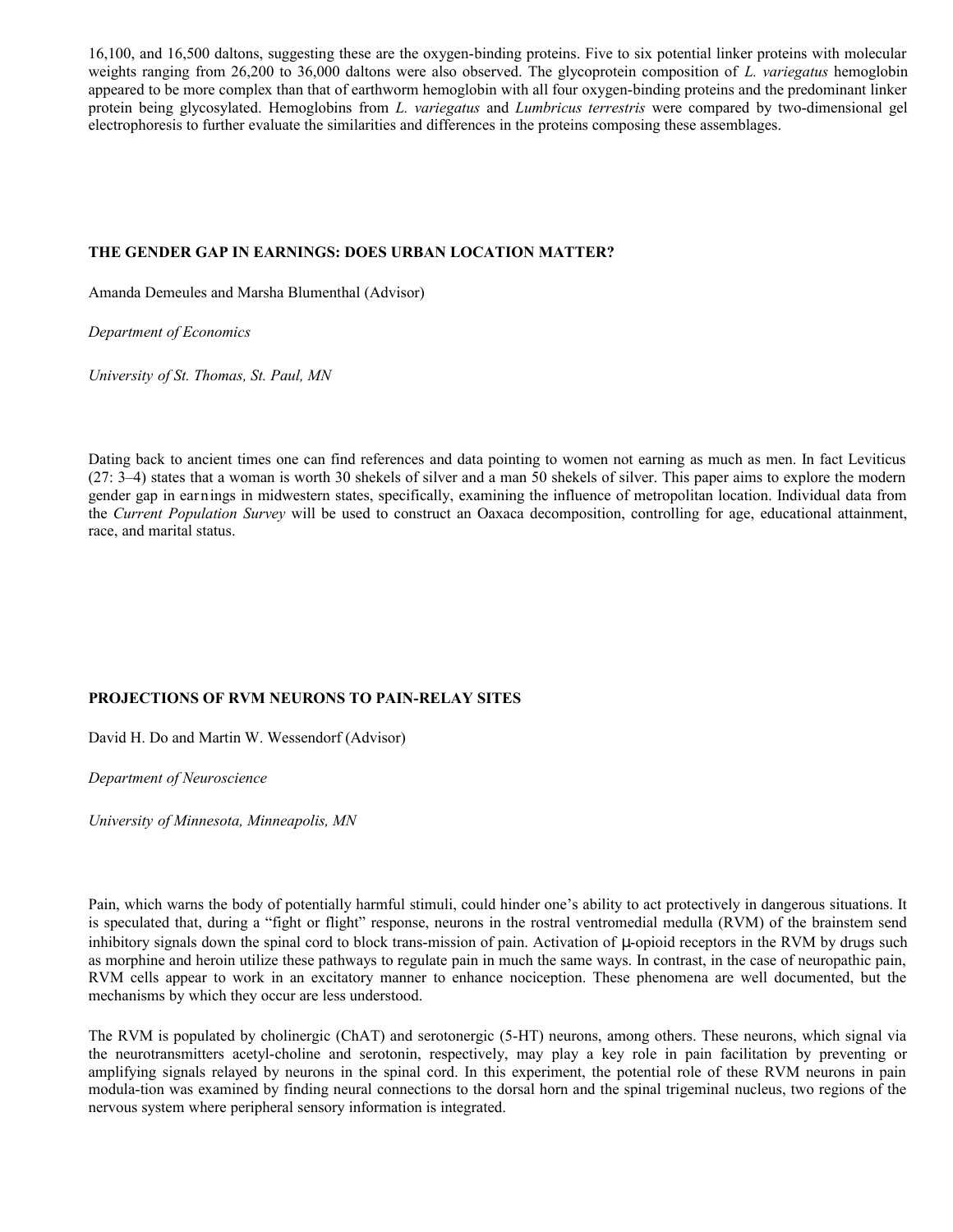### **GENETIC SCREEN OF SECRETION MUTANTS IN** *Chlamydomonas*

Dina Dobraca, Milkeesso Foge, Srividya Gainedi, Sarah Merkel, Paul Sarjo, and Anton Sanderfoot (Advisor)

*Department of Plant Biology*

*University of Minnesota, Minneapolis, MN*

Secretion is an essential activity that plays important roles in numerous cell functions, such as cell-to-cell communication, waste disposal, and cell defense. The purpose of this project is to characterize previously unidentified genes involved in secretion in the model organism *Chlamydomonas reinhardtii,* a unicellular haploid green alga. We expect that *Chlamydomonas* will be a useful model organism for characterizing secretion mutants because only one gene copy of the haploid organism needs to be mutated for the strain to have a mutant phenotype and the unicellular plant may survive with defects that may be lethal in complex, multicellular plants.

Using a forward genetic approach, a collection of mutant strains will be screened for secretion defects using an endogenous secreted enzyme as a primary screen. A secondary screen will use a synthetic, secreted green fluorescent protein (GFP) construct to confirm secretion defects and to determine the location of the blocked secretion product. Briefly, wild-type *Chlamydomonas* will secrete the GFP extracellularly; in a mutant with a secretion blockage, the GFP will accumulate inside the cell at the point of blockage. We are at the stage of creating and confirming the expression of the fluorescent protein constructs. In the future, we hope to use these tools to identify plant-specific secretion genes in *Chlamydomonas* and apply these results to multicellular crop plants.

**Readability Levels of High School and College Chemistry Textbooks**  Elizabeth A. Drommerhausen and Dr. Jeffrey R. Pribyl (Advisor)

*Department of Chemistry and Geology*

*Minnesota State University Mankato, Mankato, MN*

In many science classes the textbook is frequently the determining factor for the content of a course. This is particularly the case where chemistry education is concerned. Just how effective is that heavy, expensive tool? While textbook content is critical, another factor just as critical is often overlooked. That factor is the reading level, also known as the readability level. Chemistry textbooks typically are written at a reading level that is well above secondary students' or college students' abilities. Numerous high school and college chemistry textbooks were analyzed for their readability level using the Fry and Raygor readability graphs. The results of this work confirm that the readability level of chemistry textbooks is often times well above the reading level of the target audience.

## **THE INVISIBLE HAND OF NATURAL SELEC-TION: SMITH, DARWIN, AND GLOBAL POVERTY**

John Dukich and Mark Borrello (Advisor)

*Department of Ecology, Evolution and Behavior*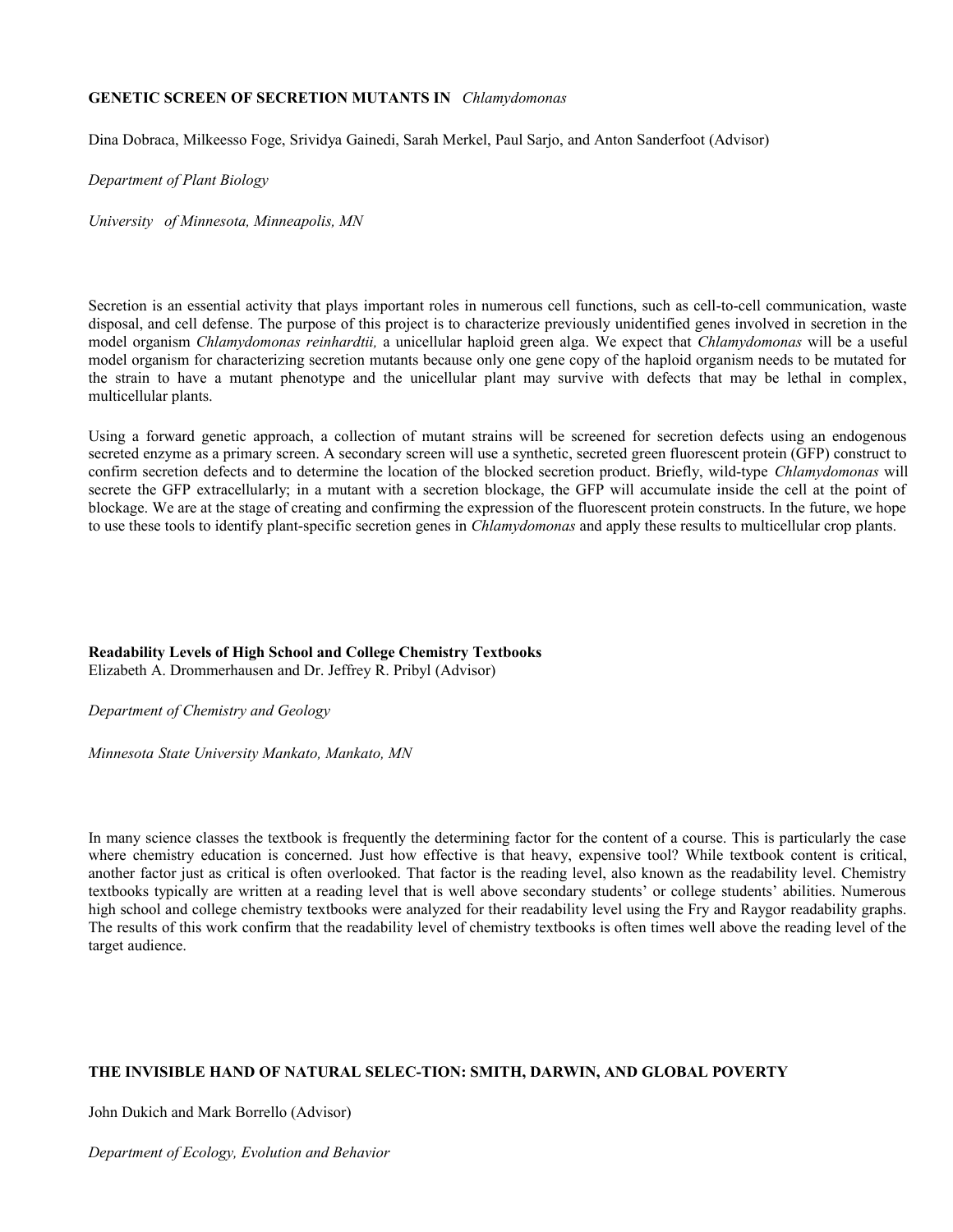Although Adam Smith published *The Wealth of Nations* in 1776 and Charles Darwin published *The Origin of Species* in 1858 their ideas have had a profound impact on modern thought. How have these two ideas, in the context of eighteenth- and nineteenthcentury thought, helped to create the global gap between the wealthy and the poor? Smith and Darwin, as well as other thinkers of their time, were influenced by contemporary society and ideas. These ideas, of reductionism, mechanism, and scientific materialism, have been inherited by modern science and modern societies, which in turn have shaped how humanity perceives itself and what's expected of itself. After putting Smith and Darwin in historical con-text, I argue that such a wide gap between the wealthy and the poor has arisen, in part, due to misinterpretations of their respective works as well as due to the inherited ideas of the past 300 to 400 years. I conclude with what is necessary to overcome these obstacles and the implications this would have.

#### **ERK ACTIVATION BY PHOSPHOLIPASE D THROUGH THE α-1 ADRENERGIC RECEPTOR IS Ras DEPENDENT**

Matthew P. Duval, Joseph J. Provost (Advisor), and Mark A. Wallert (Advisor)

#### *Biosciences Department*

*Minnesota State University Moorhead, Moorhead, MN*

Phospholipase D (PLD) is considered an important signaling molecule in many growth factor pathways. PLD converts phosphatidylcholine into choline and phosphatidic acid (PA). The PA generated by PLD is thought to recruit Raf to the lipid rafts of cell membranes, leading to stimulation of growth factor signaling com-plexes. Previous experiments in our laboratory have shown the addition of primary butanol inhibits ERK activation by blocking PA production. While this work suggests that PLD is involved in the activation of the ERK signaling pathway, it does not explain its mech-anism. To investigate the role of PLD in ERK activation, two short-chain, cell-permeable phosphatidic acids (1,2-Dihexanoyl-sn-Glycero-3-Phosphate and 1,2-Dilauroylsn-Glycero-3-Phosphate) were incubated at several times and concentrations with CCL39 fibroblasts. Both short chain phosphatidic acids (scPA) act as endogenously added PLD product. Both the 6 and 12 acyl scPA stim-ulated ERK activation in a dose- and time-dependent manner with maximum ERK activation observed with the 6 acyl scPA. Ras activation pull down assays conducted with phenylephrine (PE) stimulating cells showed Ras activation. When a primary butanol was added prior to stimulation, PE did not activate Ras. Additional evidence for a Ras-dependent PLD-ERK activation was determined through dominant negative Ras (D/N Ras). Expression of D/N Ras blocked activation of ERK by PE. The ability of D/N Ras to inhibit PA activation of ERK was also invest-igated. This is a novel mechanism for PLD involvement in growth factor pathways. This work was supported by a grant from the NIH, Award number 1 R15 HL074924-01A1.

## **SEQUENCE AND EXPRESSION OF THE FGF-10 GENE IN** *Xenopus laevis* **LUNG DEVELOPMENT**

Brett D. Einerson and Brian Hyatt (Advisor)

*Department of Biological Sciences*

*Bethel University, St. Paul, MN*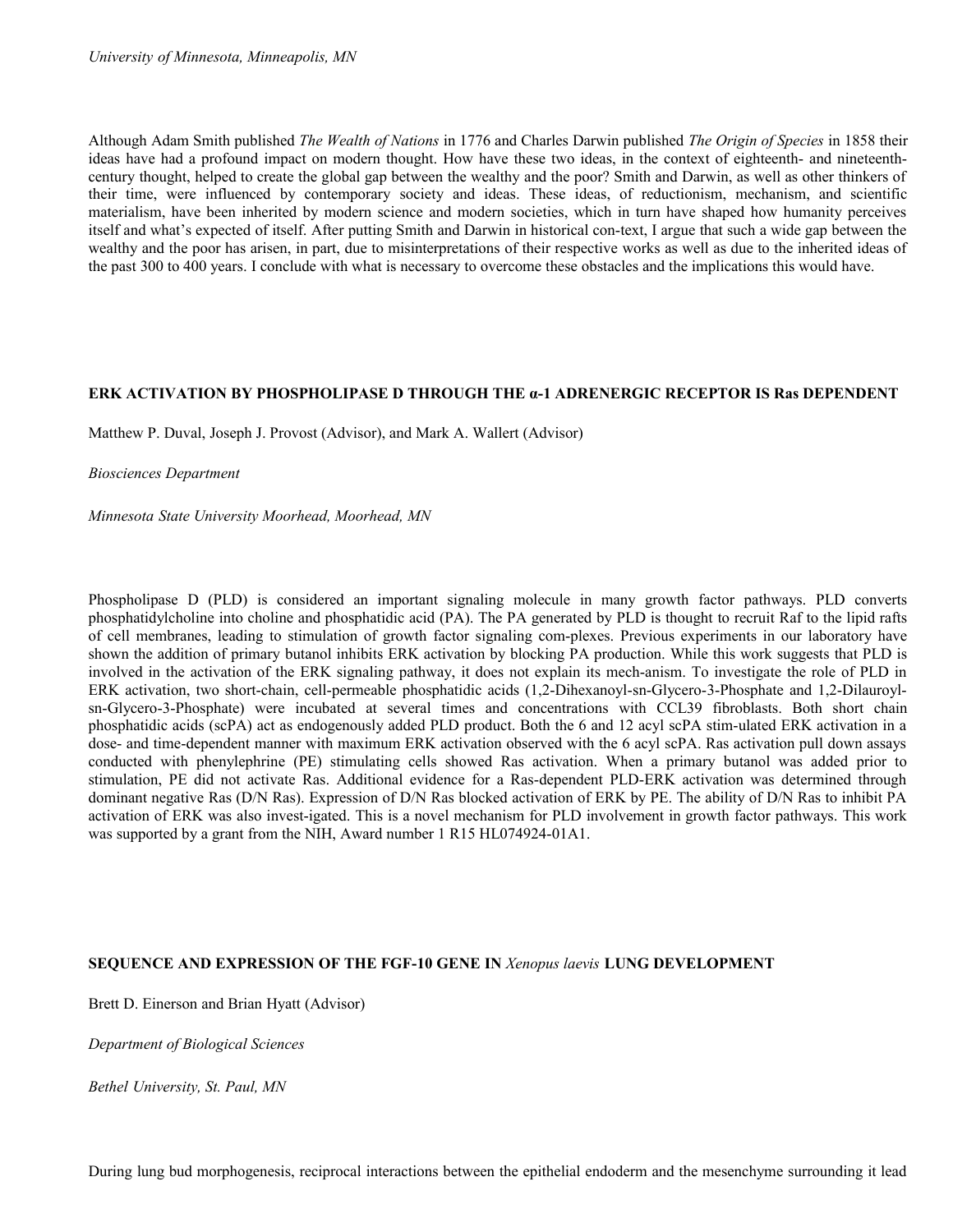to early branching of the pulmonary system. Members of the fibroblast growth factor (FGF) family, along with their receptors, have been shown to play an integral part in mediating these inter-actions. FGF-10 specifically has been shown to be an essential regulator in lung formation. The FGF-10 gene was isolated from *Xenopus laevis*, and its expression during lung development was examined. *X. laevis* serves as an effective model organism for this study. Gathering information about gene expression in this organism expands our understanding of pulmonary development.

## **ANALYZE THIS! A CASE STUDY APPROACH IN THE ANALYTICAL CHEMISTRY LABORATORY**

Sarah Evans, Gina Mancini-Samuelson (Advisor)

*Department of Chemistry*

*College of St. Catherine, St. Paul, MN*

If one contemplates art and science for a minute, artists are really quite similar to chemists. Both are personally engaged in combining, transforming, and experimenting with materials. In my personal opinion, the relation of art to chemistry is, in fact, the most overt among all the scientific disciplines. This research project incorporates art with chemistry creating that unforeseen bond. In this project, a case study was created for the use in Advanced Analytical Chemistry course at the College of Saint Catherine. The case study is about forensic science and art forgery and gives students a scenario discussing the authenticity of a newly discovered piece of artwork and asks the student to determine the authenticity of the painting through laboratory work mainly with the use of Infrared Spectroscopy. To construct the case study, it was my job to gather background information about the artist and specific time period and create standards using pigments from that period and analyzing them with Infrared Spectroscopy

## **A SPECTRAL ANALYSIS TEST OF THE FEMALE MIMICRY HYPOTHESIS OF DELAYED PLUM-AGE MATURATION**

Ben Freeman and Mark A. Davis (Advisor)

*Department of Biology*

*Macalester College, St. Paul, MN* 

Delayed plumage maturation (DPM) in birds is the retention of subadult plumages by individuals of one sex when sexually mature. The female mimicry hypo-thesis of DPM suggests that subadult males are selected to mimic females in appearance, as has been demonstrated in animals from insects to lizards, and in adult males of one bird species (Langmore et. al. 1999). Additionally, the female mimicry hypothesis has been suggested to apply more widely to birds with DPM and female-like subadult plumages. A full-spectrum analysis of two bird species with the above characteristics, painted buntings (*Passerina ciris*) and American redstarts (*Setophaga ruticilla*), revealed at least one distinguishing plumage patch in *P. ciris* and none in *S. ruticilla*. The distin-guishing plumage patch in *P. ciris* was the lower back, which could be a concealable badge. Thus, the female mimicry hypothesis could, at least from this spectral perspective, apply to both species.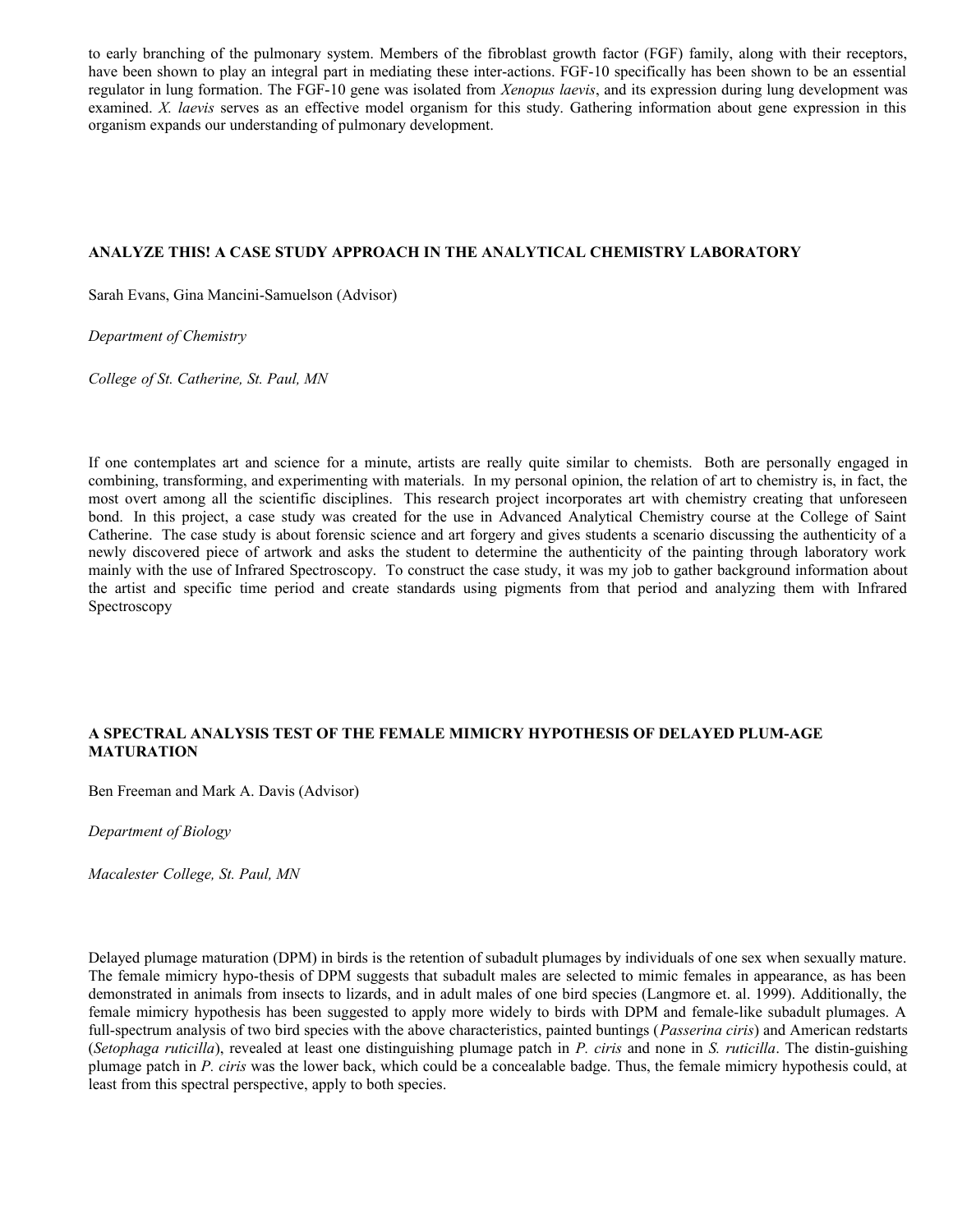## **THE ROLE OF 5-HYDROXYTRYPTAMINE (5-HT) AND THE 5-HT1A RECEPTOR IN HUMAN T CELL PROLIFERATION**

Audrey Geiger, Melinda Hexum, Kate Ruter, and Dr. Jodi Goldberg (Advisor)

*Biology Department*

*Hamline University, St. Paul, MN*

Previous research has shown that the neurotransmitter serotonin, or 5HT, is necessary for T cell proliferation. However, these studies have employed heterogeneous culture systems. In order to determine the specific impact of 5-HT on human T cell proliferation, T cells were first purified from whole blood to greater than 98% purity. T cells were then labeled with a fluorescent dye and active-ted in one of two manners. T cells were activated in the absence of other cells by incubating purified T cells with anti-CD3/anti-CD28 coated beads (accessory cell inde-pendent activation). Alternately, T cells were activated in the presence of accessory cells and the T cell mitogen phytohemagglutinin (PHA), a plant lectin (accessory cell dependent activation). The role of 5-HT in this activation was assessed by either adding the 5-HT synthesis inhi-bitor pCPA or by adding 5-HT receptor antagonists to the cultures. Flow cytometry was used to measure T cell proliferation as a decrease in T cell associated fluor-escence. Inhibition of proliferation by pCPA was observ-ed at a lower concentration in accessory cell dependent cultures than in accessory cell independent cultures. Inhibition by Methiothepin, a general 5-HT receptor antagonist, was observed in cells stimulated by both accessory cell dependent and accessory cell independent methods at equal concentration. No inhibition by Nan-190, a specific 5- HT1A receptor antagonist, was observ-ed. Reversal of inhibition of T cell proliferation in these cultures by the introduction of 5HT into the cell cultures has not yet been achieved.

## **STRUCTURAL STUDY OF ALPHA-AMYLASE: SELECTION OF SCAFFOLDING STRUCTURES AND DOMAIN SWAPPING**

Robyn Gilbertson and Paul Tavernier (Advisor)

*Department of Chemistry*

*Bethel University, St. Paul, MN*

The structure of *Bacillus licheniformis* alpha-amylase was studied by viewing its pbd file 1BLI with Rasmol. The 11th alpha-helix was selected for use in this project. Similar sequence helices were found using online bioinformatics databases such as Conserved Domain Database and Protein Data Bank. An alpha-helix in hydro-lase from *Pseudomonas stutzeri* was selected for the domain swap. Stratagene's QuikChange II Site-Directed Mutagenesis Kit was used to delete the 30-base-pair DNA sequence coding for the selected alpha-helix from AmyE, the gene for alpha-amylase in *B. licheni-formis*. Plasmid pRL298 containing AmyE was the DNA template used for the mutagenesis. Using the successful deletion plasmid, the DNA sequence for the *P. stutzeri* helix was inserted using the QuikChange Kit. Results were verified by growth on LB agar plates containing kanamycin and starch and by molecular weight deter-mined by gel electrophoresis.

## **AdS\_2 SOLITON DYNAMICS**

Kassahun Haileyesus and Tonnis Ter Veldhuis (Advisor)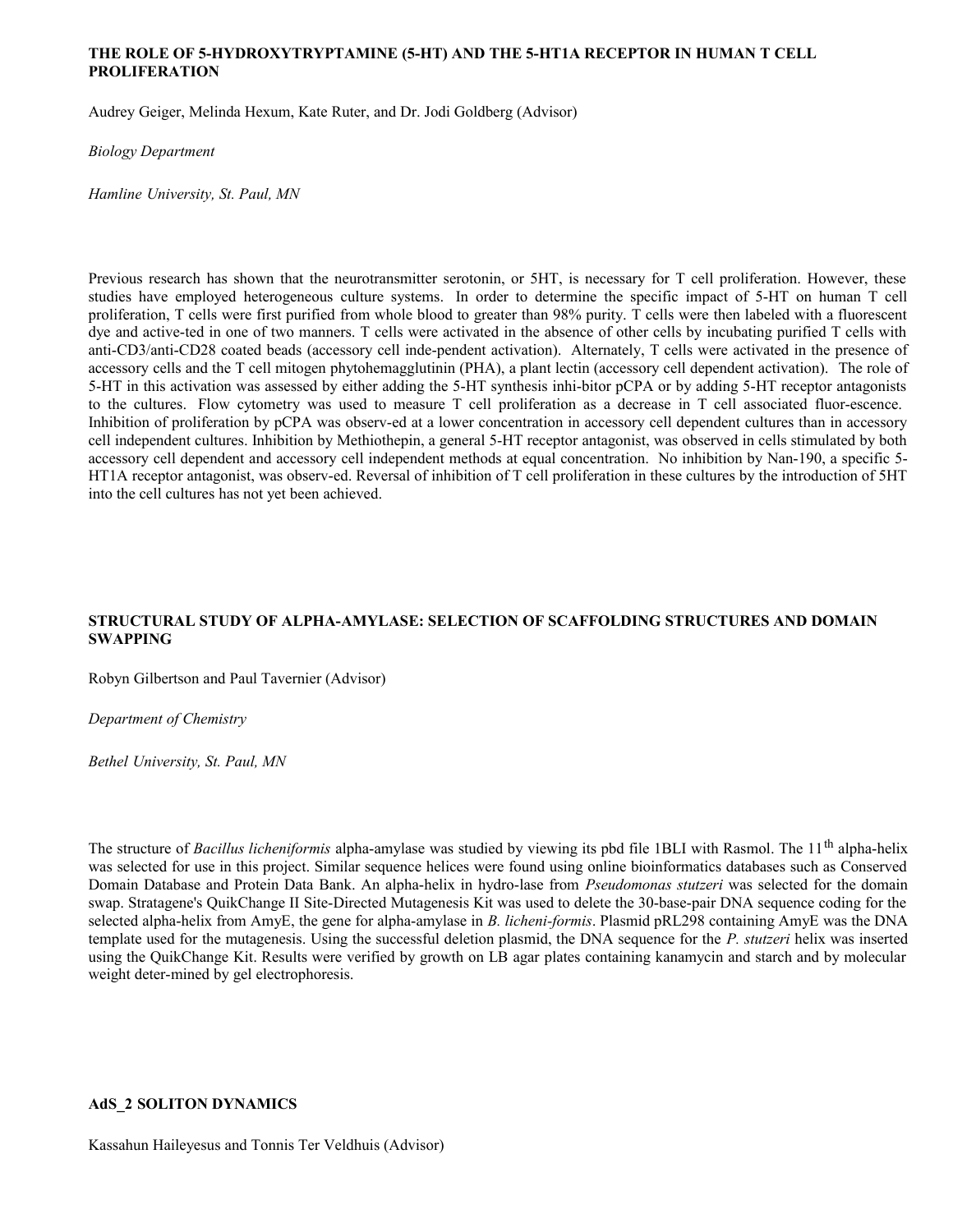*Department of Physics and Astronomy*

*Macalester College, St. Paul, MN*

The dynamics of a soliton in a two-dimensional curved space-time is worked out. Transformation rules in AdS\_2 space are found and Maurer Carton one forms are used to construct a Lagrangian that is invariant under AdS\_2 transformations. This Lagrangian is shown to be equivalent to the Lagrangian of a relativistic Harmonic oscillator. Conserved quantities associated with symme-tries are found using Noether's method and they are used to find solutions to the Euler Lagrange equations of mo-tion. From the invariant action, the conjugate momentum is determined and the Hamiltonian is constructed. This Hamiltonian is then shown to be equivalent to that of a conformal mechanics in one dimension.

## **THE EFFECTS OF LIPOPHOSPHOGLYCAN STIMULATION ON MACROPHAGE GENE EXPRESSION**

Cassondra Halsted and Joyce Doan (Advisor)

*Department of Biology*

*Bethel University, St. Paul, MN*

*Leishmania* spp. are protozoan parasites which are transmitted by sandflies or, to a lesser extent, by the sharing of needles. *Leishmania* parasites are found all over the world, although infection with these organisms is much less common in the United States. Different species of the parasite cause cutaneous, subcutaneous, and visceral forms of the disease leishmaniasis. The cutaneous form of the disease is characterized by disfiguring skin lesions. In humans, *Leishmania* parasites cause intra-cellular infection of macrophages. Therefore, the ability of the cell membrane of *Leishmania* spp. to interact with the cell membrane of macrophages is a central event during infection. One of the cell surface molecules present on *Leishmania* spp. that is important for the infection process is lipophosphoglycan (LPG). Exper-iments were designed to figure out the effects of LPG stimulation on macrophages. The expression of specific genes known to be involved in immune responses against protozoan parasites like *Leishmania* spp. was determined using reverse-transcriptase polymerase chain reaction (RT-PCR). It was discovered that LPG alone does not appear to change the expression of many genes that are important to immune responses

#### **EFFECTS OF NEUROTENSIN ON THE SMOOTH MUSCLE TISSUE OF THE MOUSE UTERUS**

Nellie Hangge and Teresa DeGolier (Advisor) *Department of Biology*

*Bethel University, St. Paul, MN*

Research has shown neurotensin (NT), a biolog-ically active peptide, to produce various effects in mam-malian smooth muscle tissue. NT inhibits rat intestine yet stimulates guinea pig colon. This study investigated whether NT would have an effect on smooth muscle tissues of the isolated mouse uterus. Oxytocin was used as a positive control for uterine contraction. Uterine horns from mice in the diestrus stage of the cycle that were suspended in the smooth muscle bath and subjected to higher doses of NT (10-7-10-6M) increased contractile frequency. Oxytocin caused an increase in strength of contraction within tissues from mice in estrus at these same doses. These results suggest that NT may play a role in uterine contraction during diestrus and, therefore,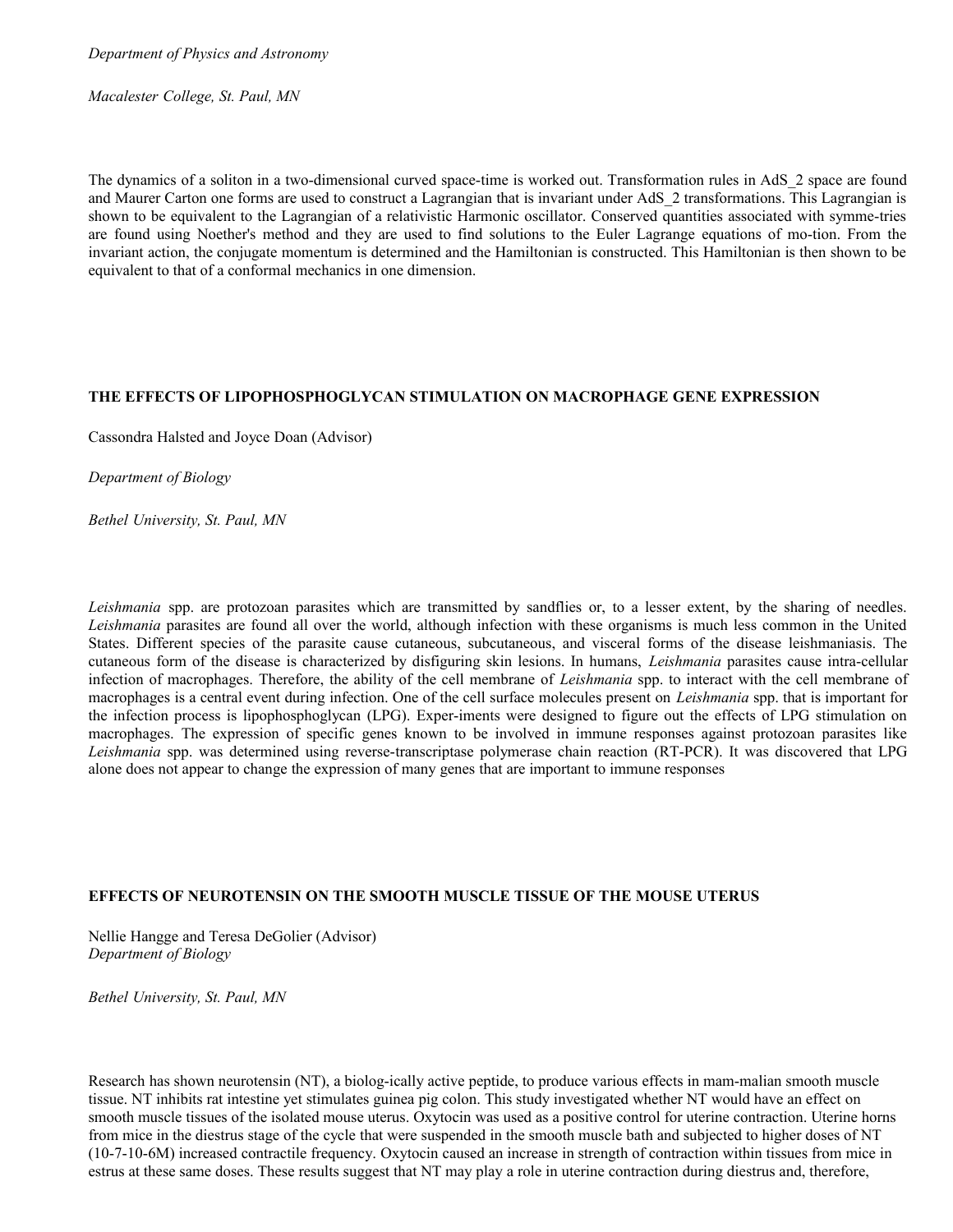## **DESIGN AND SYNTHESIS OF TRPV1 ANTAGON-ISTS: PROBING THE D-REGION BINDING SITE USING AMIDOALKYL SUBSTITUENTS**

Victoria D. Held and David B. Rusterholz (Advisor)

*Department of Chemistry*

*University of Wisconsin–River Falls, River Falls, WI*

TRPV1 (transient receptor potential vanilloid subfamily 1) is a membrane-bound ion channel protein that mediates the pain response elicited by capsaicin, resiniferatoxin, and similar drugs. Structure activity studies of compounds that bind to TRPV1 indicate several binding sites, namely: (1) an aromatic "A" region, (2) a polar "B" region, and (3) a hydrophobic "C" region. Recently a fourth region has been proposed based on the structure of resiniferatoxin. This fourth "D" region is thought to be responsible for the high potency exhibited by resiniferatoxin. A new series of potential TRPV1 antagonists was designed that incorporates molecular features intended to interact with the known A, B, and C binding sites. In order to investigate the interaction of the D binding region, amidoalkyl groups were incorporated into the target structures. The synthesis of several of members of the target series was accomplished using a convergent synthetic strategy. Ultimately these compounds will be tested for their effectiveness as TRPV1 antagonists.

#### **THE EFFECTS OF INHIBITION OF SEROTONIN SYNTHESIS ON T CELL PROLIFERATION**

Melinda Hexum, Audrey Geiger, Katelyn Ruter, and Dr. Jodi Goldberg (Advisor)

*Department of Biology*

*Hamline University, St. Paul, MN*

Previous research has indicated that serotonin (5-hydroxytryptamine, 5HT) is a signal necessary for human T cell proliferation. The role of 5HT in T cell prolifer-ation was investigated by examining the impact of p-chlorophenylalanine (pCPA), a serotonin synthesis inhib-itor, on the proliferation of purified human peripheral blood T cells activated by accessory cell independent (anti-CD3/CD28 beads) and accessory cell dependent (phytohemagglutinin, PHA) methods. T cell proliferation in response to either method of activation was inhibited by pCPA, though T cells activated by PHA and accessory cells were inhibited at significantly lower doses than pure T cells activated with antibody-coated beads. Inhibition of proliferation with pCPA was most effective when added upon initiation of T cell activation, with inhibitory effects progressively reduced when pCPA was added on day 1 or 2 after activation. Attempts were made to reverse the inhibitory effects of pCPA on T cell proliferation by providing pCPA treated cells with exogenous 5HT or 5-hydroxytryptophan (5HTP), but neither restored prolifer-ation at any concentration tested. These data suggest that T cells are inhibited by pCPA, but that non-T cells may be more sensitive to pCPA's effects. It remains to be determined if the inhibition occurs via a serotonin-dependent pathway.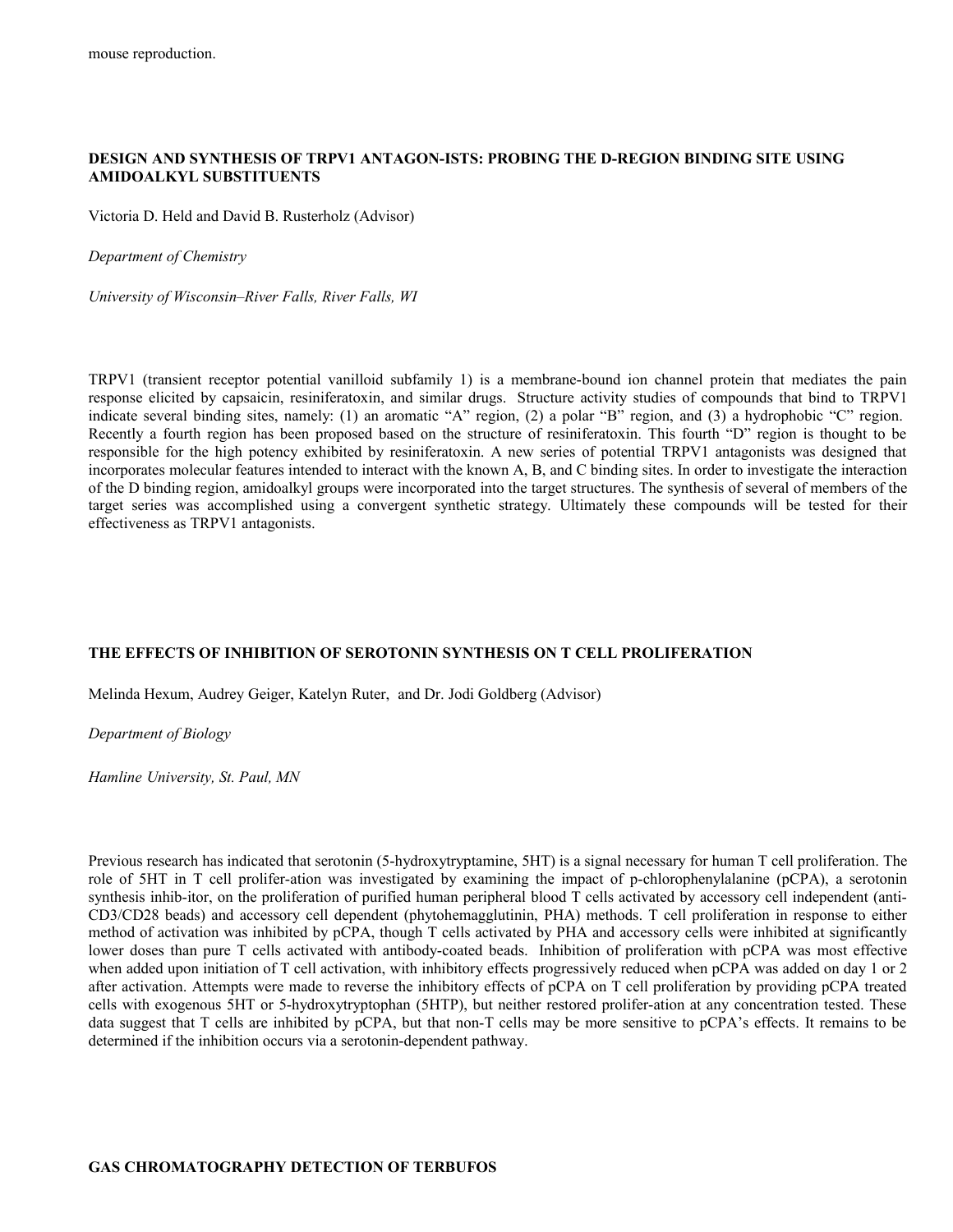Cori Hollingsworth, Ian MacRae, and Julie E. Larson (Advisor)

*Department of Chemistry*

*Bemidji State University, Bemidji, MN*

Terbufos, an active ingredient in granular pesticide (Counter®-BASF), is applied to cultivated soil in Minnesota's Red River Valley to control the sugar beet root maggot population. The sugar beet root maggot is an insect pest of sugar beets and is capable of inflicting serious economic hardship on sugar producers. For the pesticide to affect insect populations, the active ingredient must remain in the top four to five inches of the cultivated soil, also known as the "kill zone." This study assessed the leachability of Counter<sup>®</sup> via gas chromatographic detection of terbufos in leachate collected from soil cores subjected to varying amounts of simulated rainfall. This work was conducted under the direction of Dr. Ian MacRae, Northwest Research and Outreach Center, University of Minnesota, Crookston.

## **SEX SELLS: THE ECONOMICS OF PROSTITU-TION**

Anna C. Hovde and Fahima Aziz (Advisor)

*Department of Management and Economics*

*Hamline University, St. Paul, MN*

Prostitution is illegal in most countries of the world, but the market for paid sexual services still flour-ishes. The United Nations estimates that prostitution is a \$7 billion-a-year industry. Prostitution is openly adver-tised in many local newspapers, and street prostitutes can be seen in major cities even where prostitution is illegal. This study examines why the market for sexual services exists and the costs it imposes on society. The supply and demand sides of the U.S. market are explored in depth with economic models, and the implications of the models are discussed based on available empirical data. New data on the wage differential of prostitutes in the Minneapolis–St. Paul area are also presented. Policy options including prohibition, legalization, and regulation are considered in light of the analysis.

#### **EXPERIMENTAL INVESTIGATION OF AN ELEC-TROPHILIC AROMATIC ADDITION REACTION**

Michael Huehn and Jack Waas (Advisor) *Department of Chemistry Bethel University, St. Paul, MN*

In 2005, Chi and coworkers reported an unusual electrophilic aromatic addition reaction  $(Ad_EAr)$  (Choi, H. Y.; Srisook, E.; Jang, K. S.; Chi, D. Y. *J. Org. Chem.* 2005, 70, 1222-1226). The Ad<sub>E</sub>Ar and electrophilic aromatic substitution (EAS) pathways share a common initial mechanistic step. After one electrophilic aromatic bromination of the usual variety, the addition of a second bromine is thought to proceed with further addition of methanol rather than deprotonation. This addition of methoxy is observed only under basic methanolic condi-tions, and requires either a pyridine moiety or added pyridine. This is contrary to what is normally observed under acidic or neutral conditions which result in EAS only. Our initial results indicate that the report of the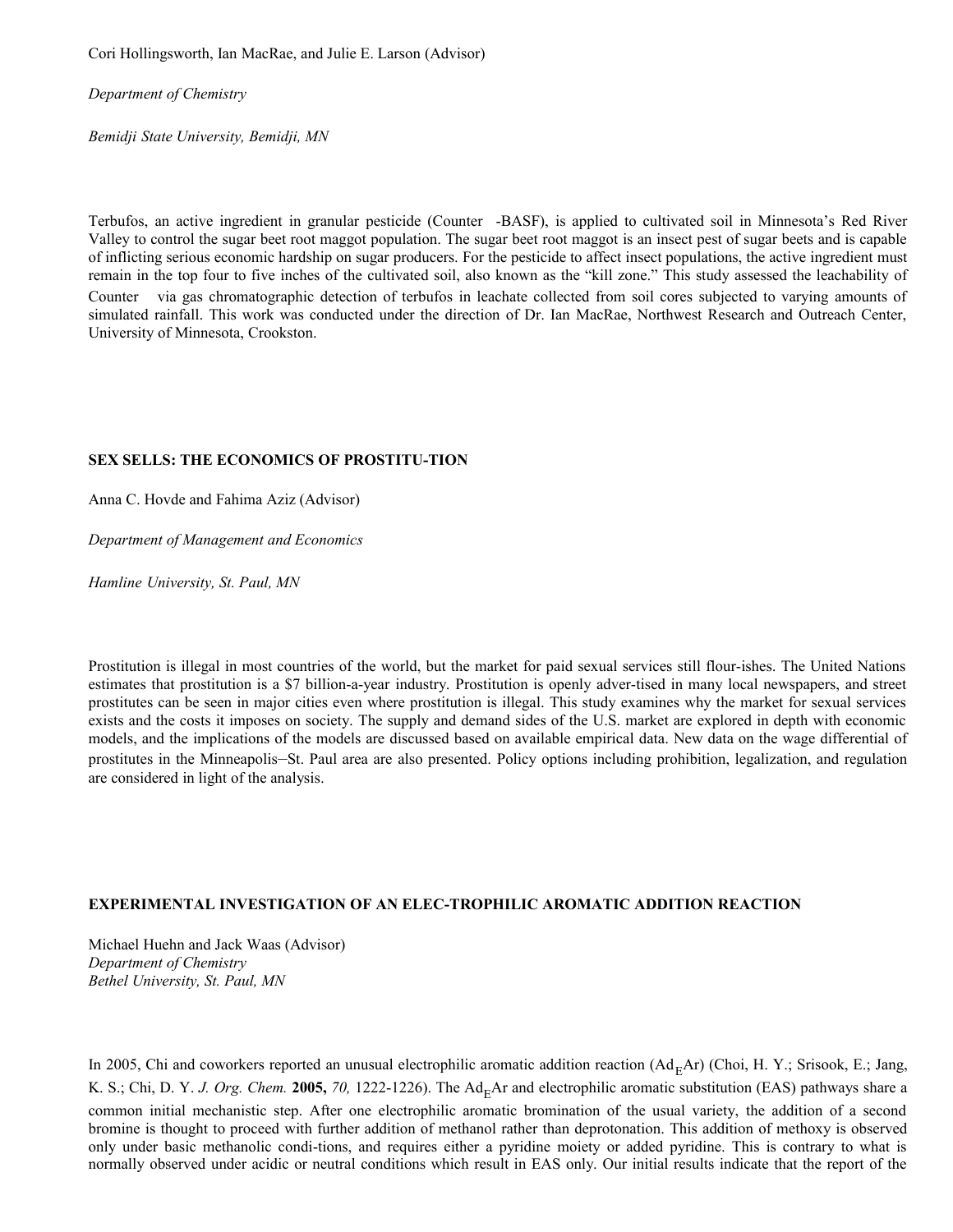$Ad_E$ Ar occurs in the manner reported by Chi and cowork-ers. These results are based on experiments performed on naphthalene and quinoline derivatives. Chi and coworkers reported their experimental results but did not report any computational results. Our preliminary semi-empirical and DFT calculations compare reaction energies of  $Ad_EAr$  with those of EAS. Our research will contribute to the advancement of organic chemistry and have possible applications in pharmaceuticals.

## **SULFONATION OF COMPLEX BIOMOLECULES BY THE BIOCATALYTIC TRANSFER OF SULFINYL DERIVATIVES**

Tuere A. Hughes, (Romas J. Kazlauskas), Christopher K. Savile, and Paul F. Mugford

*Department of Biochemistry, Molecular Biology, and Biophysics University of Minnesota, Saint Paul, MN*

Sulfate groups on complex biomolecules in nature, such as hormones, sugars, and aminoglycans, play a key role in their physiological function. These sulfate groups are essential in hormone regulation, cellular degradation, blood coagulation, and cell– cell recognition processes such as cell adhesion, developmental cell signaling, bacterial and viral pathogenesis, and tumor metathesis. A major barrier to determining the structure–function relationships of sulfate groups in biology is the great difficulties in the chemical and biochemical syn-theses of complex sulfonated biomolecules and analogs. Chemical methods cannot select among the many groups with similar reactivity in a complex biomolecule, and biosynthetic methods that mimic natural biosynthesis yield only trace amounts of products. We propose to use unnatural reactions coupled with biocatalytic methods to overcome these difficulties. The use of enzyme catalysis will provide the advantage over chemical methods by showing selectivity for specific groups. The use of unnatural reactions and conditions will allow for the production of large amounts of desired products.

Our aim is to identify proteases and sulfinyl group donors for the biocatalytic synthesis of complex biomolecules containing sulfates. Our working hypothesis is that sulfinyl groups are similar enough in structure and chemical reactivity to acyl groups, that proteases that normally transfer acyl groups will also transfer sulfinyl groups. We propose a two-step method involving an initial protease-catalyzed addition of a sulfinyl group, followed by chemical oxidation to a sulfate. We synthe-sized and tested the enzymatic hydrolysis of dibenzyl sulfite and diphenyl sulfite by reacting with six proteases: subtilisin Carlsberg, subtilisin BL, pronase, pepsin, alpha-chymotrypsin, and penicillin acylase.

## **ECOLOGICAL GENOMICS: ANALYZING GENE-TIC DATA FROM** *Marchantia* **USING ISSRs AND THE CEQ 8000**

Eun Hyuk Chang, Linda Fuselier (Advisor), and Michelle Malott (Advisor)

*Biosciences Department*

*Minnesota State University– Moorhead, Moorhead, MN* 

Ecological genomics is an emerging field at the interface of ecology, evolutionary biology, and genomics. The application of genetic information such as genome structure, DNA sequence, DNA variation, and gene function is helping researchers better understand the fundamental mechanisms of evolutionary and developmental biology.

This, in turn, contributes to our understanding of the ecology of a variety of organisms.

Most genomic applications involve isolation of DNA, polymerase chain reaction (PCR) amplification of specific regions of DNA, and the analysis of the resulting amplification products in a manner relevant to the question being asked. For example, examining the DNA sequence and determining the amount of genetic diversity of a population of organisms can be helpful in addressing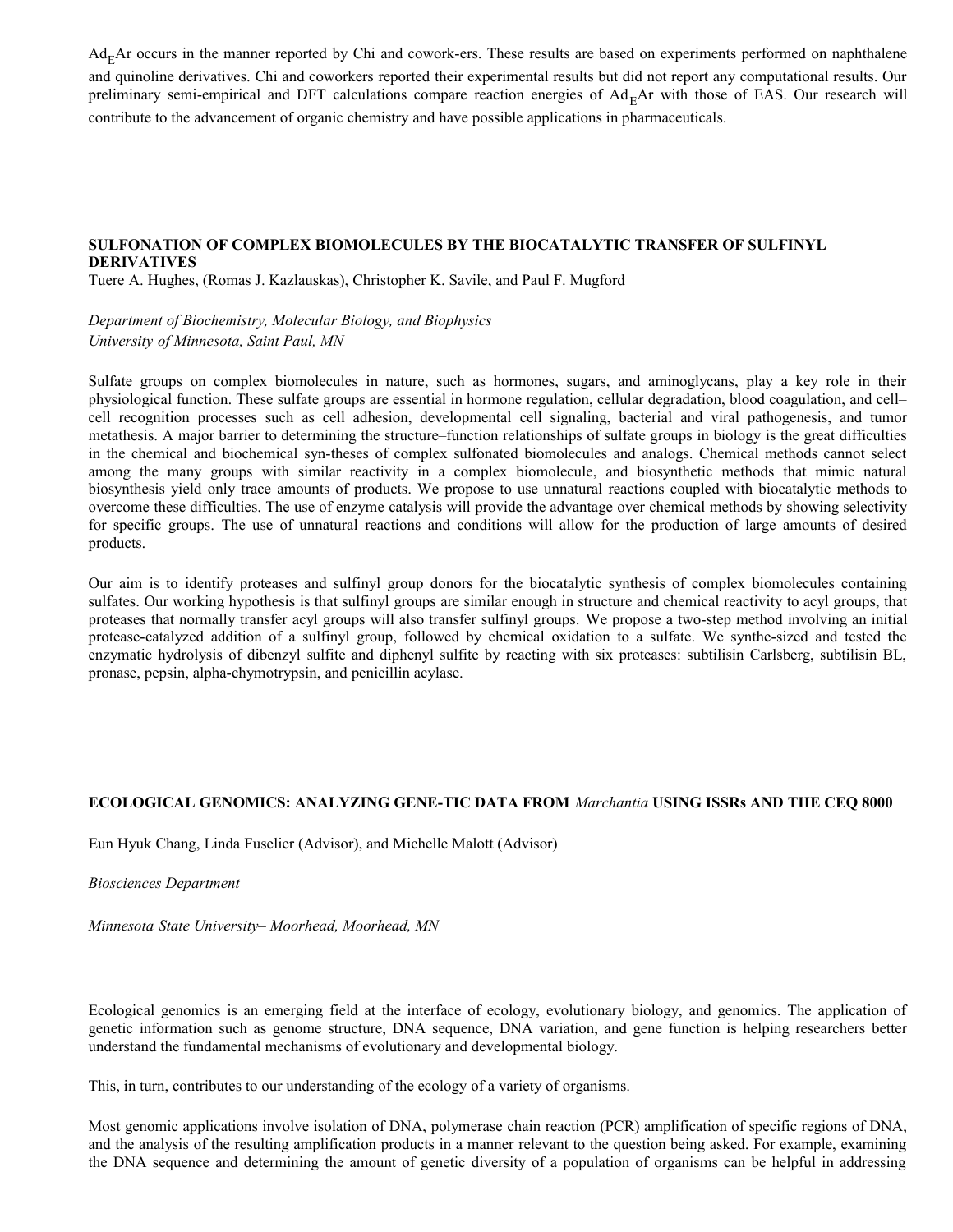questions involving reproductive behaviors, evolutionary changes, and overall health of the species. Traditionally, analysis of amplification products is done by gel electrophoresis and visual scoring of gels. This can be a time-laborious process when attempting to analyze many samples (*i.e.,* different individuals) from different sample sites or locations in a statistically meaningful manner. This poster describes the use of a new instrument, the CEQ 8000, at MSUM for examining the genetic diversity of *Marchantia* species.

## **IS THERE A ROLE FOR Rap1 IN THE MAMMAL-IAN CELL CYCLE?**

Andrea Johnson and Jennifer L. Cruise (Advisor)

*Department of Biology*

*University of St. Thomas, St. Paul, MN*

The small G-protein Rap1 has been linked to a number of signaling pathways involved in the cell cycle, but its exact role is unknown. Prior research demonstrating that endogenous Rap1 expression is down-regulated prior to the onset of DNA synthesis has led to the hypothesis that Rap1 activity regulates the cell cycle. We are testing the predictions that increasing active Rap1 in cells would decrease DNA synthesis and cell proliferation, and decreasing active Rap1 would increase DNA synthesis and cell proliferation, using mammalian MRC-5 (fibroblast) and MDCK (epithelial) cells. These cells were transfected transiently or stably with either an activated Rap1 gene, a control plasmid, or a dominant-negative Rap1 gene. The cell cycle was then monitored through flow cytometry, BrdU labeling index assays, and cell counts using a hemacytometer. Flow cytometry experiments and BrDU labeling studies thus far have suggested that active Rap1 reduces baseline DNA synthesis and response to growth factor stimulation. Dominant-negative Rap1 appears, at least to some extent, to have the opposite effect, increasing baseline DNA synthesis and response to growth factors. In addition, cell counts in MDCK stable cell lines reveal a higher overall proliferation rate in cells expressing dominant-negative Rap1, and a lower rate in cells expressing increased active Rap1, when compared with controls. These preliminary data support our hypothesis that Rap1 has a regulatory effect on the mammalian cell cycle, but further, more specific experimentation is necessary to confirm our results and identify the cell signaling components that may explain this pattern of regulation.

## **THE ROLE OF OXIDATIVE STRESS IN MATER-NAL mtDNA INHERITANCE**

Frank L. Johnson Jr. and Dr. Ellen Brisch (Advisor)

*Department of Biosciences* 

*Minnesota State University Moorhead, Moorhead, MN*

The purpose of this investigation is to determine if, and to what extent, oxidative stress plays a role in maternal mtDNA inheritance. Upon fertilization, the paternal mitochondria are tagged with ubiquitin and degraded by proteolytic enzymes; therefore the paternal mtDNA is not incorporated into the zygote. Free radical oxygen  $(O_2^-)$  is a known byproduct of oxidative phosphorylation and is also known to destroy biological tissues by the mechanisms of oxidation. The methods employed in this investigation are used to determine the extent of oxidative damage to paternal mtDNA. This may offer evidence as to why paternal mtDNA is not inherited.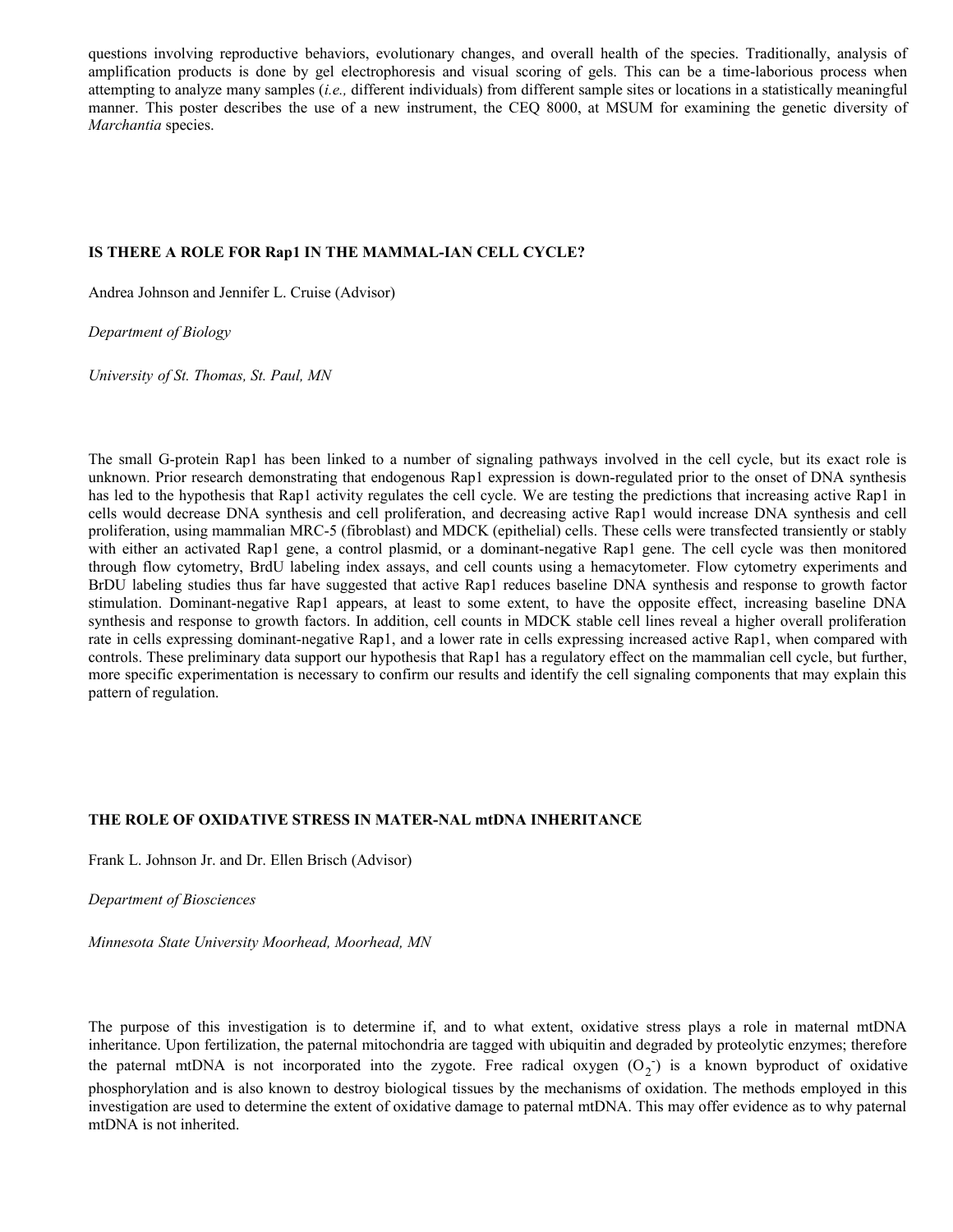## **AN EXAMINATION OF ROCK PHOSPHORY-LATION OF THE NHE1 CARBOXYL TERMINUS**

Jessica F. Johnson, Jason T. Grosam, Diane L. Nelson, Mark A. Wallert (Advisor), and Joseph J. Provost (Advisor)

*Department of Biosciences*

*Minnesota State University–Moorhead, Moorhead, MN*

The sodium hydrogen exchanger isoform one (NHE1) is key in the regulation of intracellular pH, cell volume, and cell motility in nearly all eukaryotic cells. Regulation of NHE1 activity occurs primarily through post-translational modification of the cytoplasmic carboxyl-terminal tail.

Rho-Associated Kinase (ROCK) is a serine/ threonine kinase involved in upstream signaling pathways that regulate NHE1 activity. We propose that ROCK directly phosphorylates NHE1 in an  $\alpha$ 1-adrenergic receptor-dependent fashion. This will be demonstrated through the use of an NHE1 carboxyl–terminal tail fusion protein, CTNHE1. Phosphorylation of CTNHE1 via a ROCK dependent pathway will first be examined using cell lysates after stimulation with phenylephrine, a specific α1-adrenergic receptor agonist.

Control and agonist-stimulated lysates will be combined with purified CTNHE1 in an *in vitro* kinase assay. Phosphorylation of CTNHE1 will be assessed by Western blotting using phosphoserine/threonine anti-bodies. To show direct phosphorylation of CTNHE1 by ROCK, purified forms of ROCK will be combined *in vitro* with purified CTNHE1 and analyzed by Western blot. Subsequently, specific ROCK phosphorylation site(s) of NHE1 will be predicted based on known ROCK substrate sequences. Ser/Thr-to-Ala mutations of the CTNHE1 construct will be prepared and analyzed for phosphorylation by ROCK. We expect the net results to show that ROCK directly phosphorylates CTNHE1 in an α1-adrenergic receptor response. Consequently our results could enable greater understanding of disease states in which NHE1 activity is altered, such as tumor formation and migration. This work was supported from a grant from the NIH, award number 1 R15 HL074924-01A1.

## **SURFACTANT PROTEIN B AND SURFACTANT PROTEIN C CHARACTERIZATION AND EXPRESSION IN**

*Xenopus laevis*

Natalie S. Johnson and Brian Hyatt (Advisor)

*Department of Biological Sciences*

*Bethel University, St. Paul, MN*

Surfactant Protein B (SP-B) and Surfactant Protein C (SP-C) are molecules expressed exclusively in lung tissue. They are expressed early in lung development and continue to be expressed in the adult lung. Previously these two genes had been sequenced only in mammals. The internal gestation of mammals has made it difficult to research the early development of lungs, however. *Xenopus laevis* was therefore examined as a possible model for allowing easier access to, and manipulation of, the embryo during lung development. Sequence analysis of the coding regions of *Xenopus* SP-C and SP-B determined that they have high homology with the human and mouse gene sequences. RT-PCR and *in situ* hybridi-zation techniques showed that the expression of these genes in *Xenopus laevis* was located exclusively in the lung tissue and was also seen in the early stages of lung development. The expression patterns of SP-C and SP-B in *Xenopus laevis* are consistent with those seen in mammalian subjects. In light of these similarities it is believed that *Xenopus laevis* would be a good model for further study of SP-B and SP-C and may also be a good subject for further studies on lung development.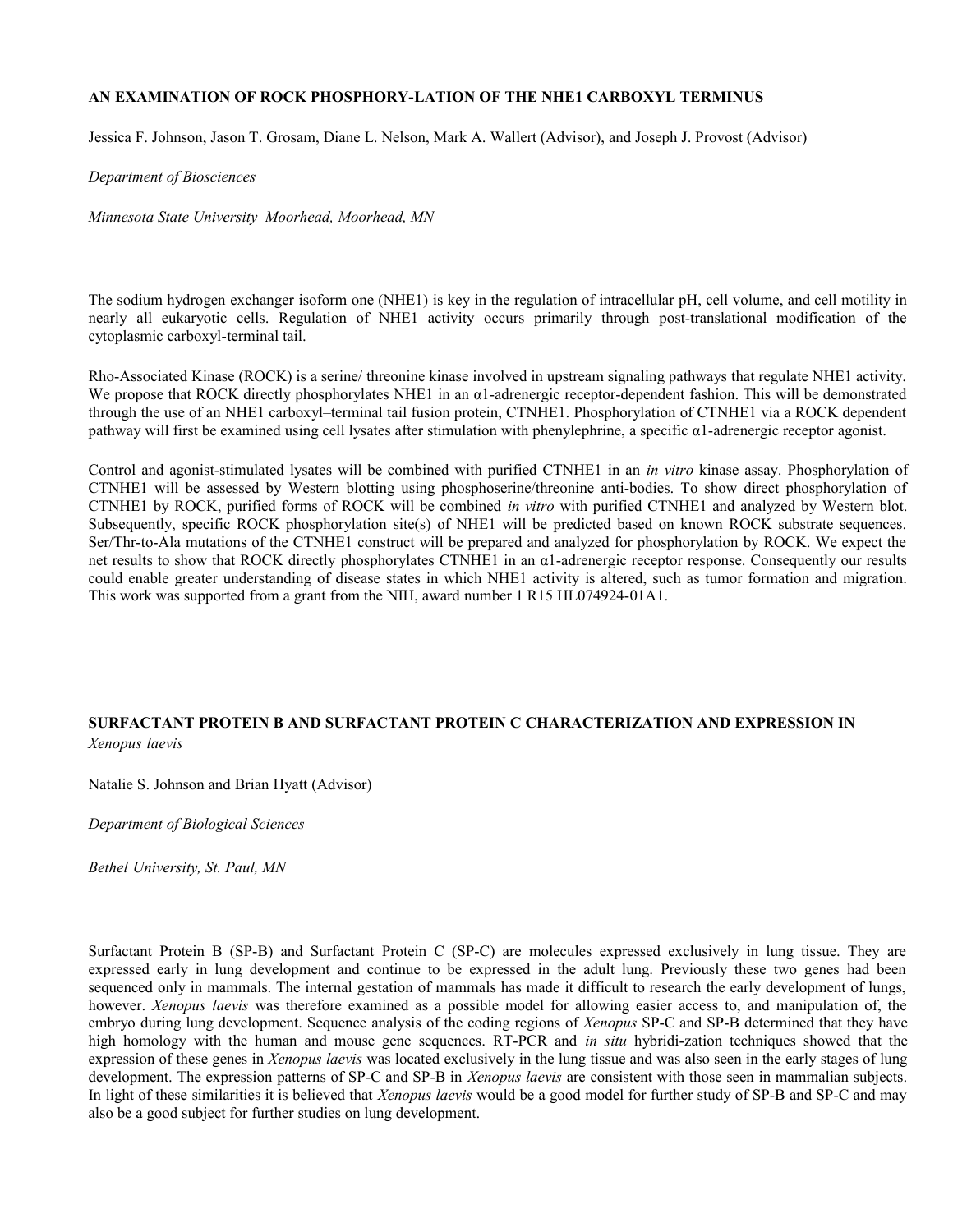## **TOXIC AND MUTAGENIC EFFECTS OF ARNICA MONTANA ON BACTERIA, FUNGI & HUMAN LYMPHOCYTE CULTURE**

Nate Johnson and Gregg Johnson (Advisor)

*Department of Biological Sciences*

*Bethel University, St. Paul, MN*

Arnica (*Arnica Montana)* is an herb of the asteraceae family, that grows in the Rocky Mountains. It has been part of Native American herbal medicine for years as a topical treatment for muscle soreness, as an antibacterial mouthwash and application to wounds. It has also been used as a cardio-stimulant, in homeopathic formulation. It has been reported to have some potential as a cytotoxic chemotherapeutic agent. Its active ingredients are sesquiterpene lactones such as helenalin, which reduce inflammation.

It was the purpose of this investigation to test the toxic effects of Arnica on gram – and + bacteria (Serratia marcescens, and Saracina lutea) and on representative fungi (asperigillus, and penicillium). We also tested the genotoxic effect of Arnica on cultured human lymphocytes using the sister chromatid exchange (SCE) technique as well as counts of micronuclei, and bridges as measures of DNA damage. Our results indicate that Arnica does not possess antibacterial or antifungal properties. It does appear that there is significant increase in SCE, micronuclei, and DNA bridge formation and depressed mitotic index in cultured human lymphocytes treated with Arnica.

## **EFFECTS OF Rap 1 ON CELLULAR MIGRATION AND ADHESION**

Daniel Kolar and Jennifer L. Cruise (Advisor)

## *Department of Biology*

*University of St. Thomas, St. Paul, MN*

Cellular migration is involved in a number of events including wound healing and development. Rap 1 is a small GTPase that has been implicated in cell migration and adhesion. Rap is known to effect E-cad-herins and integrin-matrix interactions, which influence cell's attachment to each other and to surfaces, respect-ively.

Wound assays can be used to observe the rate of migration in monolayers of cells. In these assays, clearing cells from a region of a culture plate is followed by photomicroscopic monitoring of migration of cells into the wounded area. The rate, density, and pattern of migra-tion can be analyzed in photos over time. We examined the effect of Rap 1 on the migration response in three stably transfected MDCK epithelial cell lines. One expressed an activated Rap1 gene and one a dominant-negative form of Rap1; a control line was stably trans-fected with an empty vector plasmid. Two clones of each cell type were examined. We found migration to be significantly impaired by activated Rap1, compared with controls. This suggests that Rap1 inhibits migration. We also characterized the effect of Rap 1 on the expression of integrin-matrix interactions, using adhesion assays. Ad-hesion to three different coatings: fibronectin, coll-agen, and BSA (control), were tested. Cells expressing active Rap1 adhered more strongly to collagen than did controls.

We have found that active Rap 1 decreases mi-gration and increases adhesion. The relationship between the two processes and the mechanism(s) of Rap1's effect requires further research.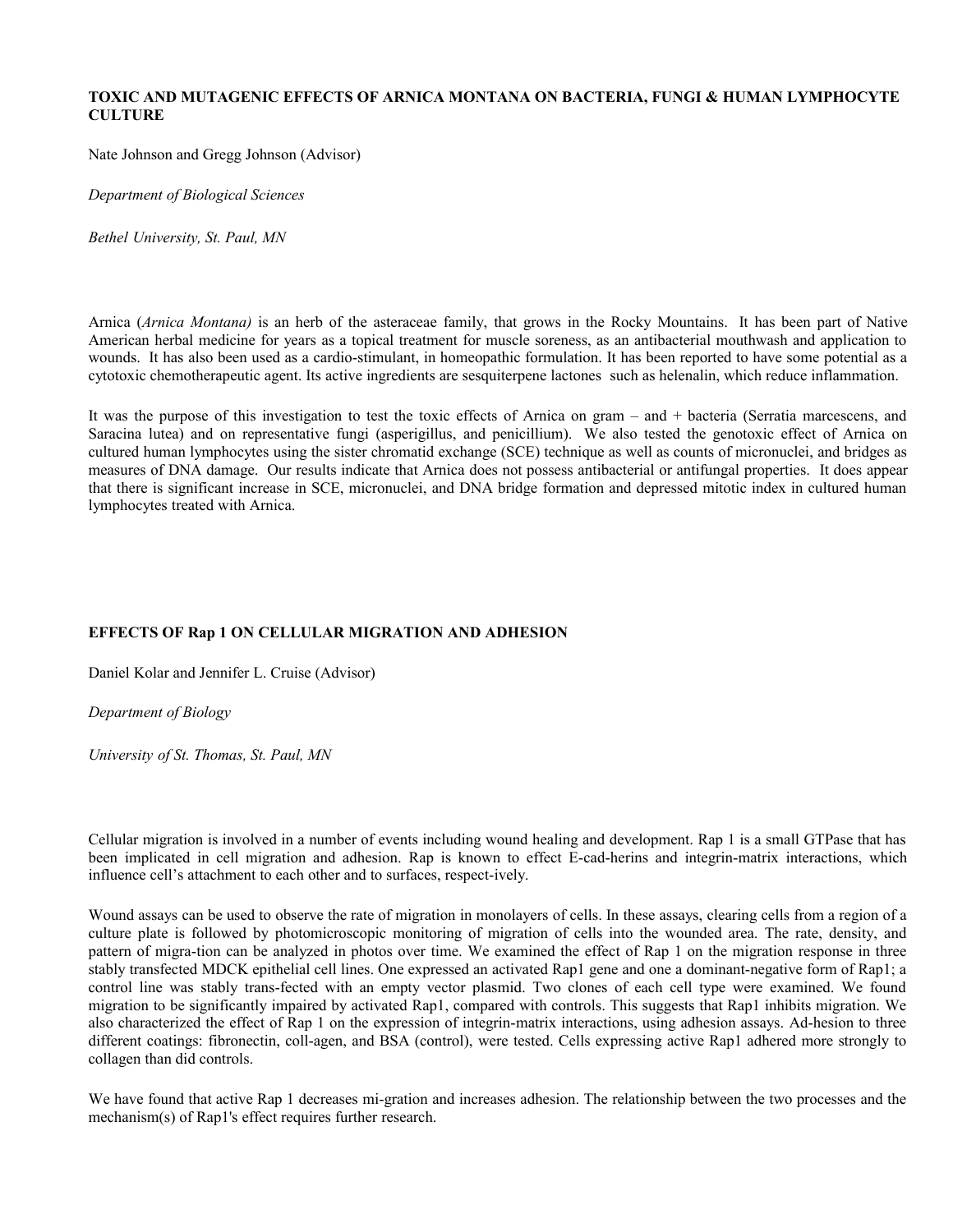#### **PHOTOLYSIS OF NORFLOXACIN UNDER ENVI-RONMENTALLY RELEVANT CONDITIONS**

Andrew Korte and Kristine Wammer (Advisor)

*Department of Chemistry*

*University of St. Thomas, St. Paul, MN*

Norfloxacin, a member of the fluoroquinolone class of antibiotics, was examined to predict its photo-chemical fate in natural waters. Contamination poses a threat to humans as low-level environmental presence may give rise to bacterial resistance. Additionally, the products of photolysis may also have adverse effects. Samples of a norfloxacin solution were photolyzed using borosilicate-filtered Hg-vapor lamps and analyzed by HPLC to determine concentrations at set time intervals. Rates for photodegradation in deionized water at a range of pH values were compared with those in 0.2 micron-filtered water obtained from Lake Josephine in St. Paul (which contains dissolved organic matter, or DOM).

Photodegradation rates of norfloxacin were rapid in both deionized water and Lake Josephine water but varied significantly with pH. Rates in the water from Lake Josephine were found to be moderately lower than those found in deionized water. This indicates that degradation rates are not likely to be enhanced by indirect photolysis involving DOM and that laboratory studies using deionized water will be useful for predicting environmental half-lives. Future work will focus on photolysis product analysis through mass spectrometry and nuclear magnetic resonance.

## **ANALYSIS OF VOLATILE COMPOUNDS OF DIAGNOSTIC INTEREST USING A MICRO-DIALYSIS PROBE EXTRACTION TECHNIQUE**

Ashley Kramer and Dr. Anthony Borgerding (Advisor)

*Department of Chemistry*

*University of St. Thomas, St. Paul, MN*

Microdialysis has become useful in sampling non-volatile compounds in biochemical systems such as different places in the human body. Our lab has had success using microdialysis sampling probes for volatile compound extraction from aqueous solutions into the gas phase. Experiments with breath analysis in the biomed-ical field currently use a breathing apparatus as a diag-nostic tool, to measure volatile compounds in the body such as acetone, formaldehyde and dimethyl sulfide. Our research lab is currently testing our probes on these com-pounds for the long-term goal of using microdialysis as an in-vivo method. We have analyzed these compounds over a variety of concentrations. Acetone, for example, was measured over a concentration range of 0.001-0.5% acetone by weight.

## **USE OF CORNMEAL FOR ALGAE REMEDIA-TION IN URBAN LAKES**

Scott Kronholm and Bryan Anderson (Advisor)

*Department of Biological Sciences*

*Bethel University, St. Paul, MN*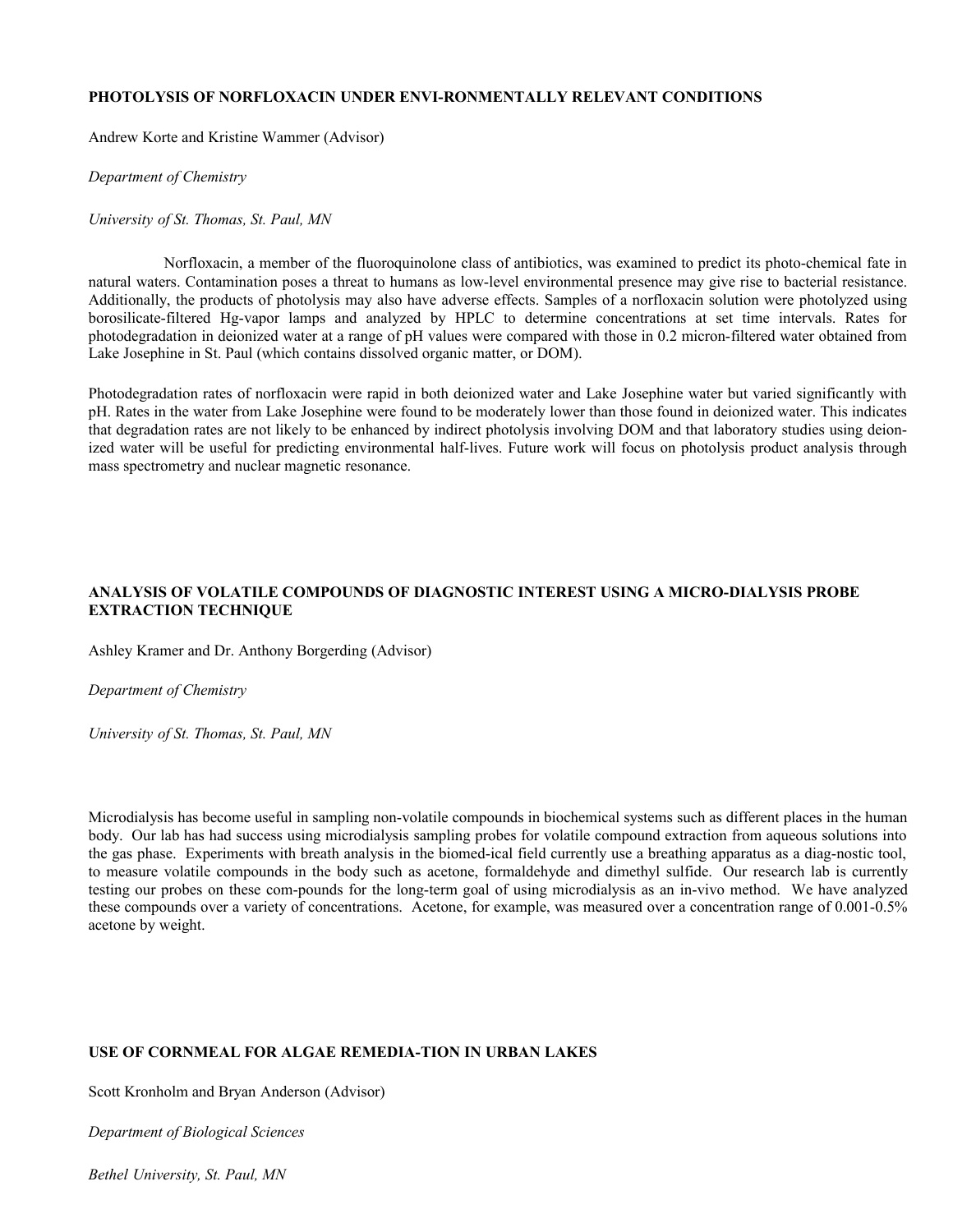In nature, algae levels in lakes and streams are usually found in relatively low numbers due to limiting factors such as nutrient availability. Due to the use of products such as lawn care and industrial fertilizers, which contain high amounts of nitrates and phosphates, there can sometimes be a surplus of the normally limiting nutrients. Algal blooms (large growths of algae) are typically found in metro area lakes and streams due to high nutrient levels. Not only are blooms unpleasant to look at, smell, or swim around, they can be toxic as well. Certain genera of algae produce toxins which, if in sufficient quantity, can make those who drink the water ill and have been known to be fatal in some cases. It has been shown that the use of cornmeal is an effective and relatively inexpensive way to reduce numbers of certain genera of algae. In this research I used four genera: *Anabaena, Oscillatoria, Pediastrum,* and *Spyrogyra.* The process by which cornmeal reduces algal growth is not currently well understood; however, some theories are currently being tested. This research deals with the application of cornmeal rather than the process by which cornmeal effects algae.

#### **COMPUTATIONAL STUDIES OF THE ATMO-SPHERIC IMPACT OF CYCLOALKENE OZO-NOLYSIS**

Brianna Kujala and Keith Kuwata (Advisor)

*Department of Chemistry* 

*Macalester College, St. Paul, MN 55105*

The hydroxyl radical is the most important oxidi-zing agent in the atmosphere. It is responsible for oxidi-zing hydrocarbons, the deposition of acid onto Earth's surface, and the production of peroxyl radicals. In the absence of light, the hydroxyl and peroxyl radicals are produced via non-photolysis methods, most importantly through the ozonolysis of alkenes in the atmosphere. Furthermore, because the time period over which a single hydroxyl radical is present in the atmosphere is so small, computational studies are needed to better determine the amounts of hydroxyl radical being produced in our atmosphere and the rates at which it is being produced. This study looks at the ozonolysis of cyclopropene, a model cycloalkene compound. Through computational studies involving density functional theory and other methods, this work attempts to completely characterize the reaction pathways involved in this mechanism with respect to their rates and overall reaction yields. Reaction energies, and energies of activation, for formation of the exo and endo primary ozonides, for their cycloreversion into anti and syn carbonyl oxides, and for their isomerization into dioxiranes and hydroperoxides have all been determined. Preliminary results, for the exo cylcoaddition transition state as the entrance channel, give fractional yields of 0.6817 for the dioxiranes and 0.3175 for the hydroperoxides. Yields for the endo cycloaddition tran-sition state as the entrance channel are 0.6633 for the dioxiranes and 0.3346 for the hydroperoxides. Yields for formation of the secondary ozonide are negligible.

## **LEWIS ACID/LEWIS BASE INTERACTIONS IN HALOGEN/CYANO-BENZYLIDENEANILINES: A COMPARSON WITH SOME METHYL ANALOGUES**

Marika K. Kuspa and William H. Ojala (Advisor)

*Department of Chemistry*

*University of St. Thomas, St. Paul, MN*

The object of this study has been to determine whether the two isomeric benzylideneanilines bearing a methyl group in one *para*position and a nitrile group in the other assume identical molecular packing arrangements in the solid state (are isostructural with each other) and whether this solid-state similarity extends to any of the corresponding halogen/nitrile benzylide-neanilines. A previous study showed that the isomeric *p*-cyano-*p'*-iodobenzylideneanilines pack similarly (but not identically) due to intermolecular Lewis acid–base interactions between the halogen atom and the nitrile group. These interactions are absent from the bromo/ nitrile and chloro/nitrile analogues, which do not form isostructural crystals. We have found that *p*-cyano-*N*-(*p*-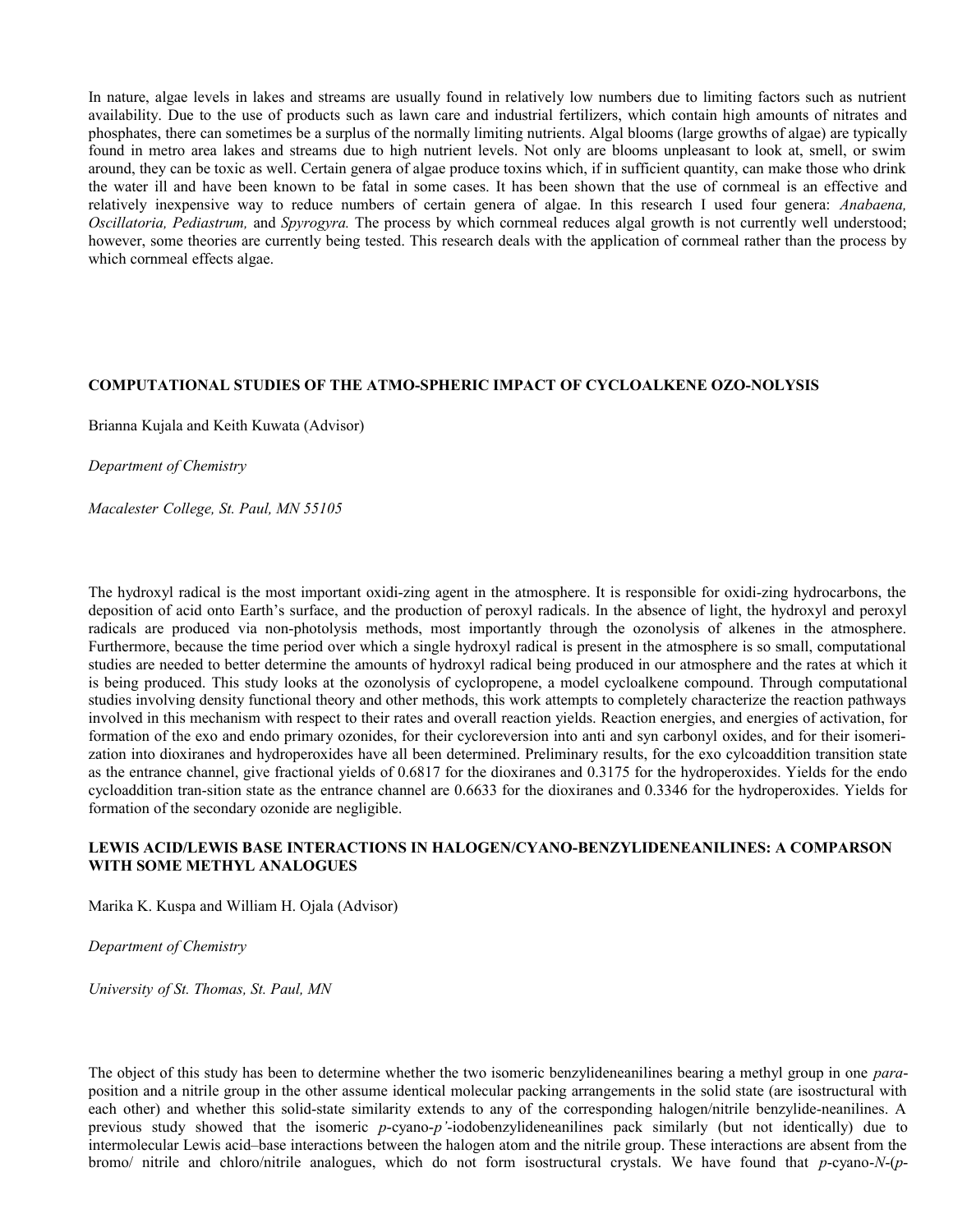methylbenzylidene)aniline and its "bridge-flipped" isomer *p*-methyl-*N*-(*p*-cyanobenzylidene)aniline do not pack similarly to the halogenated compounds, but they do pack rather similarly (but not identically) to each other. The two crystal structures have similar unit cell volumes and have similar cell axial lengths and interaxial angles, but as in the case of the iodo/nitrile benzylideneanilines, the packing arrangement differs at the three-dimensional level of molecular stacking. The presence of intermolecular Lewis acid–base interactions in the solid state does not guarantee isostructuralism for these isomers; at the same time, the similarity between the methyl/cyano benzylide-neaniline crystal structures at least suggests that the absence of these interactions does not preclude it.

#### **AQUATIC INVERTEBRATE BIOTIC INDEXING OF THE STRAIGHT RIVER**

Tyler Kutscheid and Jeff Port (Advisor)

*Department of Biology*

*Bethel University, St. Paul, MN*

Aquatic bio-monitoring is becoming an impor-tant tool for both citizens and conservationists alike due to its ability to detect longterm water conditions and its relative low cost. Most biotic indexes tend to make prefer-ential use of the orders Ephemeroptera, Plecoptera, and Trichoptera. However, most Midwestern biotic index values have been developed specifically for Wisconsin streams. In order to develop values specific for Minnesota coldwater streams, better understanding of the inverte-brate fauna native to this region is needed. Over the spring of 2004 a survey of Ephemeroptera, Plecoptera, and Trichoptera was conducted on the Straight River near Osage, Minnesota. Utilizing both qualitative and quantita-tive techniques, 39 genera from 23 families were identi-fied: 13 Ephemeroptera, 20 Trichoptera, and 6 Plecoptera. In addition, several genera rare to Minnesota streams were identified, including *Grammotaulius, Pteronarcys,* and *Ephemerella.* The Straight appears to support large numbers of intolerant taxa including 13 families with a tolerance value of 2 or less. Of particular concern within the Straight is the increase in water temperatures. Many of the thermally intolerant genera such as *Pteronarcys* and *Ephemerella* could and should be used to evaluate the effects of these changes.

#### **MICRODIALYSIS SAMPLING FOR THE ANAL-YSIS OF NITRIC OXIDE**

Christine C. L'Abbe and Anthony Borgerding (Advisor)

*Department of Chemistry*

*University of St. Thomas, St. Paul, MN*

The purpose of this research project is to design a noninvasive method of rapidly measuring nitric oxide in the brain. This method allows for the study of the nature of nitric oxide and its role in critical physiological func-tions and neurological diseases. Microdialysis probes are used in combination with a chemiluminescence detector to analyze nitric oxide samples at several dilute concen-trations in order to determine the limits and efficiency of the microdialysis measurement system.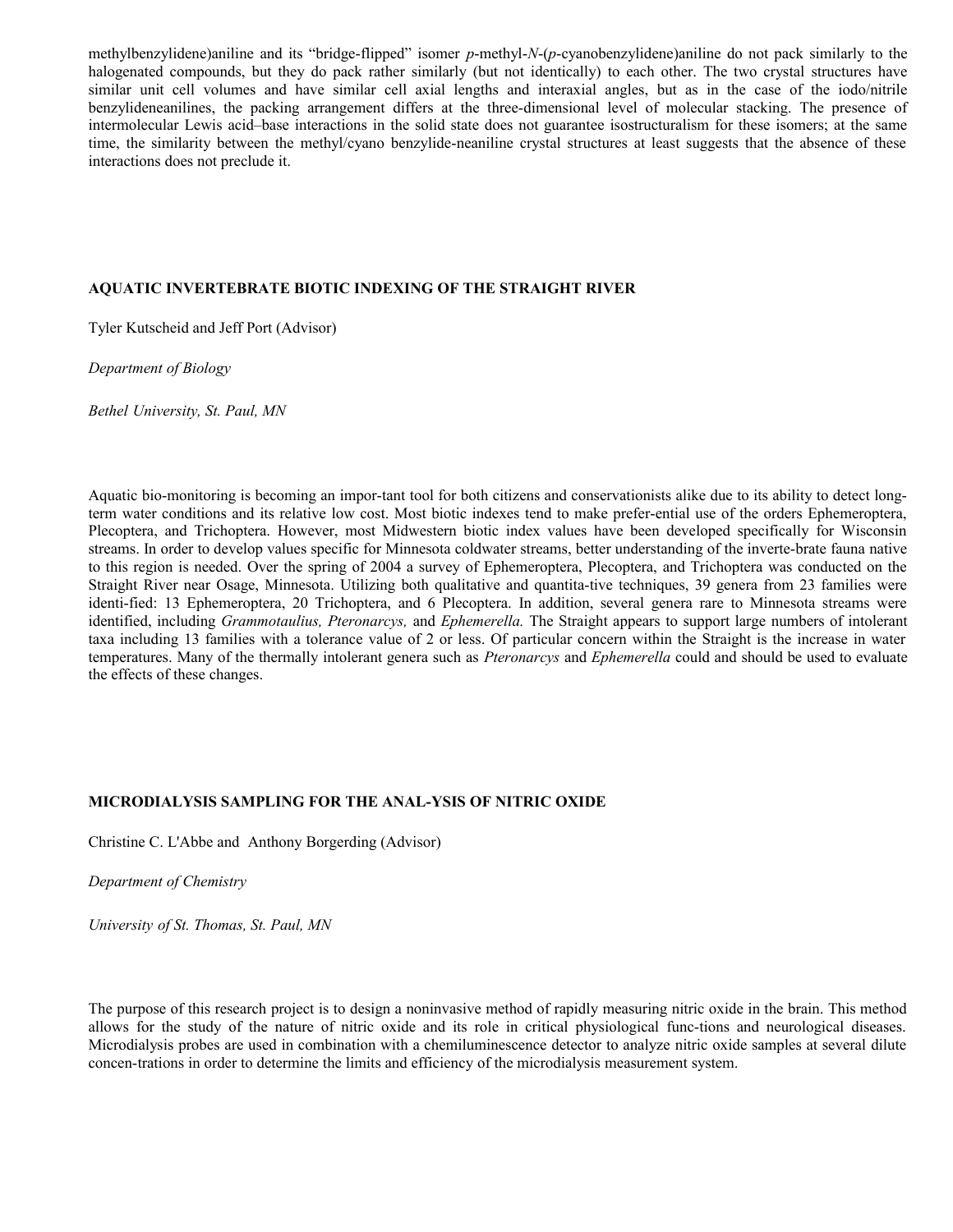#### **CHARACTERIZATION OF ANDROGEN REGULA-TION OF ZEB-1 AND PSA IN 22Rz1 IN PROSTATE CANCER CELLS**

Lisa LaGoo and Bynthia Anose (Advisor)

*Department of Chemistry*

*Bethel University, St. Paul, MN*

Human prostatic carcinoma accounts for 30% of cancer cases diagnosed in men. According to a February 2006 report of the American Cancer Society, the five-year survival rate for a patient with localized prostate cancer (PCa) was 100%, but once the cancer had metastasized, the survival rate dropped to 34%. This significant decline in prognosis with the onset of metastasis has highlighted the need for identifying metastatic biomarkers in addition to currently utilized cancer transformation biomarkers. The commonly assayed-for prostate specific antigen (PSA), while touted as a transformation biomarker, has recently proven to be problematic in the area of false positive diagnoses. It remains, however, a hallmark gene for studying androgen regulation, as its expression is reliably simulated by androgens such as dihydrotestoster-one (DHT).

The goal of this project is to investigate the effects of flutamide (an anti-androgen) and DHT on the expression of PSA and zinc finger E-box binding protein (ZEB-1). Previous research has identified ZEB-1 as a possible biomarker for the onset of metastasis in PCa. The gene has been shown to be androgen-regulated, and its expression decreases sharply at metastasis. This study will confirm the feasibility of using ZEB-1 as a PCa metastatic biomarker using the highly sensitive technique of real-time polymerase chain reaction. The effects of 1 and 10 nM flutamide, in combination with 1 and 10 nM DHT, on expression of ZEB-1 and PSA will be studied in 22Rv1, an androgen-responsive human prostate carcinoma cell line.

## **PREPARATION AND CHARACTERIZATION OF SYMMETRICALLY SUBSTITUTED TRIOLS AS NANOSCALE BUILDING BLOCKS IN INORGA-NIC–ORGANIC HYBRID MATERIALS**

Brian A. Loy and Wade A. Neiwert (Advisor)

*Department of Chemistry*

*Bethel University, St. Paul, MN*

This research project aimed at preparing and characterizing various triol-substituted organic com-pounds of the general form  $RC(CH_2OH)_3$  (where R can be various organic groups). These triols are able to covalent-ly bind to redox active vanadium-oxo clusters via self-assembly reactions. If "R" is able to support multiple triols (such as  $R =$  benzene), then multiple vanadium complexes can be bridged by these organic linkers, resulting in linear chains (with two triols) or two-dimen-sional arrays (with three triols). Recent efforts have fo-cused on the preparation of a tris-triol species with for-mula 1,3,5–  $C_6H_3(C\equiv CC_6H_4CONH(CH_2OH)_3)_3$ . FT-NMR and FT-IR spectroscopy have been used to characterize the compound and the isolated reaction intermediates, with hopes of preparing an X-ray quality crystal of the triol for diffraction studies.

## **IDENTIFICATION OF WOUND RESPONSIVE GENES IN** *Avena sativa* **SEEDLINGS USING AFLP FINGERPRINTING**

Kathleen Lynch and Debra Martin (Advisor)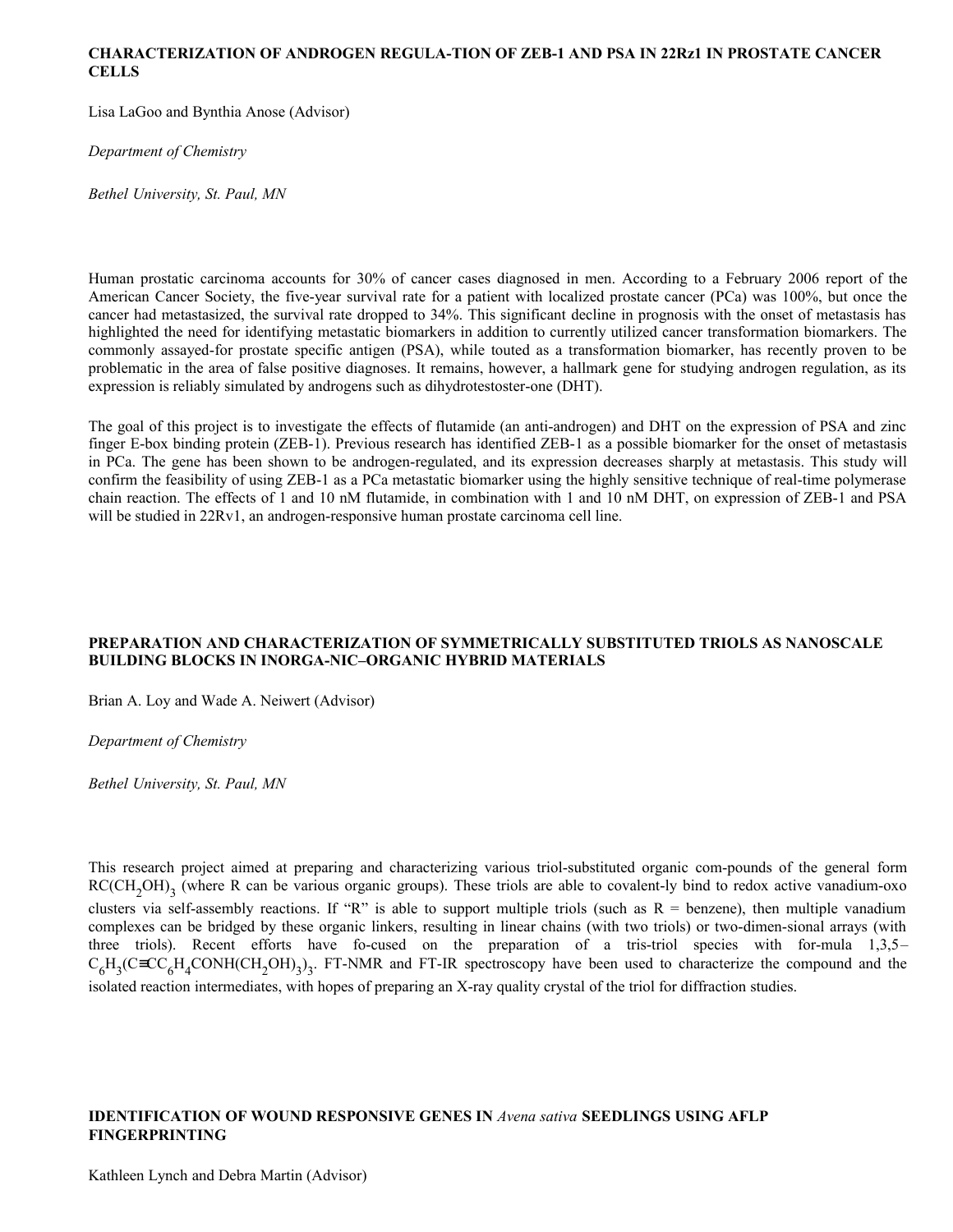*Department of Biology*

*Saint Mary's University of Minnesota, Winona, MN*

All plants are faced with the dilemma that they must compete to survive and propagate while being immobile. To protect themselves from competitors on the surface, plants have a coating of cutin and subrin. How-ever, if a wound occurs on the surface, the plant becomes susceptible to injurious invaders. When injured, plants produce special proteins that assist in repair and protecttion against disease. Wound-induced proteins are believed to be involved in such plant defense mechanisms. The objective of this research project was to identify potential wound responsive genes from oat (*Avena sativa*). To begin, mRNA was isolated from wounded oat leaves. The cDNA was amplified by PCR. Using fluorescently labeled primers, the cDNA was re-amplified to generate AFLP fragments to be analyzed on the LiCor Gene Analyzer.

## **THE ROLE OF UROKINASE PLASMINOGEN ACTIVATOR IN THE REGULATION OF ERK, STRESS FIBER FORMATION, AND NHE IN CCL39 FIBROBLASTS**

Lisa Magstadt, Joe Provost (Advisor), and Mark Wallert (Advisor)

#### *Department of Biosciences*

*Minnesota State University–Moorhead, Moorhead, MN*

Cell migration requires control of several signal-ing mechanisms including reorganization of the actin cytoskeleton and adhesion to the extracellular matrix. Urokinase plasminogen activator (uPA) is a thrombolytic agent that possesses a role both dependent and indepen-dent of binding to its receptor, uPAR. Receptor activation of uPAR localizes proteolytic activity to the leading edge of cellular migration and facilitates cellular penetration of tissue boundaries.

Expression of both uPA and uPAR correlates with invasive cancer cell phenotype; however, the mecha-nism by which uPAR transduces its signals to regulate cell migration remains largely uncharacterized. Our focus is to investigate the signaling of uPA in CCL39 fibro-blasts to determine a role for NHE in cytoskeletal remod-eling and cell migratory events. ERK activation by uPA stimulation has been shown in a few cell lines.

Smooth muscle cell inhibition of the sodium hydrogen exchanger (NHE) reduces cell proliferation and migration caused by uPA. Here we report that both the amino terminal fragment and recombinant uPA stimulate ERK phosphorylation in a bimodal fashion. The early peak of activity was observed within 5 minutes and a later chronic stimulation of ERK was seen after 190 minutes. Both forms of uPA induced the formation of stress fibers in CCL39 fibroblasts and the amino terminal fragment of uPA induced over a two-fold increase in NHE transport. These findings identify a potential new signaling role for uPA and suggest an important role for NHE in cell migra-tion and invasion. This work was supported by a grant from the NIH, Award number 1 R15 HL074924- 01A1.

## **DETERMINING THE ELECTRONIC STRUCTURE OF TaO USING LASER SPECTROSCOPY**

Kara Manke, Tyson Vervoort, and Thomas D. Varberg (Advisor)

*Department of Chemistry*

*Macalester College, St. Paul, MN*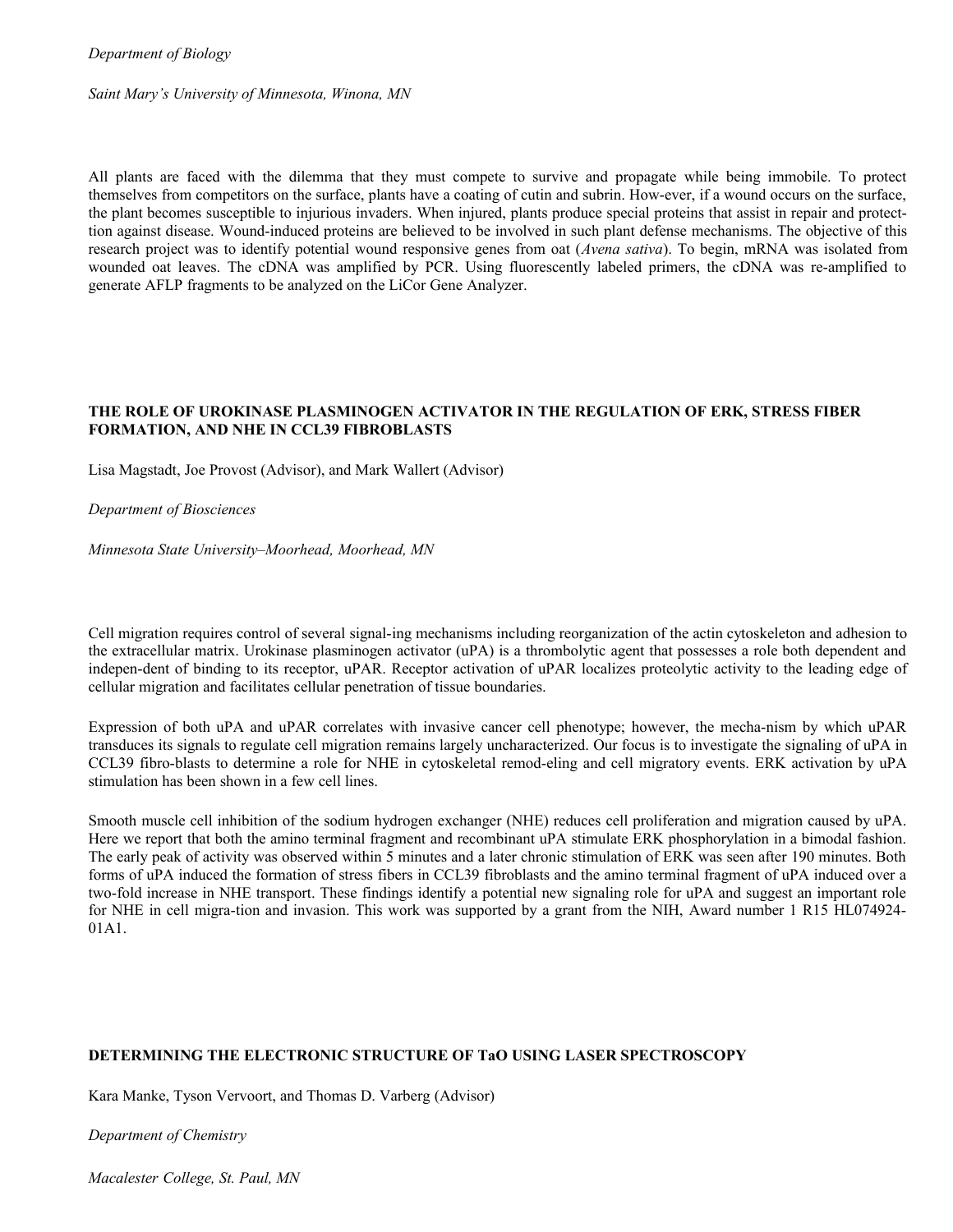We have recorded hyperfine resolved laser excitation spectra of the  $B^2\Phi_{5/2} - X_1^2\Delta_{3/2}$  and  $C^2\Delta_{3/2} - X_1^2\Delta_{3/2}$  electronic transitions of

TaO. The electronic spectrum of this molecule was first explored by Cheetam and Barrow using a grating spectrograph. A Ti:sapphire ring laser was used to analyze TaO molecules that were produced with a hollow cathode discharge. We achieved hyperfine resolution using the sub-Doppler technique of inter-modulated florescence spectroscopy. A least-squares fit of the transition frequencies was used to determine improved values for the rotational parameters and values for the magnetic dipole and electric quadrupole para-meters of these states.

#### **CREATION OF A CDC 28 "KNOCKOUT" (BY GENERATING A TEMPERATURE-SENSITIVE LOSS OF FUNCTION) MUTANT TO OBSERVE MITOCHONDRIAL INHERITANCE IN** *Saccharomyces cerevisae*

Kyle Marthaller and Ellen Brisch (Advisor)

*Department of Biosciences*

*Minnesota State University–Moorhead, Moorhead, MN*

In *Saccharomyces cerevisae,* the inheritance of mitochondria from mother cell to daughter bud during cell division is an essential feature of yeast growth. The anal-ysis of mutants defective in mitochondrial morphology and inheritance has led to the identification of a number of proteins that control mitochondrial inheritance. This experiment focuses on a certain gene, CDC 28, that en-codes a protein that drives the cell through mitosis. Using PCR, a knockout construct was generated. This construct was then isolated via gel electrophoresis and successfully purified. This construct will be transformed into yeast cells and through the use of a copper-induced promoter be selectively activated. Through mitochondrial staining, the role of CDC 28 in mitochondrial inheritance will be observed.

## **DAY IN THE LIFE OF** *Daphnia:* **AN INTENSIVE ACOUSTIC STUDY ASSESSING THE PATCHI-NESS OF ZOOPLANKTON**

Rachel J. McAlpine and Leif Hembre (Advisor)

*Department of Biology*

*Hamline University, St. Paul, MN*

Advances in technology using high frequency sonar have allowed researchers to visualize patches of zooplankton in large geographical areas. Sonar may be used to assess the relative importance of abiotic versus biotic factors that influence zooplankton patchiness. In this study sonar was used to determine the spatial distrib-ution of *Daphnia* in Square Lake (Washington Co. MN) over a 24-hr period. Net samples were used to calibrate sonar data and also were used to determine if any taxo-nomic or morphological trends were present in the Square Lake zooplankton community. A strong backscattering layer composed primarily of *Daphnia* existed between 10 and 12 m throughout the daytime sampling periods. Anal-ysis of the habitat requirements of *Daphnia's* two main predators in Square Lake, rainbow trout and *Chaoborus*, along with environmental data about the stratification of the lake, suggests that this thin layer between 10 and 12 m is a refuge for *Daphnia* against predation. However, dur-ing the night time there is strong evidence suggesting *Daphnia* adopt morphological strategies to avoid predation.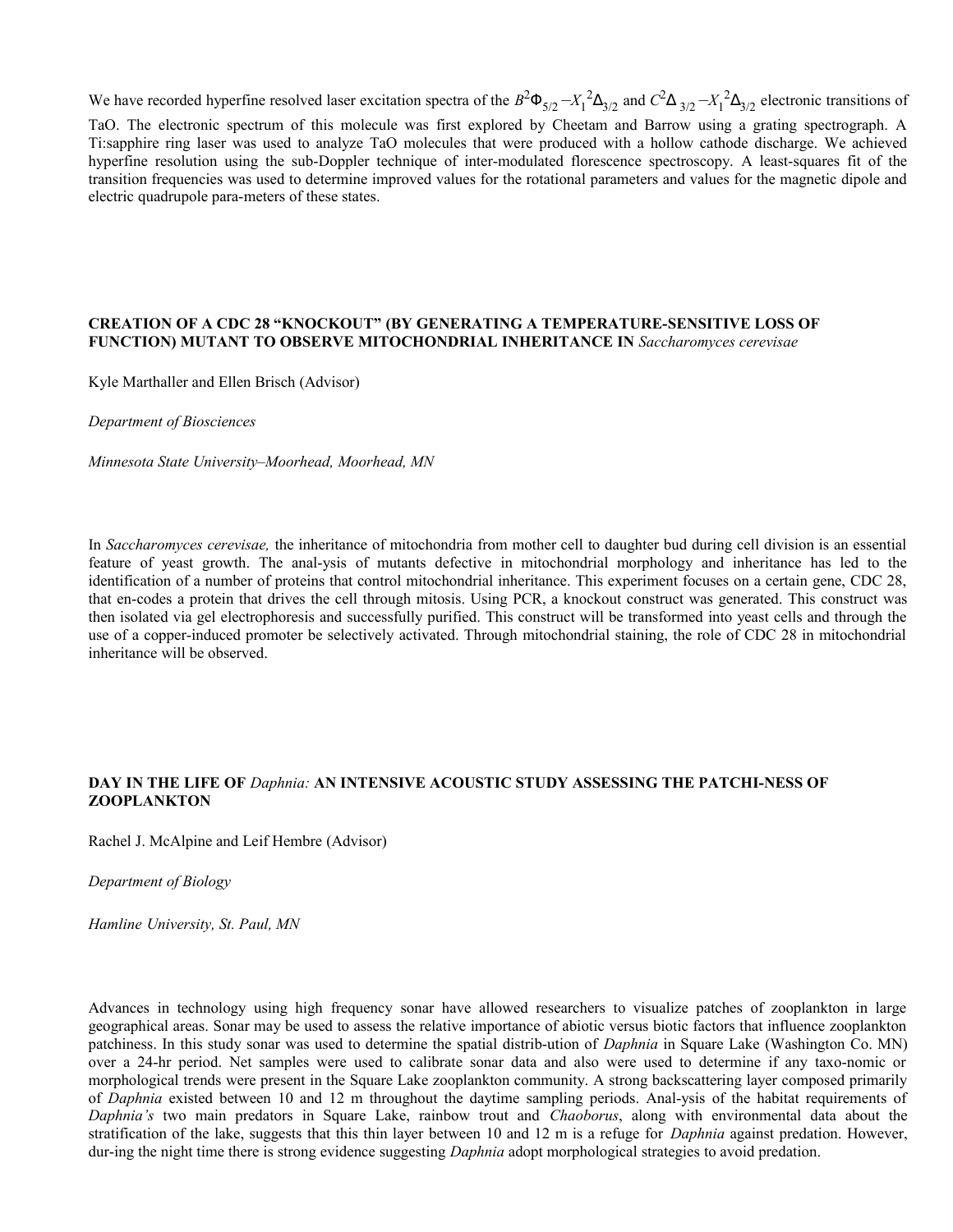#### **PREPARATION AND CHARACTERIZATION OF ZINC(II)-SUBSTITUTED POLYOXOMETALATES AS NANOSCALE BUILDING BLOCKS FOR INORGANIC–ORGANIC HYBIRD MATERIALS**

Elisabeth Melander and Wade A. Neiwert (Advisor)

*Department of Chemistry*

*Bethel University, St. Paul, MN*

The goal of this project is the synthesis and characterization of zinc(II)-substituted A-type Keggin sandwich polyoxometalate (POM) complexes of the general form  $[(\text{Zn}(H_2O)_2)_x(\text{WO})_{3-x}(\text{PW}_9O_{34})_2]^{-(6+2x)}$  (x = 1, 2, or 3). The trivacant  $[\text{PW}_9O_{34}]^{9-}$  anion was prepared and characterized according to literature methods. Treatment of an aqueous solution of the POM with  $Zn^{2+}$  affords the trisubstituted sandwich  $[(\text{Zn}(H_2O)_2)_3 \, (\text{PW}_9O_{34})_2]^{12}$ . Methods to substitute a W(VI) cation in place of the Zn(II) were investigated, and isolated products were characterized by FT-IR and NMR spectro-scopy. In addition to the interesting catalytic properties POMs possess, these sandwich-type complexes have the potential to serve as building blocks for inorganic–organic hybrid materials through coordination of ligands to the sandwiched metal cations. The mono- and di-substituted complexes will limit the polymerization and therefore serve as structural models.

## **SYNTHESIS AND GENETIC ANALYSIS: SMALL MOLECULE-INDUCED PERTURBATION OF AUXIN SIGNALING IN** *Arabidopsis thaliana*

Sarah B. Miller<sup>1</sup>, Johann S. Bergholz V.<sup>1, 2</sup>, Paul J. Overvoorde<sup>1</sup> (Advisor), and Ronald Brisbois<sup>2</sup> (Advisor)

<sup>1</sup>*Department of Biology*

<sup>2</sup>*Department of Chemistry*

*Macalester College, St. Paul, MN*

Auxin is a plant hormone that is essential for numerous processes in plant development. However, many of the mechanisms by which this hormone modu-lates such processes remain unclear. Chemical genetics provides a novel means by which to investigate the auxin response pathway in *Arabidopsis thaliana*. A previously conducted high-throughput screen of 10,000 small molecules yielded four compounds that strongly inhibited auxin signaling. Here, we have synthesized various analogs of one of these inhibitory molecules, Compound A. Through quantitative real-time PCR and GUS assays, we aim to assess the inhibitory capabilities of each Compound A analog. This information will provide insight as to the active core moiety of Compound A, which will ultimately aid us in devising a scheme for purification of the protein target of this inhibitor.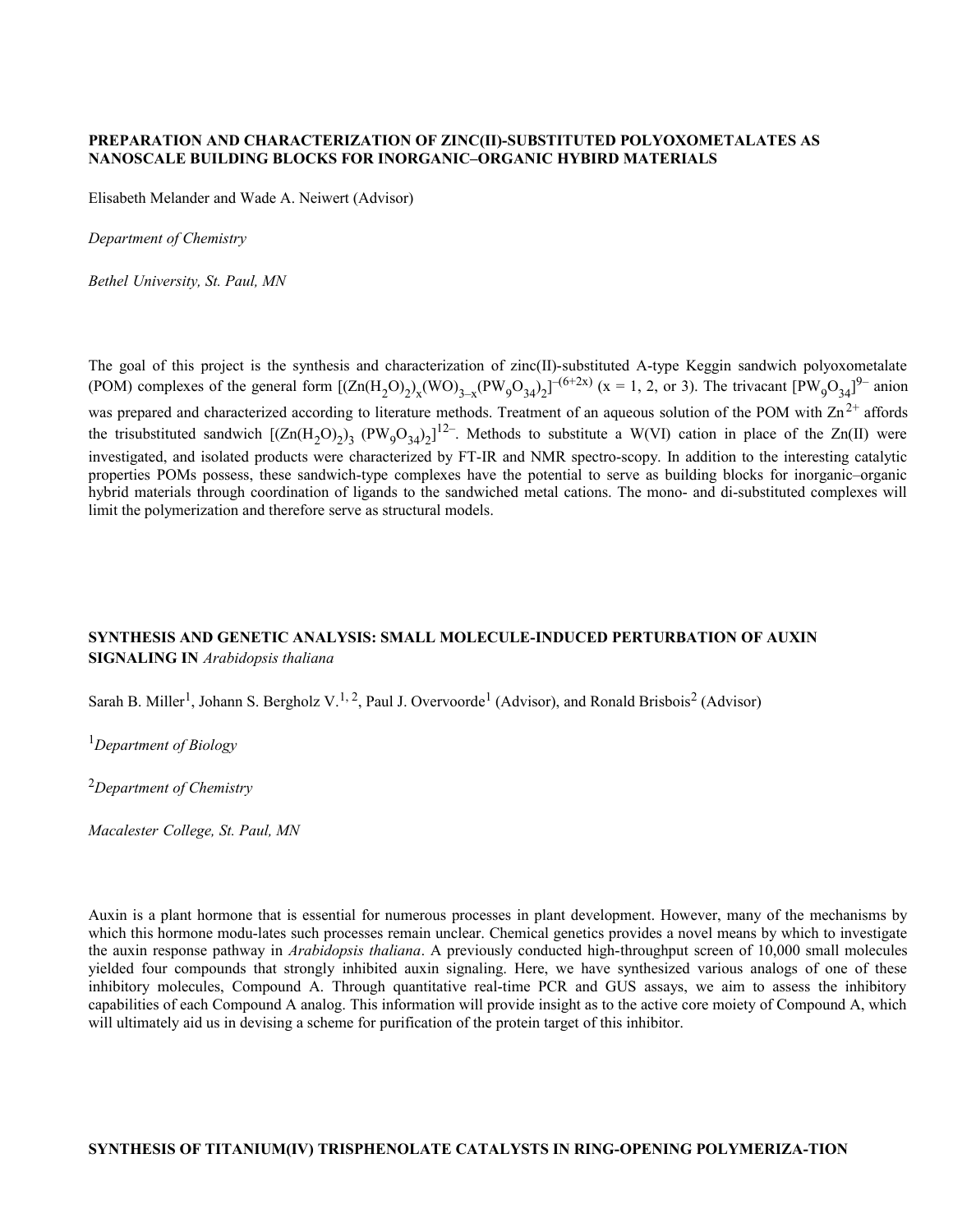William Mitchell, Sarah Russell, and Gretchen Hofmeister (Advisor)

*Department of Chemistry*

*Carleton College, Northfield, MN*

The ring-opening polymerization of lactide is of great interest because a variety of plastics can be made using an annually renewable feedstock. Catalysts with high stereoselectivity are desired to create polymers with commercial application. Although our titanium trisphen-olate catalyst has good stereoselectivity and excellent molecular weight control (PDI < 1.10), the mechanism leading to stereocontrol is unclear. To better understand this system and improve catalyst design, we have been investigating the kinetics of this reaction. Preliminary results are presented, including the dependence of this reaction on lactide. An induction period is observed be-fore polymerization begins, presumably due to the forma-tion of the active catalytic species. Further work will focus around investigating the induction period and determining the dependence of the reaction on titanium.

## **THE USE OF DNA MICROSATELLITES TO ASS-ESS REPRODUCTIVE BEHAVIOR IN FATHEAD MINNOWS** (*Pimephales promelas*)

Jill Moes, Laura Matzke, Rebecca Lande, and Michelle Malott (Advisor)

#### *Biosciences Department*

*Minnesota State University– Moorhead, Moorhead, MN* 

The fathead minnow (*Pimephales promelas*) is a freshwater fish with a wide geographic distribution. We are specifically interested in the fish population found in Budd Lake in Itasca State Park, Minnesota. By using a molecular approach to study genetic variation in the population, we are able to further investigate the reproductive behavior seen in fathead minnows. We are using Polymerase Chain Reaction (PCR) to examine specific regions of the DNA called microsatellites. This is allowing us to develop genetic "fingerprints" for these minnows. We are currently researching the levels of genetic diversity with various primers, attempting to further our knowledge of the levels of the genetic variation in this population of fathead minnows. We will also show a comparison of data from gel electrophoresis with the capillary electrophoresis analysis.

## **THE EFFECTS OF GNC MELATONIN ON THE HUMORAL IMMUNE RESPONSE IN FEMALE CD-1 MICE**

Ashley M. Munson and Jeanne Minnerath (Advisor)

*Department of Biology*

*Saint Mary's University of Minnesota, Winona, MN*

Melatonin, which is a natural neurotransmitter, is a derivative of serotonin and is released by the pineal gland. Recently, researchers have begun to discover that melatonin has many functions within the body. Among those functions, one is to enhance an immune response. Previous research completed at Saint Mary's University has shown that administration of pure, chemically defined melatonin elicits an increased humoral immune response in mice. However, it is unclear whether or not melatonin capsules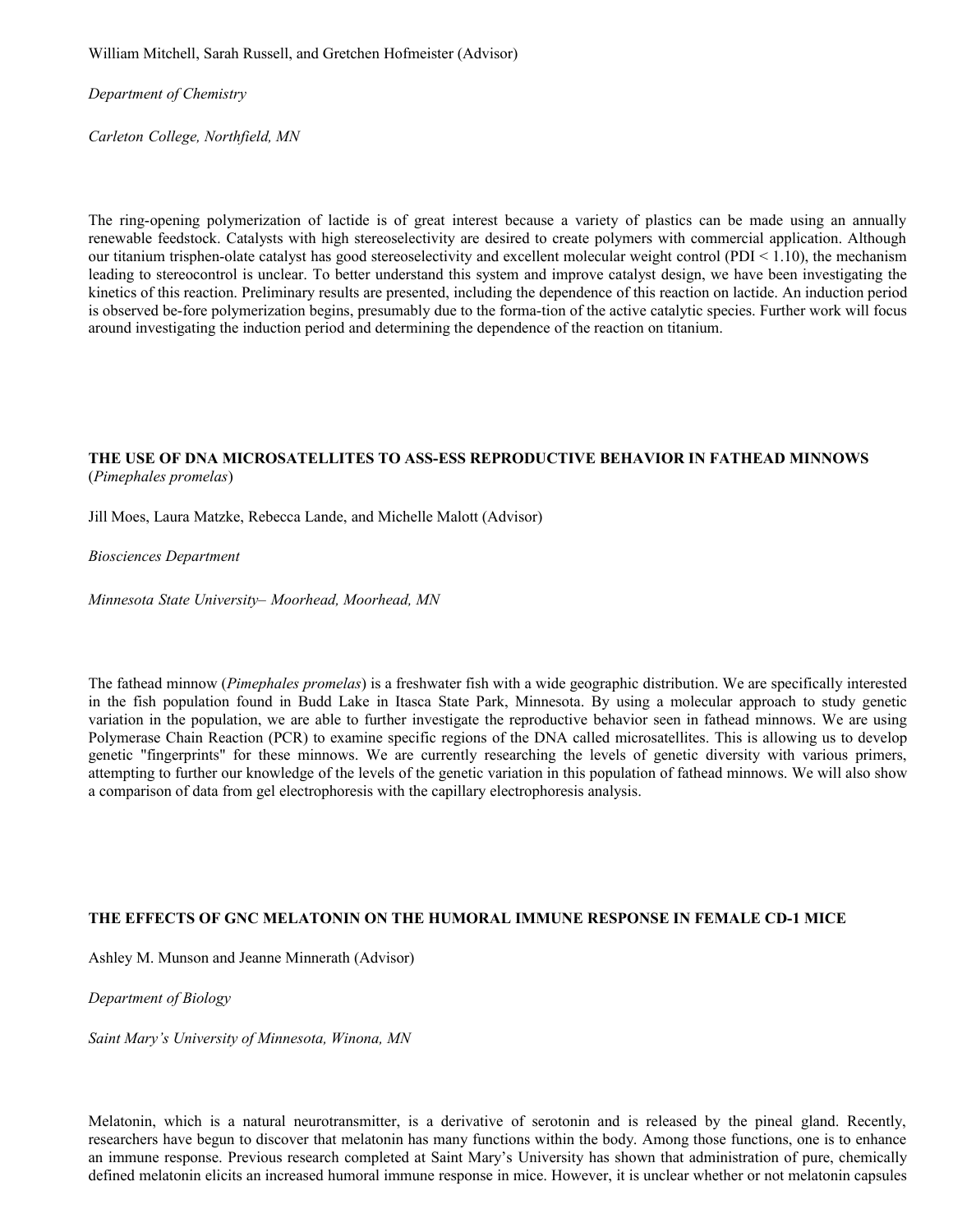that are commercially available to the consumer have the same effect. This research project examined the effects of General Nutrition Center (GNC) melatonin on antibody production in female CD-1 mice. To complete the study, 30 mice were split into three groups and fed peanut butter with or without melatonin (GNC melatonin or chemically defined melatonin) for nine weeks. Three weeks into the project, the mice were immunized with the foreign proteins, cow cytochrome *c* and ovalbumin, to elicit an immune response. At three different times during the experiment, blood samples were collected and ELISAs were completed to determine whether or not melatonin caused an increase in antibody titers. Results indicate that mice treated with either GNC melatonin or chemically defined melatonin did exhibit an increased antibody titer in comparison with control mice. However, this increase was not statistically significant. These results suggest that commercially available as well as chemically defined melatonin may help enhance the humoral immune response in mice.

#### **NEST PREDATION AND HUMAN INFLUENCE ON THE OLIVE RIDLEY SEA TURTLE** (*Lepidochelys olivacea*) **POPULATIONS AT OSTIONAL NATION-AL WILDLIFE REFUGE, GUANACASTE, COSTA RICA** Marla Nelson and Kathleen L. Shea (Advisor)

*Department of Biology*

*Saint Olaf College, Northfield, MN*

Nest predation on the olive ridley sea turtle (*Lepidochelys olivacea*) was investigated at Ostional and Nosara beaches of Ostional National Wildlife Refuge in Costa Rica during January 2006. Predation rates and species composition were compared among 4 regions of beach with different degrees of human disturbance, as well as prior to and following the massive nesting phenomenon ("*arribada*") by female turtles. Dogs, black vultures, and human poachers were the chief predators of nests at Ostional. Nest predation by dogs was significantly higher ( $P = .0397$ ) prior to the *arribada*, while human poaching was significantly higher ( $P = .$ 0036) during the *arribada* of mature female turtles. Mean nest predation by vultures varied significantly between the 4 regions of beach (*P* = .0002) but not in relation to the *arribada* activity. Interviews with various human interest groups invested in the refuge revealed tension and power struggles among the people. In order to ensure the welfare of olive ridley populations at Ostional National Wildlife Refuge, future conservation initiatives must include improved communication and inclusion of community members surrounding Ostional Refuge.

#### **MAP kinase phosphatase-3 Regulation in Colorectal Carcinoma**

Ngozika Okoye, Marion Zillhardt, Nicholette Zeliadt, Dr. Elizabeth Wattenberg, and Dr. Laura Mauro (Advisor)

*Departments of Animal Science and Environmental Health Sciences*

*University of Minnesota, Twin Cities, MN*

Colon cancer is the third most common type of cancer affecting both men and women in the United States and has claimed the lives of an estimated 56,000 people in 2005 alone. The progression of colorectal cancer is due to accumulation of epigenetic and genetic alterations that often include the mutagenesis of the K-ras oncogene. This mutation causes constitutive activation of K-ras and downstream Ras/Raf/MAPK pathway leading to abnormal cell growth. We are interested in how these cells control this pathway to prevent cancer progression. The goals of out studies are: (1) to determine if a negative regulator of the MAPK pathway known as MAP kinase phosphatase-3 (MKP-3) is expressed in colon adenocarcinoma cells; and (2) if expressed, to determine if the expression of MKP-3 is modulated to control the constitutive activation of this pathway. Colon adenocarcinoma cells were treated with mitogens and analyzed to determine MKP-3 mRNA and protein expression and the phosphorylation (pERK) and activation of ERK kinase. High MKP-3 expression is observed in these cells and is uniquely regulated in relation to activated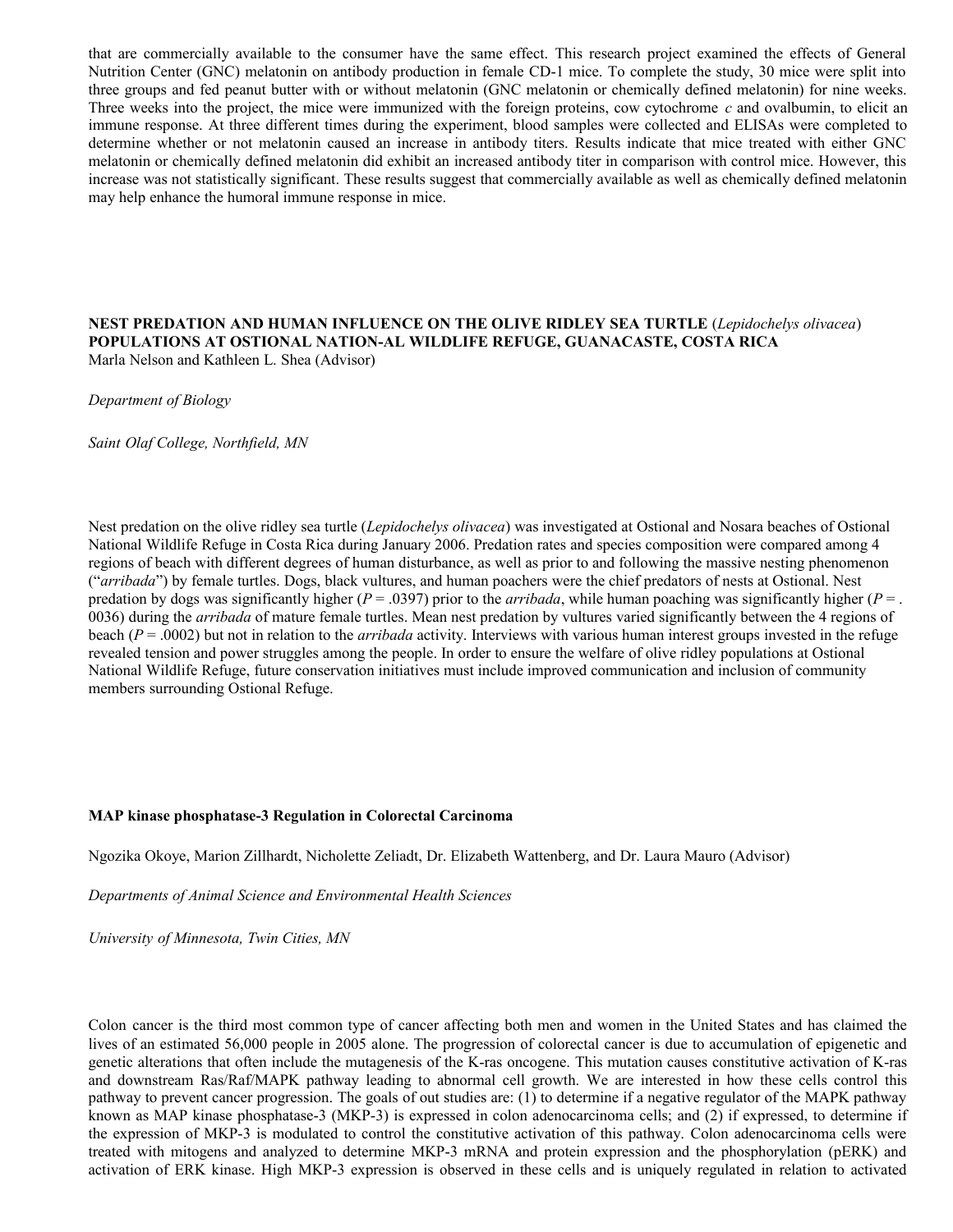pERK levels following mitogenic stimulation of the pathway. To verify whether MKP3 is modulating ERK activation, future studies will be conducted to "silence" MKP3 expression and observe how knocking this gene out will affect regulation of the MAPK pathway.

## **LONG-TERM OUTCOMES OF PATIENTS WITH MITRAL REGURGITATION UNDERGOING PER-CUTANEOUS CORONARY INTERVENTION**

Catherine Pastorius<sup>1</sup>, (Advisor Lin Aanonsen<sup>1</sup>), Paul Sanders<sup>2</sup>, Timothy Henry<sup>2</sup>, Denise Windenberg<sup>2</sup>, Jessica Wilson<sup>2</sup>, Howard Liang<sup>2</sup>, Tom Knickelbine<sup>2</sup>, and Kevin M. Harris<sup>2</sup>

*<sup>1</sup>Department of Biology*

*Macalester College, St. Paul, MN* 

*<sup>2</sup>Minneapolis Heart Institute, Minneapolis, MN*

Mitral regurgitation (MR) is abnormal leaking of blood from the left ventricle to the left atrium of the heart through the mitral valve. The most appropriate treatment for patients with MR is often debated. Evidence suggests that MR has prognostic importance in patients undergoing coronary artery bypass surgery. Long-term outcome of those undergoing percutaneous coronary intervention (PCI) is less well defined. We evaluated 711 patients who underwent PCI at our institution in the year 2000 and had qualitative assessment of MR by left ventriculography and/or echocardiography. Perioperative death was recorded and mortality was determined by social security death index. MR severity was divided into three strata: none (n=420, 59%), mild (n=209, 29%), and moderate to severe (n=82, 12%).

Patients with progressively more severe MR were older, more frequently female, with lower left ven-tricular ejection fraction (EF) of 45±14.2, higher inci-dence of previous myocardial infarctions, and higher creatinine (all p<0.003). Patients with ischemic MR undergoing PCI have significantly decreased survival rates over 30 days, 1 year, and 5 years, and MR is an important predictor of survival. Given a 5-year survival of only 58%, further study will need to evaluate whether concomitant percutaneous valve repair or coronary artery bypass with repair would improve outcome in patients with moderate to severe MR requiring revascularization.

## **MEASURING ADVENTITIOUS ROOTING: AN ASSAY TO DETERMINE INDIVIDUAL FUNCTION AMONG THE Aux/TAA GENES**

Ben Pederson, Can Sungur, Amelia Mueller, Sam Nalle, and Paul Overvoorde

*Department of Biology* 

*Macalester College, St. Paul, MN*

The current picture of the spatial and functional relationships between each of the 29 Aux/IAA genes in *Arabidopsis* is incomplete. Together with the ARF gene family, they are involved in auxin-mediated changes in gene expression. Since the Aux/IAA proteins are able to homo- and heterodimerize, the number of combinatorial interactions is large, and offers a possible molecular mechanism to explain developmental events mediated by auxin. One such event is the formation of adventitious roots, which can originate in a variety of tissue locations from clusters of mature cells that renew their cell division activity and develop into a root apical meristem in a sim-ilar fashion as lateral roots. The ability of *Arabidopsis* to form adventitious roots provides it a flexible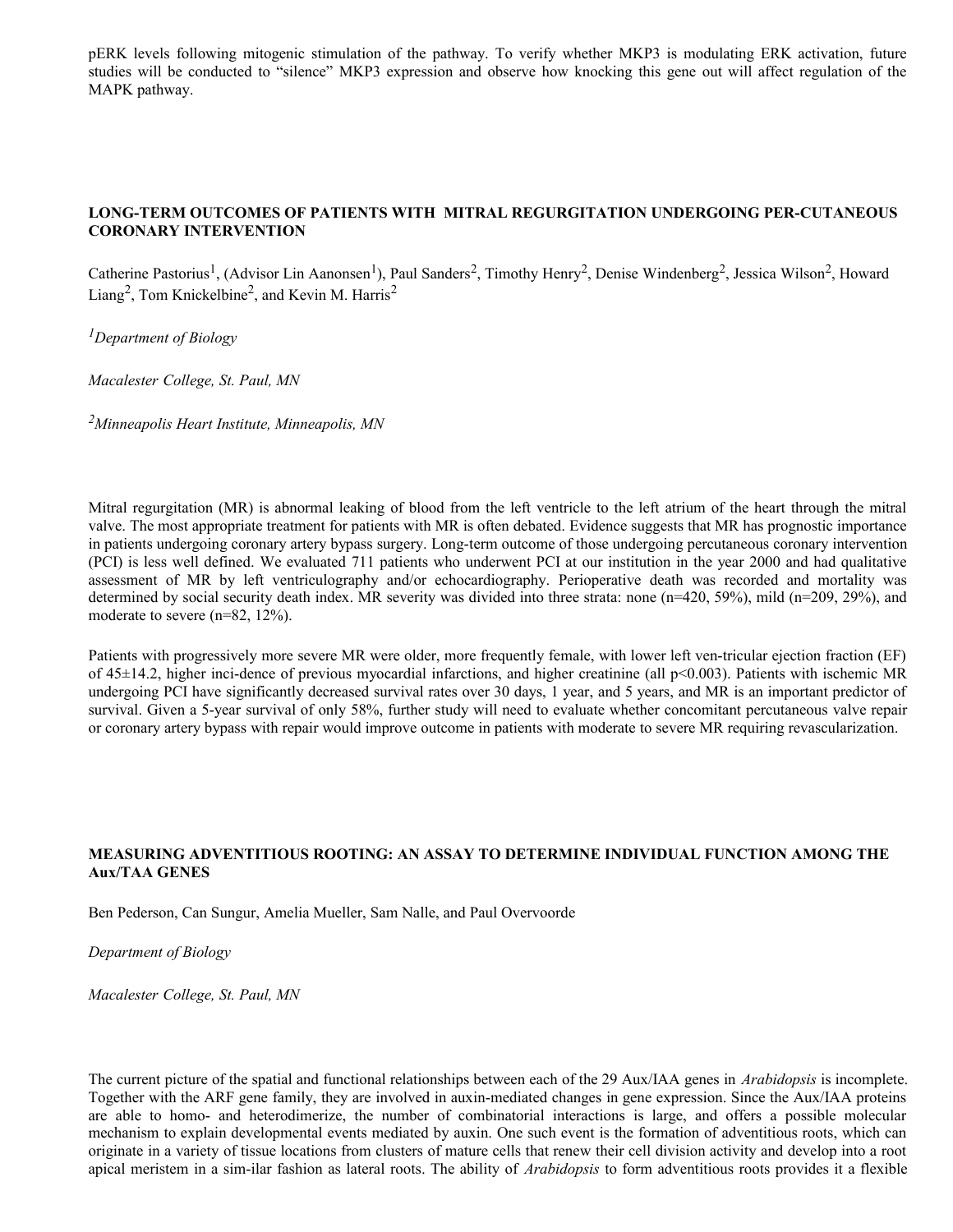way to re-spond to environmental changes or injury and is a quant-ifiable trait that reflects auxin metabolism.

In order to piece together the relationship between the Aux/IAA genes in this auxin-mediated event, and to investigate the potential role of ethylene in the gene-expression pathways governed by auxin, we deve-loped an assay to assess differential capacities of single, double, and triple knockout mutants of the Aux/IAA gene family to form adventitious roots. Furthermore, the application of exogenous auxins allowed us to amplify the formation of adventitious rooting, allowing us to better quantifiably analyze the extent to which each of the Aux/ IAA genes tested was responsible for the formation of adventitious roots. We determined that the triple knockout Aux/IAA (i5i6i19) mutant had an increase in adventitious root formation when compared with single knockout mutants of the same genes. This demonstrates that the IAA proteins translated by i5, i6, and i19 overlap in function, working together to dampen the influence of both endo- and exogenous auxins in adventitious rooting. Moreover, the application of ethylene appears to increase the number of adventitious rooting in most genotypes. These data were further supported by the lack of adven-titious rooting within the ethylene-insensitive mutants etr, ctr and ein.

#### **EXPLORING DINOSAUR PALEOECOLOGY OF A VERTEBRATE MICROFOSSIL ASSEMBLAGE IN THE LATE CRETACEOUS LANCE FORMATION, WYOMING**

Walter S. Persons and Raymond R. Rogers (Advisor)

*Geology Department*

*Macalester College, St. Paul, MN*

Here I attempted a paleoecological reconstruct-tion using data collected from a vertebrate microfossil assemblage found in the Lance Formation near Glen Rock, Wyoming. Data obtained by counting and meas-uring a large collection  $(n = 750)$  of garfish scales from the site suggest that fossils were largely unsorted by hydraulics, which makes it reasonable to assume that paleoecology inferences can be drawn. While hadrosaurs are generally viewed as the most common herbivores of the Late Cretaceous, the herbivorous fauna of the exam-ined site was instead dominated by ceratopsians. This study also yielded teeth from small ceratopsians presumed to be near the age of hatchlings.

#### **THE SYNTHESIS OF META-CHLORO- AND META-BROMO- ANALOGS OF CAPSAICIN: POTENTIAL NEW ANALGESIC AGENTS**

Katherine M. Phalen and David B. Rusterholz (Advisor)

*Department of Chemistry* 

*University of Wisconsin*–*River Falls, River Falls, WI* 

Capsaicin is the substance in hot chili peppers that is responsible for causing the burning pain sensation for which these peppers are so well known. When a capsaicin molecule comes in contact with one of these sensory nerves, it first attaches to a receptor molecule called TRPV1. The goal of this research project was to create several new substances that have affinity for the TRPV1 receptor, but do not activate it. It is hoped that biological testing will reveal that these compounds have the qualities needed in a useful pain-relieving drug. The target structures were based on the capsaicin structure with several modifications. Most important, the target structures contained atoms of bromine or chlorine in the position where capsaicin has a methoxy group. This change was expected to enhance the pain-relieving qualities of the resulting compounds. The synthesis of the target compounds was accomplished by a convergent synthetic strategy. The final step involved the formation of a thiourea linkage between an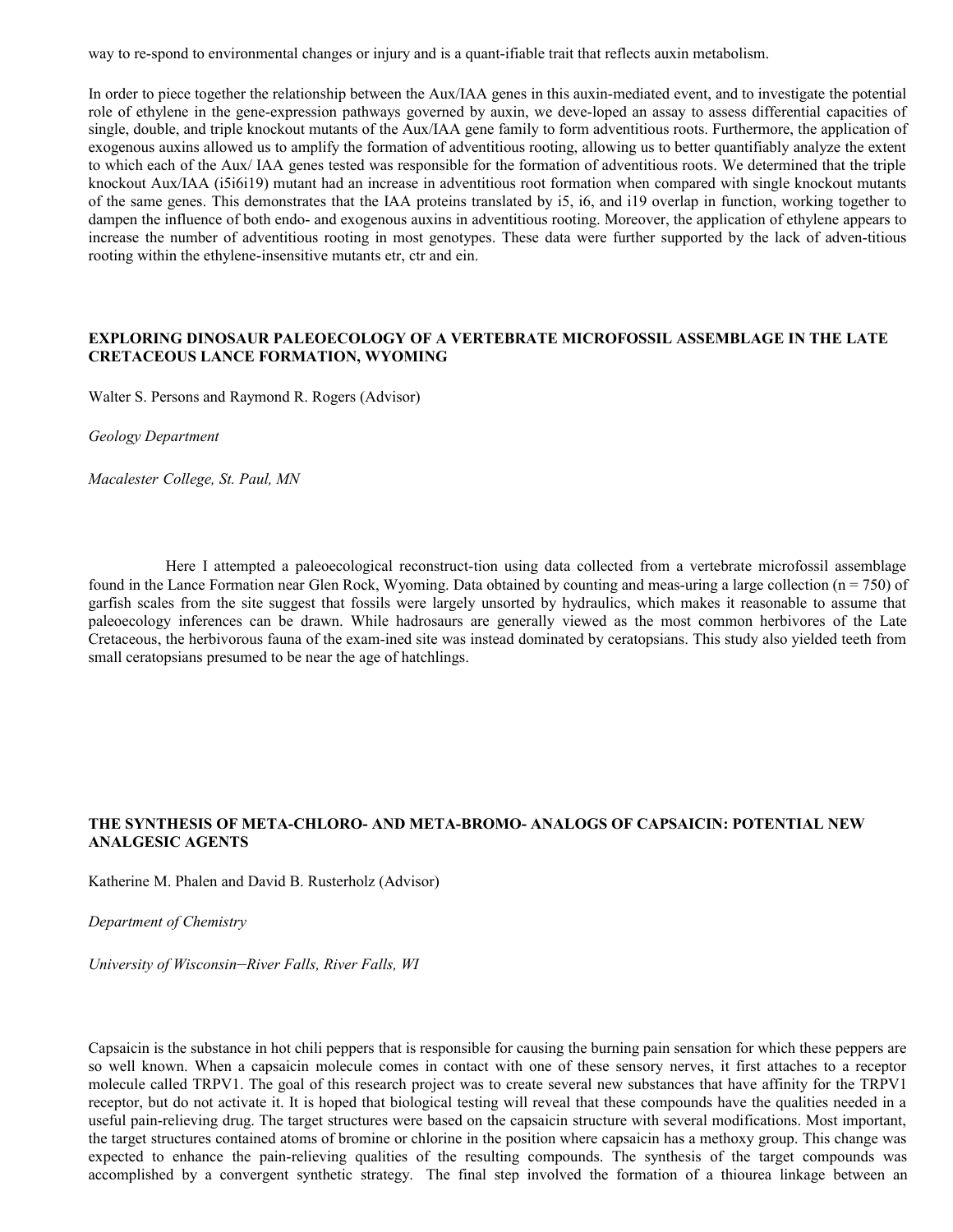isothiocyanate precursor bearing the hydrophobic C region and a benzylamine bearing the halogen-modified A region. Details of the synthesis will be presented and discussed.

## **A NON-RADIOACTIVE ASSAY TO DETERMINE ISOFORM ACTIVATION OF PLD BY PHENYL-EPHRINE IN CCL39 CELLS**

Danielle E. Rastedt, Mark A. Wallert (Advisor), and Joseph J. Provost (Advisor)

*Minnesota State University, Moorhead, MN*

Phospholipase D (PLD) is an enzyme found in the cells of higher mammals and plants. The process of PLD acting on phosphatidylcholine (PC) to produce phospatidic acid (PA) and choline is important in cell signaling. PA acts as a bioactive lipid activating a number of protein kinases and other effectors and can be further metabolized to diacylglycerol, an activator of protein kinase C (PKC). There are two isoforms of PLD, PLD1 and PLD2. PLD1 activity is activated by the small G proteins RhoA and ARF as well as PKC, while PLD2 is constitutively active and can be stimulated by ARF. There is great interest in understanding which isoform is activated by various hormones. Therefore, several methods have been developed to determine its enzymatic activity. The current method used to determine enzymatic activity is an *in vivo* PLD assay using radioactive lipids. Our plan is to use fluorescent labels to measure PLD activity in a non-radioactive assay. Three types of fluorescent lipids were used in these experiments. Two free fatty acids 4,4-difluoro-5-octyl-4-bora-3a,4a-diaza-s-indacene-3-pentanoic acid (BODIPY  $C_8$ ,  $C_5$ ); 4,4difluoro-5-methyl-4-bora-3a,4a-diaza-s-inda-cene-3-do-decanoic acid (BODIPY  $C_1$ ,  $C_1$ <sub>2</sub>); and 1-myristoyl-2-[, 12-[(7-nitro-2-1, 3benzoxadiazol-4-yl)amino] dodecan-oyl]-sn-glycero-3-phosphocholine (NBD-PC). We found that both NBD-PC and BODIPY  $C_1$ ,  $C1<sub>2</sub>$  but not BODIPY  $C<sub>8</sub>$ ,  $C<sub>5</sub>$  were incorporated into the membrane as PC. Furthermore, there is a dose- and time-dependent manner in the labeling of starved CCL39 fibroblasts. We plan to show which PLD isoform(s) is activated by stress hormones in CCL39 cells using this technique.

#### **THE EFFECTS OF EXPOSURE TO DIMETHYL-SULFOXIDE ON MALE FERTILITY IN** *Mus musculus*

Jennifer Reiman and Randy Krainock (Advisor)

*Department of Biology*

*Saint Mary's University of Minnesota, Winona MN.* 

Interruptions in the process of spermatogenesis can affect the fertility of the male. Dimethylsulfoxide (DMSO), a common chemical solvent, was previously found to have a negative affect on the male fertility of *Mus musculus:* the data, however, were ambiguous. The objective of this experiment was to test if there was a negative affect on male fertility when DMSO was administered topically or orally. Mice were sorted into three groups: a control group, a topically treated group, and an orally treated group. The topical and oral group mice all received 0.61 μl DMSO/day. After 36 days, the control and treated males were mated with untreated females. No significant differences were found between the groups' offspring litter quantities. Testes were collected and the measured mass and length demonstrated no significant differences among the groups. Sperm was extracted from the epididymis and vas deferens: the total sperm counts and motility were not significantly different. There was a significantly greater number of abnormal sperm morpho-logies with DMSO exposure. Gas chromatography mass spectrometer analysis was conducted on the blood serum of the male mice. There was no detectable DMSO within the serum samples from the mice.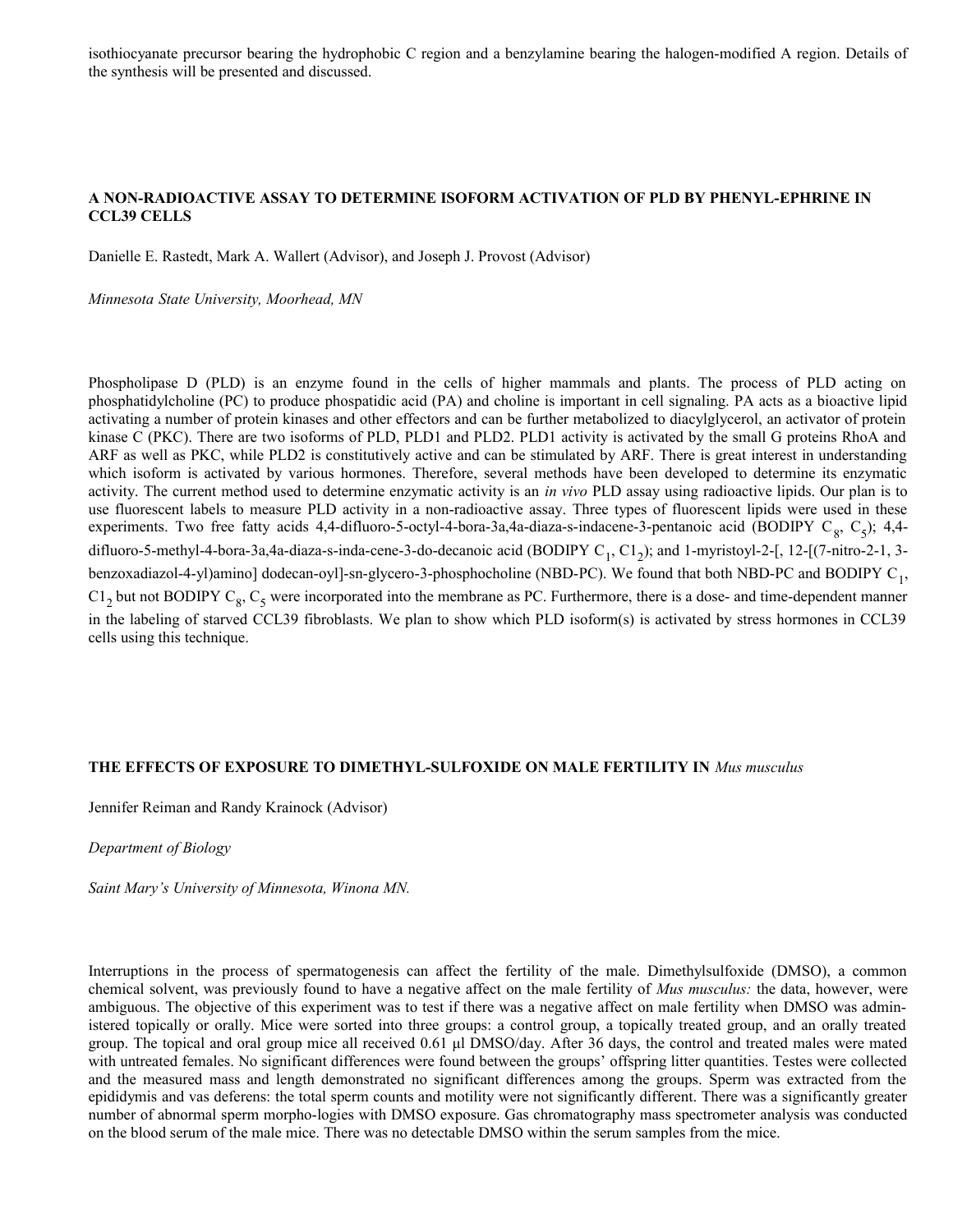### **INTERPRETING GENETIC VARIATION IN LO-LLYPOP DARTERS** (*Etheostoma neopterum*) **AND BLACKFIN DARTERS** (*Etheostoma nigripinne*) **FROM TENNESSEE**

Elizabeth Rivers and Jean Porterfield (Advisor)

*Department of Biology*

*St. Olaf College, Northfield, MN*

The lollypop darter (*Etheostoma neopterum*) and blackfin darter (*Etheostoma nigripinne*) are members of a group of freshwater fishes called fantail darters (subgenus *Catonotus).* Recent phylogenetic analysis of cytochrome *b* DNA sequences of the 20 species of *Catonotus* suggested introgression of *E. nigripinne* mitochondrial DNA (mtDNA) into *E. neopterum* populations via hybridization. In order to test the hypothesis that hybridization has occurred between these two species, additional *E. nigripinne* and *E. neopterum* were sampled from populations from 11 sites in and around the Shoal Creek system in Tennessee. Cytochrome *b* sequence data were obtained for 26 fish from these sites and analyzed with a larger *Catonotus* data set. The resulting trees characterize *E. neopterum* as a monophyletic group within paraphyletic *E. nigripinne*. This is consistent with a hypothesis of introgression, although alternate hypotheses must still be considered. These data also suggest that if introgressive hybridization occurred, it was not a recent event.

## **THE EFFECTS OF ESTROGEN-TREATED** *Bonasa umbellus* **EGGS IN REGARD TO FERAL PREDA-TION**

Anna Robertson and Ray Faber (Advisor)

*Department of Biology*

*Saint Mary's University of Minnesota, Winona, MN*

In southeastern Minnesota, the population of the ruffed grouse, *Bonasa umbellus,* has declined, possibly due to egg predation by raccoons or other predators. In order for *B. umbellus* populations to recover, a greater success in the number of eggs hatched is necessary. The purpose of this experiment was to determine whether 17α-ethinyl estradiol could be used to create conditioned taste aversions in egg predators.

Chicken eggs were injected with 10 mg of 17α-ethinyl estradiol mixed in 1 ml of canola oil. The eggs were then rinsed in a weak solution of grouse scent to simulate natural grouse eggs.

Beginning on March  $1<sup>st</sup>$ , three separate sites, each with 90 eggs, were established and monitored frequently for egg consumption for a period of two weeks. Two sites had treated eggs, the third served as a control. On March  $31<sup>st</sup>$ , a second two-week period of monitoring egg consumption of untreated eggs began in the same locations. Ultimately, if a correlation can be shown between estrogen-treated eggs and decreased predation rates, the placement of estrogen-treated eggs before the season of *B. umbellus* begins may become an accepted management practice.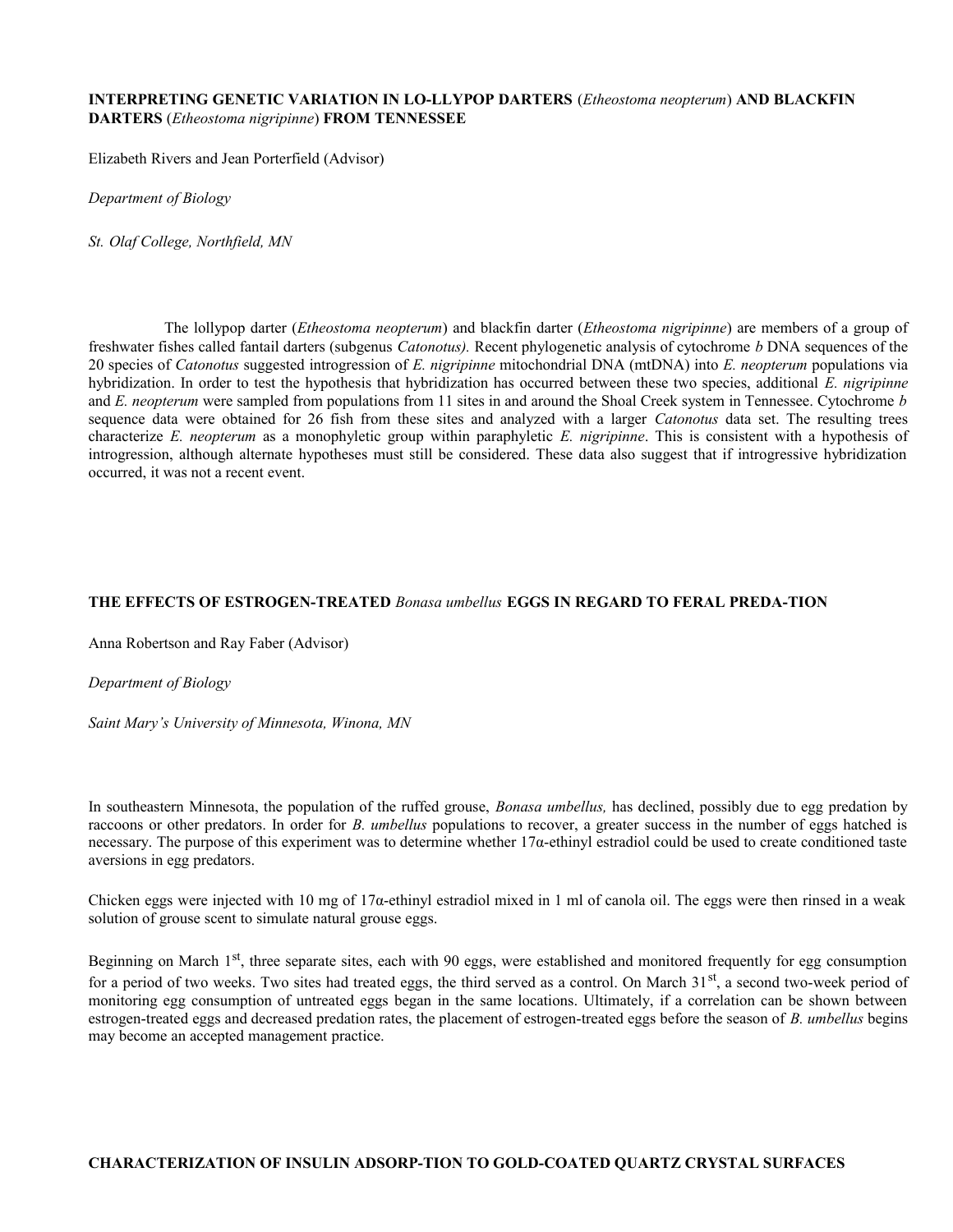Amy Rohly, Megan Schwartzbauer, and Ken Rohly (Advisor)

*Department of Chemistry*

*Bethel University, St. Paul, MN*

The purpose of this study is to evaluate the adsorption profile of human recombinant insulin on gold surfaces. Gold-coated quartz crystals were initially sub-jected to a cleaning procedure in order to remove contam-inants from the surface. They were then loaded onto a quartz crystal microbalance (QCM; Q-sense E4), which was the primary method of measuring the adsorption profile. The gold crystals vibrate at approximately 4.95 MHz and adsorbed insulin changes the vibrational fre-quency, which can be converted to mass. The dissipation pattern yields information about the orientation of the insulin on the surface. The gold crystals were also char-acterized by atomic force microscopy (AFM) after the cleaning procedure and after protein adsorption to image the change in surface topography. Since gold has a high affinity for adsorbing impurities, the goal is to obtain cleaning and adsorption procedures that yield repro-ducible data.

## **1,10-DIOXA-4,7,13,16-TETRAAZACYCLOOCT-ADECANE CAUSES LEAD (II) TO SELF-LUMIN-ESCE WHEN EXCITED BY A LASER**

Robert Rounds<sup>†</sup> and Marc Percovik<sup>\*</sup> (Advisor)

*Departments of Chemistry*

† *Bethel University, St. Paul, MN*

*\*Western Michigan University, Kalamazoo, MI*

The 18-crown-6 derivative 1,10-dioxa-4,7,13,16-tetraazacyclooctadecane was synthesized. The compound was mixed with lead(II) nitrate in water, yielding a com-plex. This complex was then characterized using NMR and UV-VIS spectroscopy. Emission of the complex at low temperature was examined with a Nd:YAG laser. It was demonstrated that the binding of the macrocycle lig-and enables the lead(II) ion to emit in the 500-nm range when excited by the laser, and that the empty ligand is incapable of emission in the observed region without the lead(II) ion.

## **SOLID-STATE STRUCTURES OF SOME** *ortho*-**SUBSTITUTED BENZYLIDENEANILINES**

Benjamin L. Sanders and William H. Ojala (Advisor)

*Department of Chemistry*

*University of St. Thomas, St. Paul, MN*

We describe isomeric benzylideneanilines as "bridge-flipped" isomers if they differ only in the orientation of the linkage connecting the two aryl groups (Ar–CH=N–Ar' vs. Ar–N=CH–Ar'). The existence of crystalline benzylideneanilines in which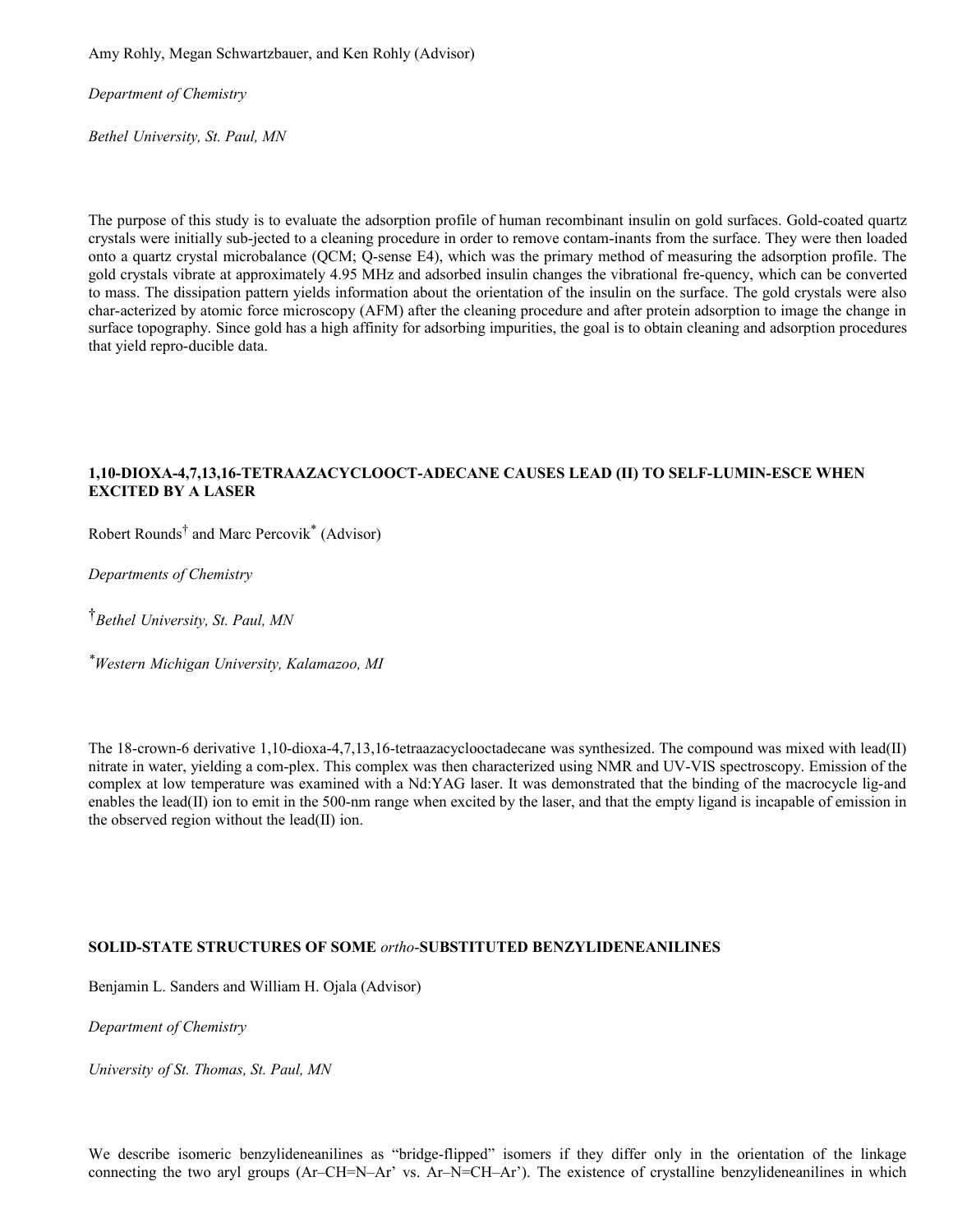disorder exchanges the –CH= and =N– moieties has led us to consider whether bridge-flipped benzylideneanilines could be cocrystallized to produce new solid-state materials. Because co-crystallization requires similarity in molecular conformation, we have determined the X-ray crystal structure of a benzylideneaniline bearing an *ortho*-hydroxyl group to compare the conformation and packing arrangement of this molecule with those of its bridge-flipped isomer. Intramolecular H-bonding produces two different conformations for these isomers, but both are nearly planar. Here we compare the crystal structures of these benzylideneanilines with that of a recently prepared analogue in which the hydroxyl group has been replaced by a fluoro substituent. All three benzylideneanilines assume different packing arrangements and engage in different intermolecular interactions in the crystal.

## **OPTIMIZATION OF A PROPOSED UNDERGRAD-UATE BIOCHEMISTRY LABORATORY INVOL-VING MOLECULAR BIOLOGICAL TECHNIQUES**

Noël Santora and Ashley Mahoney (Advisor)

*Department of Chemistry*

*Bethel University, St. Paul, MN*

This project involves the integration of numerous biochemical and molecular biological techniques in order to develop a semesterlong undergraduate biochemistry laboratory. This laboratory will include a series of related experiments designed to reinforce the significance and versatility of the employed techniques. The objectives of the proposed laboratory are to subclone the β-galactosidase gene from a mammalian vector into an *E. coli* vector using specific restriction endonucleases, to express pos-itive clones and purify β-galactosidase using a nickel resin, to visualize the enzyme of interest using SDS–PAGE and Western blotting, and to determine the activity of β-galactosidase using a specific assay.

## **CHROMOSOME TRANSGENICS IN OAT–MAIZE ADDITION LINES: IMMUNOCYTOLOGICAL ANALYSIS OF THE ENZYME MALATE DEHY-DROGENASE**

Krista Schoeder, Jeanne Minnerath (Advisor), and Richard Kowles (Advisor)

*Department of Biology*

*Saint Mary's University of Minnesota, Winona, MN*

Oat-maize chromosome addition lines have been successfully generated at the University of Minnesota. Oat–maize (OM) addition lines are oat plants that have one maize chromosome in their genome. These addition lines have been generated for each of the 10 maize chrom-osome pairs. Studies conducted at Saint Mary's Univer-sity of Minnesota have explored the effects that a chromosome from a C4 photosynthetic plant, maize, has on a C3 photosynthetic plant, oat. One of the enzymes that play a crucial role in C4 photosynthesis is malate dehydrogenase (MDH). MDH has been found in both the C4 maize plant and the C3 oat plant. In maize, MDH is found in the mesophyll cells where it converts oxalacetate into malate during C4 photosynthesis. Although MDH is present in C3 plants such as oats, the function of the enzyme is anaplerotic; that is, not involved in C3 photosynthesis. The purpose of this research was to confirm the presence and location of MDH in maize, oat, and oat–maize addi-tion line plants using immunocytological techniques. Leaf tissue sections from maize, oat, and oat–maize addition lines 5, 6, and 9 were made and probed with polyclonal antibodies against MDH. Antibody binding was detected using a secondary antibody conjugated to gold particles followed by a silver enhancement. MDH was present in mesophyll cells of maize, oat, and OM addition lines. Maize had the most MDH, and it was located in both the mesophyll and bundle sheath cells. Oat–maize addition lines containing chromosomes 5 or 6 possessed more MDH than oat and other oat–maize addition lines tested. This was expected because multiple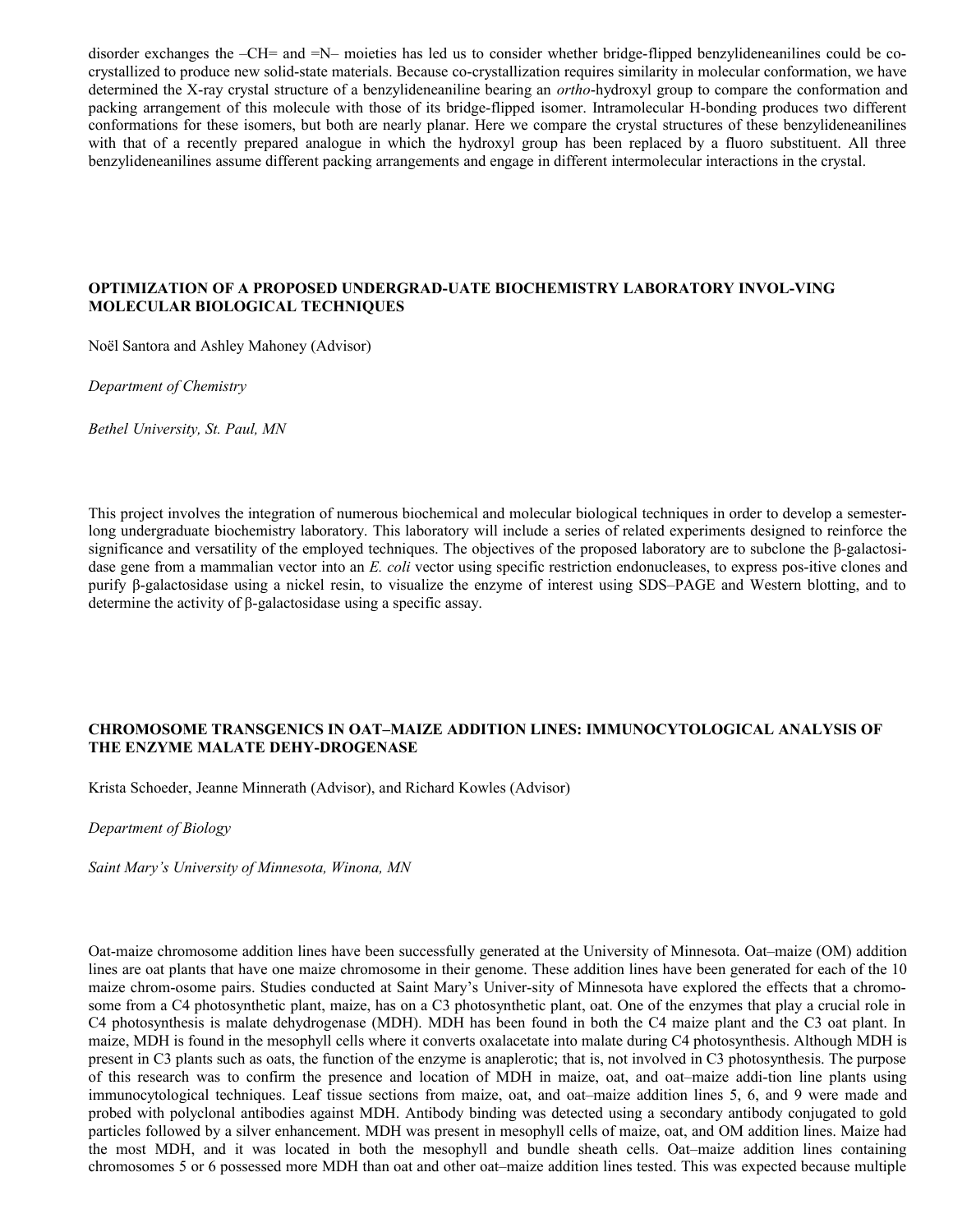genes for MDH exist in maize, and one is located on chromosome 5 and ano-ther on chromosome 6. The results suggest that the addi-tion of maize chromosomes into the oat genome does cause the oat plant to exhibit a greater presence of MDH enzyme.

## **AN INCREASE IN THE MITOTIC INDEX OF** *Vicia faba* **ROOT TIP CELLS WITH MITOGEN COMBI-NATIONS**

Beth Schubert and Richard Kowles (Advisor)

*Department of Biology*

*Saint Mary's University of Minnesota, Winona, MN*

Many studies depend on obtaining an increase in metaphases and a spread of visible chromosomes in cell division. In order to obtain visible chromosomes such as these in high frequency, the cell cycle must be interrupted in metaphase by disallowing spindle fiber formation. In these experiments, the lateral root tips of *Vicia faba* were treated with colchicine, a chemical that disallows spindle fiber formation, as well as phytohemaglutinin (PHA) and hydroxyurea (HU), which are both mitogens. In all combinations, an increased number of mitoses coupled with the lack of spindle fibers resulted in an overall higher mitotic index in *Vicia faba* root tips. The mitotic index of root tip cells treated in colchicine (10.95%) was higher than that of root tip cells treated in either PHA  $(6.86\%)$  or HU (4.61%) (p < .001 in both instances). However, cells treated with PHA and HU together, but without colchi-cine, did not have a significantly higher mitotic index than the control group treated in water ( $p = .45$ ). The highest mitotic indices were achieved through treatments consis-ting of one mitogen (either PHA or HU) plus colchicine (14.31% and 13.58%, respectively). Using these combina-tions, the mitotic index was increased over colchicine by itself and nearly 6-fold over the control group (mitotic index  $= 2.75\%$ ) (p  $\lt 0.001$ ). The reason for the lack of increased mitogenic effects in the presence of both mito-gens may be due to an interaction between PHA and HU. Increasing the mitotic index has useful applications with regard to karyotyping, *in situ* hybridization, and other cytogenetic studies.

#### **INVESTIGATION OF EFFECTS OF TESTOSTER-ONE DERIVATIVES ON HUMAN PROSTATE CANCER**

Jamie K. Schwendinger and Bynthia M. Anose (Advisor)

*Department of Chemistry*

*Bethel University, St. Paul, MN*

Human prostatic carcinoma is initially an exquisitely androgen-responsive cancer. Clinical admin-istration of anti-androgen steroids promotes a rapid regression of the disease; however, in time, the cancer frequently recurs in a far more aggressive form. The resurgent prostate cancer is typically both metastatic and resistant to androgen ablation. Past research had implicated the testosterone derivative dihydrotestosterone (DHT) as the most potent stimulator of prostate cell growth; this hormone has therefore been the one primarily targeted for androgen ablation. However, many analogs of DHT exist that have not been examined or therapeutically characterized.

In our study, the chemically similar testosterone propionate and dehydroisoandrosterone will be assayed for androgenic capabilities and the potential to stimulate uncontrolled prostate cell growth. 22Rv1 (a human prostatic cancer cell line) will be treated with 10 nM DHT, testosterone propionate, or dehydroisoandrosterone. The effects of these mitogens on the expression of the growthstimulating gene prostate-specific antigen (PSA) will be tested. PSA mRNA levels will be quantified via the highly sensitive, reverse transcription real-time polymerase chain reaction, technique. Stimulation of PSA expression by DHT is both measurable and clinically significant, and as such provides an excellent control for investigating potentially androgenic agents.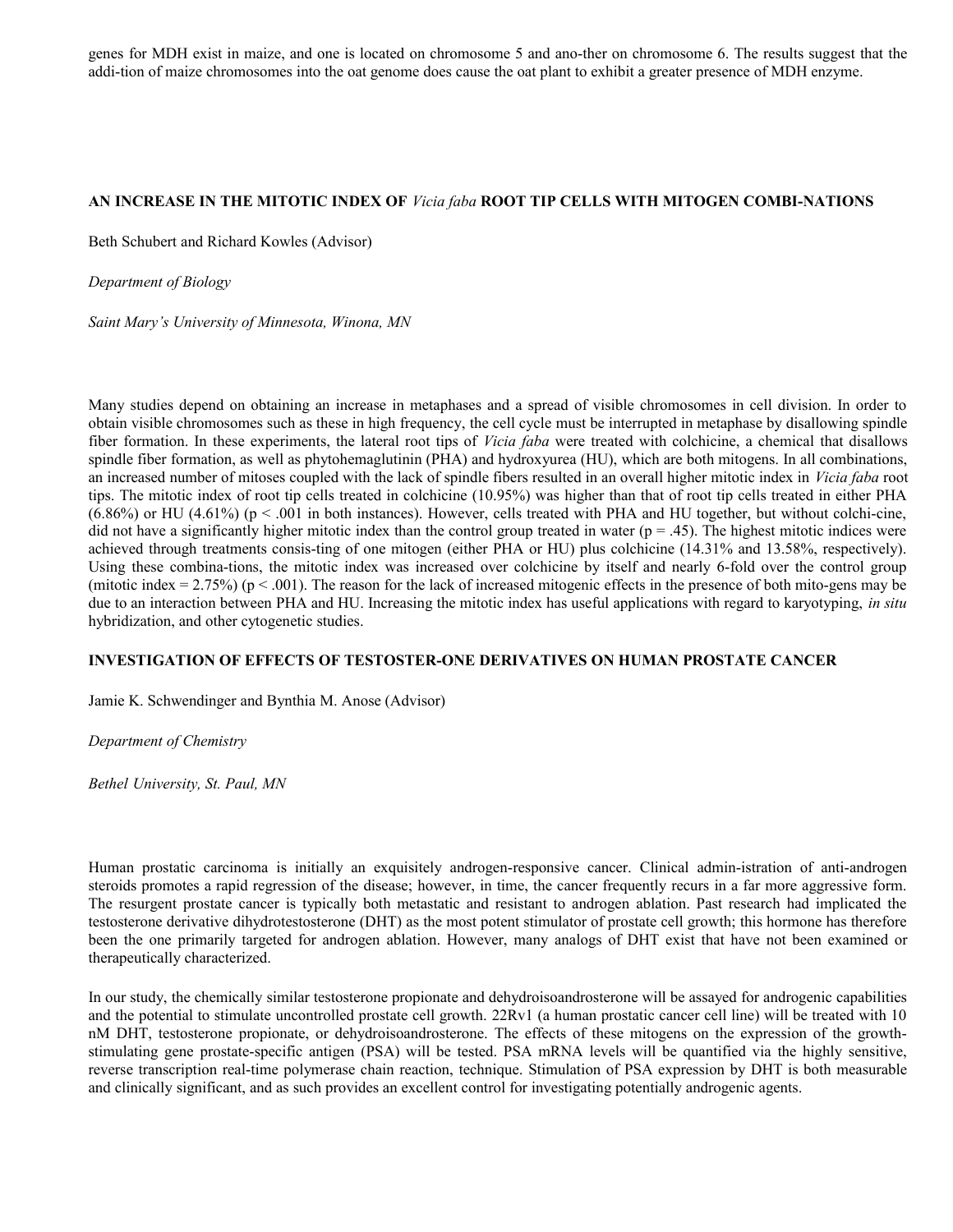## **EFFECTS OF PRESCRIBED BURNING ON AVIAN USE OF RESTORED PRAIRIES**

Rachel Spike and Dr. Jeff Port (advisor)

*Department of Biological Sciences*

*Bethel University, St. Paul, MN*

Periodic fire has long been recognized as a key component of the North American grassland ecosystem. The importance of fire in suppressing woody growth is well documented and its use to control invasive species is a commonly practiced management tool. During the summers of 2003-2005, data was gathered for the purpose of documenting the impacts of a controlled burn on songbird populations utilizing a 21 acre restored prairie. Data collected during 2003 and 2005 comprise non-burn years and provided the opportunity to monitor the avian populations one year pre- and post-burn. The most prominent species were the Clay-colored Sparrow (*Spizella pallida*), Sedge Wren (*Cistothorus plantensis)*, and Song Sparrow (*Melospiza melodia*). Fewer foraging adults birds  $(= 21.67, SD = 4.76)$  and only two nests were observed during the burn year, while many more adults  $(= 52.14, SD = 3.17)$ and 26 and 34 nests were located during the non-burn years of 2003 and 2005, respectively. This study suggests that bird populations can quickly recover from small scale periodic fires and nearby refugia may aid in this recovery.

## **INTERMOLECULAR INTERACTIONS AND MO-LECULAR PACKING IN ISOMERIC BENZYLID-ENEANILINES**

Jill M. Spude and William H. Ojala (Advisor)

*Department of Chemistry*

*University of St. Thomas, St. Paul, MN*

Pairs of benzylideneanilines we have designated "bridge-flipped isomers" differ only in the orientation of the chain or bridge of atoms connecting the two aryl groups; the isomerism is Ar-CH=N-Ar' vs. Ar-N=CH-Ar'. Our goal is to prepare new solid materials having properties that can be controlled or modified by co-crystallizing various proportions of bridge-flipped benzylideneaniline isomers. Mutual solid-state solubility is most extensive for components that have the same molecular packing arrangement in their respective crystals, so we are preparing benzylideneaniline bridge-flipped isomeric pairs and determining their crystal structures to identify isostructural pairs that would be especially suitable for co-crystallization. Among these structures we have recently discovered our first isostructural pair: 2-trifluoromethyl-*N*-(2-methylbenzyl-idene)aniline and 2-methyl-*N*-(2 trifluoromethylbenzyl-idene)aniline. Unlike the only other isostructural bridge-flipped benzylideneanilines of which we are currently aware, 4-chloro-*N*-(4-methylbenzylidene)aniline and 4-methyl-*N*-(4-chlorobenzylidene)aniline, our compounds assume an ordered molecular packing arrangement in the solid state.

## **CELL CYCLE ANALYSIS OF MURINE B-LYM-PHOCYTES GROWN IN THE PRESENCE OF MELALEUCA OIL**

Tom Stewart and Debra Martin (Advisor)

*Department of Biology*

*Saint Mary's University of Minnesota, Winona, MN*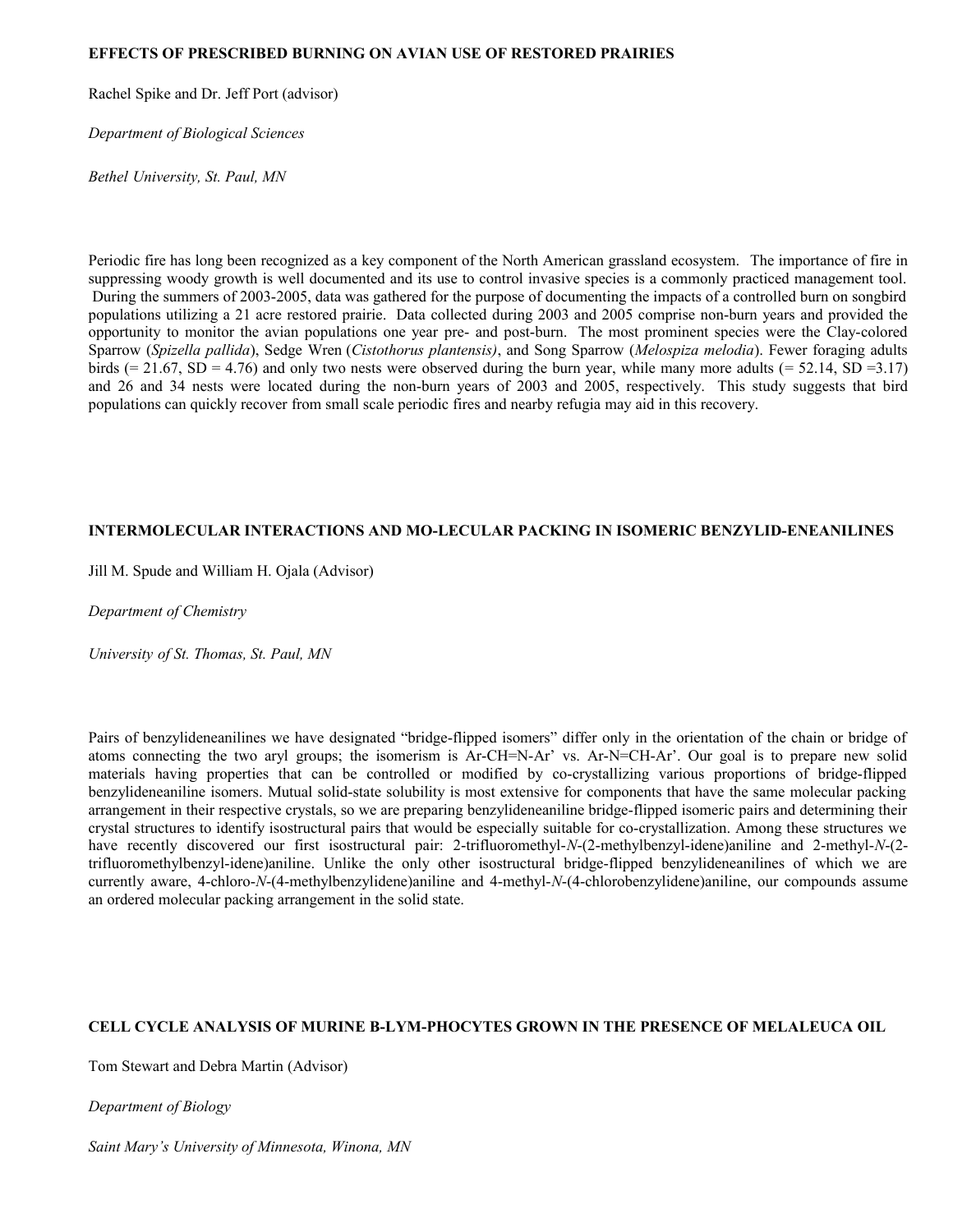Melaleuca oil is a natural health product that is manufactured in a natural process, and therefore the FDA does not regulate it. Melaleuca oil is isolated from the Australian tea tree and is said to have healing affects on a multitude of different ailments including both topical and internal medical issues.

Previous research has shown that Melaleuca oil had an inhibitory effect of on mammalian cell growth and viability. This experiment was intended to determine if the cell cycle of the B-lymphocytes is what the Melaleuca oil is affecting. The cells used were murine Z70, a pre B-lymphocyte. Suspensions of these cells were treated with a concentration of Melaleuca oil that was known to have inhibitory affects on cell division (0.01%). Control sus-pensions of the same cells were treated with glycerol in the same concentration. The suspensions were then anal-yzed using flow cytometry to determine the possible cell cycle effects. The cell cycle results from the flow cyto-meter will be presented and discussed.

## **PHENYLEPHRINE STIMULATES CELL MIGRA-TION THROUGH PHOSPHOLIPASE D ISOFORM 1 AND NOT ISOFORM 2**

Lisa Streitz, Blake Heinz, Joe Provost (Advisor), and Mark Wallert (Advisor)

*Department of Biosciences*

*Minnesota State University*–*Moorhead, Moorhead, MN*

Phospholipase D (PLD) is involved in tumor-genesis in several cell lines through the formation of phosphatidic acid (PA) and its downstream metabolites. PLD regulates proliferation and cytoskeletal rearrange-ments. Two mammalian PLD isoforms are known: PLD1 and 2. Small G proteins, protein interactions, and protein kinases regulate both. PLD2 is thought to be the predom-inant isoform involved in signaling. Our experiments sought to determine the PLD isoform responsible for mitogenic events. Phenylephrine (PE), an  $\alpha$ 1-adrenergic receptor agonist, leads to the activation of ERK, stress fibers, and cell migration in Chinese hamster lung fibro-blasts. Using dominant–negative (DN) PLD isoforms, we determined that PLD1 is responsible for these actions.

In earlier studies, 50 µM PE stimulated ERK 3–5 fold in a PLD-dependent fashion. Expression of DN PLD 1 but not 2 decreased PE induced ERK activation. Addi-tionally, in stress fiber experiments, transfection with DN PLD2 had little effect while DN PLD1 abrogated PE-induced stress fibers. In wounding assays, PE enhanced cell migration. DN PLD1 specifically blocked this increase. Preliminary data suggest that cells transfected with DN PLD2 migrate into the wound whereas cells with DN PLD1 do not. Our data show that PLD1, not PLD2, mediates α1-adrenergic regulation of migratory events and define a unique role for PLD1 in signaling. This work was supported by a grant from the NIH, Award number 1 R15 HL074924-01A1.

## **INFLUENCE OF PHOTOPERIOD ON MAMMAL-IAN CIRCADIAN FUNCTION: CAN MY MOUSE TELL SUMMER FROM WINTER?**

Jeremy J. Stubblefield, Leo S. McNamara, Kumiko Ijichi, and Dwight E. Nelson (Advisor)

*College of St. Thomas, St. Paul, MN*

In mammals, circadian rhythms in behavior and physiology are driven by endogenous circadian oscillators. Environmental light cycles entrain these central pacemakers to synchronize an organism's internal physiology and behavior with daily changes in the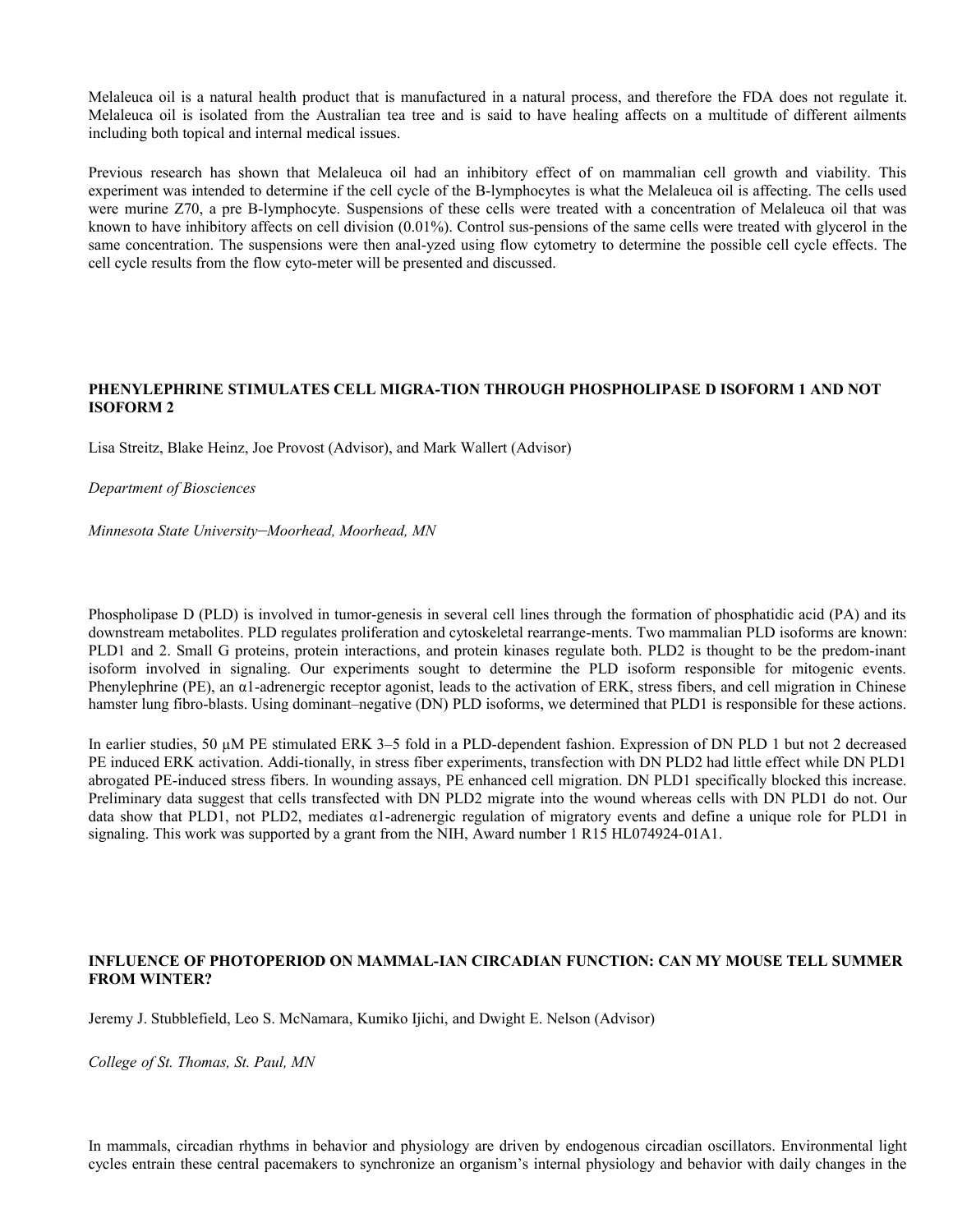environment. Seasonal modulations of behavior and physiology are also thought to involve the circadian system through the effects of daylength on circadian release of pineal melatonin. We are examining photoperiod-induced changes in the circadian system in C57BL/6 mice—a strain commonly regarded as insensitive to photoperiod due to a lack of melatonin. Mice  $(n = 12/\text{group})$  were entrained to long (16L:8D) or short days (8L:16D) and then released into constant darkness (DD). Light pulses were delivered to each mouse in DD to assess the photic responsiveness of the circadian system using phase shifts. Free-running period and duration of activity were also measured. To test whether the full duration of light was necessary for photoperiodic changes, we also tested mice (n = 12/group) pre-entrained to "skeleton" LD cycles that matched the short day (1h L:6 h D:1h L:16h D) and long day photoperiod (1h L: 14 h D: 1h L:8h D). Mice entrained to long days displayed significantly smaller shifts (-82+/-11min) than mice entrained to short days (-167+/-11min; ANOVA; Tukey, F=19.15, P<0.0001). Shifts following full photoperiods were not significantly different from those measured following skeleton photoperiods (ANOVA; Tukey, P>0.94). We obtained similar results for circadian period and duration of activity. Surprisingly, there is a very large influence of photoperiod on circadian functions in "non-photoperiodic" C57BL/6 mice.

#### **OXIDATION-RESISTANT RIBONUCLEASE INHIBITOR**

Can Sungur, Anna Krawisz, and Kimberly A. Dickson (Advisor)

*Department of Biology*

*Macalester College, St. Paul, MN*

Ribonuclease inhibitor (RI) is a cytosolic protein that inhibits the activity of ribonuclease A and angiogenin by binding to their active sites with fentomolar affinity. Its previously described anti-angiogenic properties can currently only be of use intracellularly due to the oxid-ation sensitivity of RI. This research attempts to create a ribonuclease inhibitor that is oxidationresistant by exchanging 11 cysteines for other amino acids. The amino acid substitutions were chosen to preserve the polarity and bulk of the cysteines; this avoids interrupting the second-dary structures of RI. Mutations were verified by sequen-cing. Binding assays were conducted to characterize the affinity of mutagenized RI for RNase A. This oxidation-resistant RI may have important implications for the extracellular inhibition of angiogenin, and thus, for the prevention of angiogenesis and tumor metastasis. Also, it may prove to be a valuable laboratory reagent for explor-ing or modulating interactions with ribonucleases.

#### **ACTIVATION OF MATRIX METALLOPROTEIN-ASE 9 BY PHENYLEPHRINE REQUIRES SODIUM HYDROGEN EXCHANGER 1**

Jennifer M. Taves, Joseph J. Provost (Advisor), and Mark A. Wallert (Advisor)

*Biosciences Department*

*Minnesota State University, Moorhead, Moorhead, MN*

Matrix metalloproteinases (MMP) are a group of enzymes that play a critical role in digesting the extracellular matrix. Degradation of the extracellular matrix by MMP in migrating cells provides a vital function for tumor metastasis and angiogenesis. The link between extracellular MMP activity and the sodium hydrogen exchanger (NHE) has been suggested, yet not identified. We studied the relationship between NHE and MMP activity in CCL39 fibroblasts containing NHE1, PS120 cells (NHE1 null derived from CCL39 cells), and PS127 cells (PS120 cells expressing NHE1). Initial studies with CCL39 cells found resting cells had moderate MMP9 activity. This activity increased 2.5 fold after 12-hour phenylephrine (PE) stimulation. Western blot analysis of culture media identified MMP9. We found MMP9 activity was dependent upon expression and activation of NHE1. In both CCL39 and PS127 cells, MMP9 was activated in the presence of 100  $\mu$ M PE. In PS120 cells no MMP was activated in the presence of PE. Incubation of cells with amiloride before PE addition resulted in a notable decrease in MMP9 activation compared with control. Incubation of cells with 0.5% butanol prior to PE stimulation decreased MMP9 activity similar to the control level, while expression of either dominant–negative phospholipase D1 or 2 caused a decrease in MMP9 activity less than untransfected cells.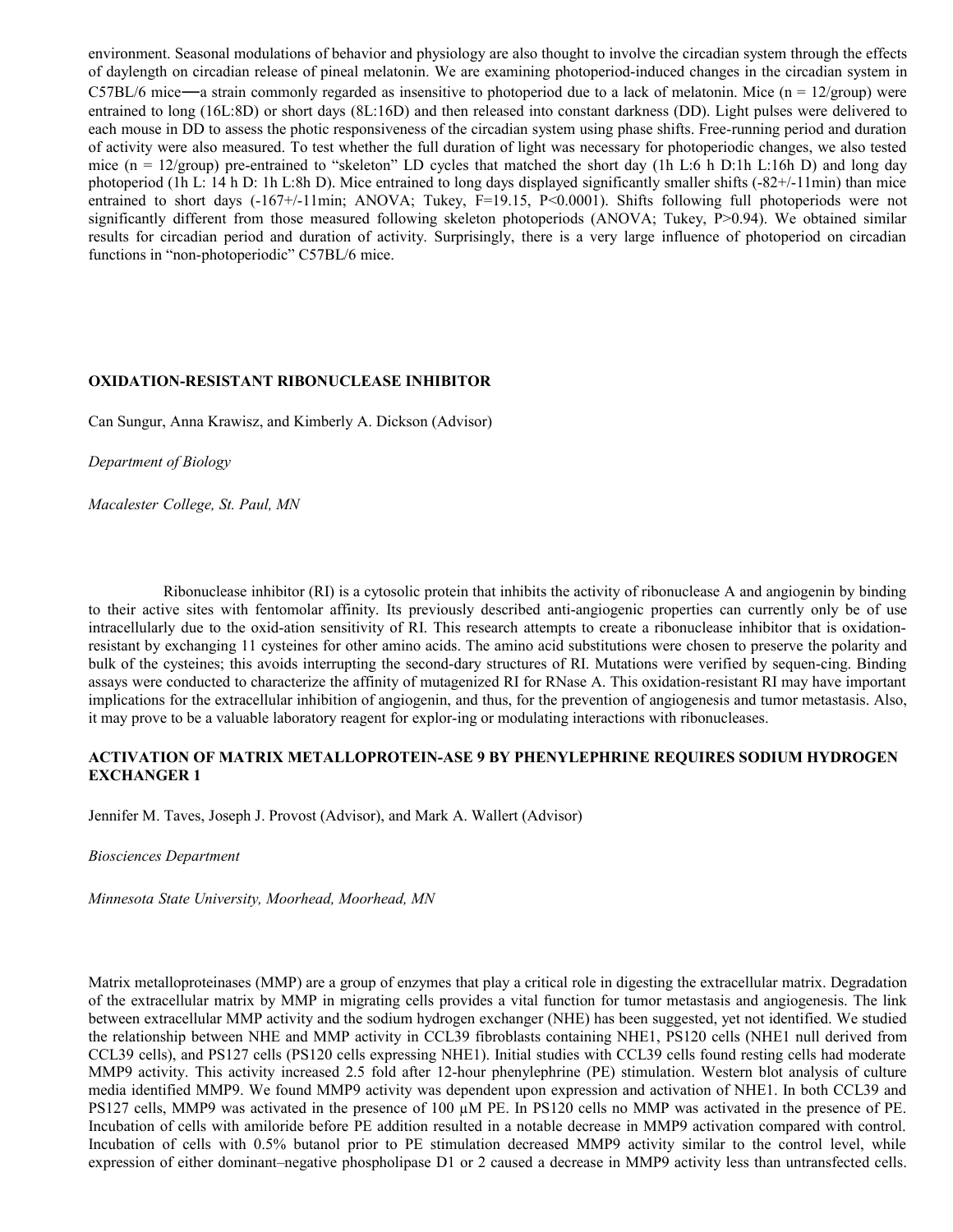This work, for the first time, describes an agonist-induced relationship between NHE1 and MMP and a new potential role for NHE1 in tumor formation. This work was supported by a grant from the NIH, Award number 1 R15 HL074924-01A1.

#### **SMALL MAMMAL VEGETATION PREFERENCE IN RESTORED PRAIRIE**

Jennifer Thorson and Teresa DeGolier (Advisor) *Department of Biology*

*Bethel University, St. Paul, MN*

One of the difficulties in restoring damaged habitats is knowing what made up the original habitat and what components would most benefit the organisms in the habitat. In prairie restoration it is important to determine carefully what vegetation types would be optimal for the land, the vegetation, and the animals in the habitat. This study examines (1) four different types of vegetation on old farmland that has been converted to restored prairie, (2) the small mammals that utilize these restorations, and (3) effects of restoration burns on the small mammal populations. The four types of vegetations were old fields composed of cool-season grasses, low-diversity-warm season grasses, high-diversity-sixth-year plantings, and high-diversity-seventh-year plantings. Small mammals including the meadow vole *(Microtus pennsylvanicus)*, meadow jumping mouse (*Zapus hudsonius*), and white-footed mouse (*Peromyscus leucopus*) were trapped, marked, and released. *Zapus hudsonius* showed strong preference for low-diversitywarm-season grasses following a burn, while *Microtus pennsylvanicus* showed a strong preference for cool-season grasses following a non-burn year. These results reject the null hypothesis that small mammal populations are independent of vegetation type. These results also support the require-ment of a diversity of reconstruction types to support a diversity of mammal types.

#### **HOW DOES HOSTING THE OLYMPIC GAMES IMPACT EMPLOYMENT IN THE HOST CITY?**

Lee Tucker and Dr. Mark Kanazawa (Advisor)

*Department of Economics*

*Carleton College, Northfield, MN*

Despite the size and prestige of the Olympic Games, few studies exist to determine whether or not the Games benefit host cities. Existing studies suggest that the Olympics may lead to increased employment, but they reach little consensus on the size or length of that impact. Controlling for the effects of GDP and price levels, I measure the size and shape of the "Olympic effect" with a series of time-period dummies and a fixed-effects model. My study examines all Summer Games from 1984 to 2004 in the first panel study of employment surrounding the Olympics. Using a Prais–Winsten method to correct for heteroscedasticity and AR(1) autocorrelation, I find evidence of a significant employment increase lasting in general from 6 years before to 1 year after the Olympic Games, with a marginally significant boost lasting up to 8 years afterward. I also find that higher Olympic expenditures are negatively correlated with the size of the Olympic effect, and that the employment impact of the Olympics may be larger in wealthier countries.